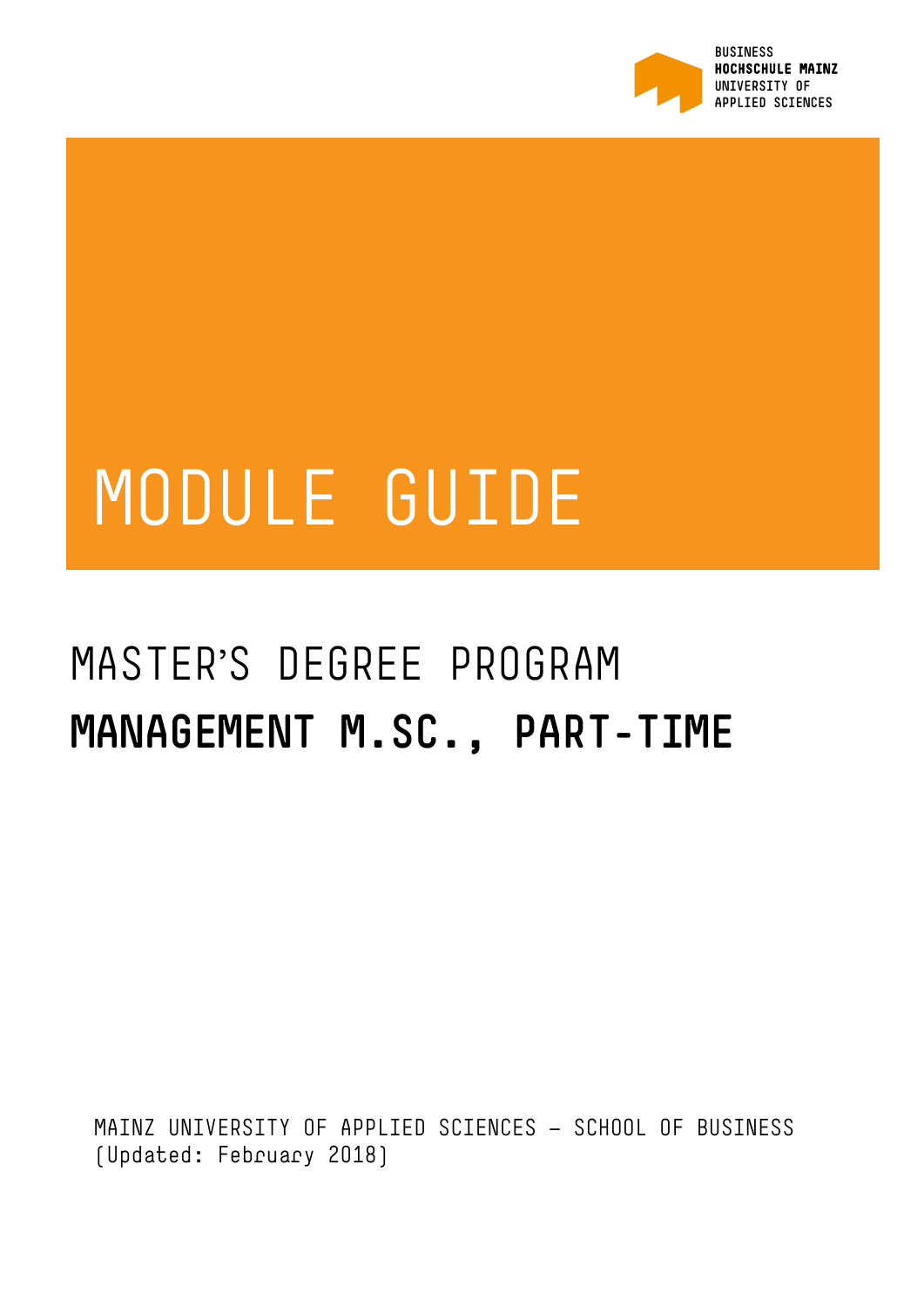

#### Introduction and general information

Dear master's degree students, dear prospective students,

Our Management M.Sc. part-time degree program prepares you to take on demanding specialized and management tasks in private companies and public companies in senior positions. In addition, the degree enables you to complete further academic training as part of a doctoral program.

The main focus of this master's degree program is the teaching of skills and expertise needed for management-related responsibilities. In addition to fundamental research methods in the field of business economics, the program covers topics in economics and the digital economy. In the area of business administration, we examine marketing, finance and supply chain aspects in greater depth. In a one-week block before the 3rd semester, an international management seminar is held, including a field trip to a different cultural area. The management modules focus on strategic management, the development of leadership skills in HR management and change management. These topics are put into practice in the business simulation. You develop solutions yourself using the methods taught.

In the third and fourth semester, students have the option of specializing in business management issues such as controlling and finance, marketing and corporate communications or HR management. Finally, you will write your master's thesis to conclude your studies. English modules in each semester will help you improve your language skills in this international language of business.

With this module guide, we will introduce you to the diverse individual modules of the Management M.Sc. parttime degree program in detail. The pages of the guide include the following information:

- Information on the module code of the respective module, the number of credits to be awarded, details about the workload and group size;
- information on the content, aim, form of teaching, form of examination, requirements for participation and the professor or instructor responsible for the individual class;
- the reading list and the required or desired language levels.

We wish you a pleasant, instructive and successful time studying for your degree.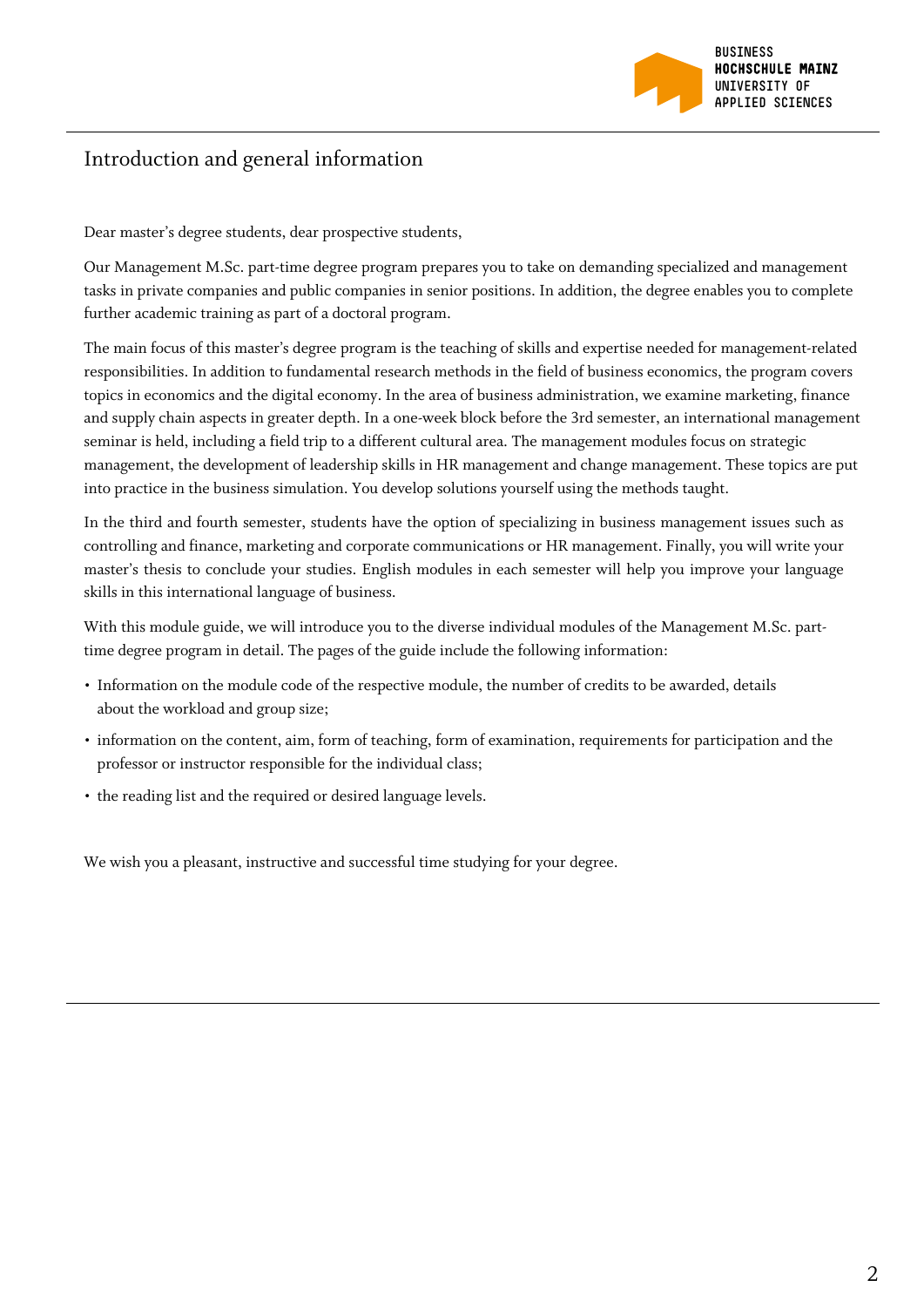

## Contents

|--|--|--|--|

#### **SEMESTER 1**

| Research Methods for Business Studies  4 |  |
|------------------------------------------|--|
|                                          |  |
| International Financial Reporting 10     |  |
|                                          |  |

#### **SEMESTER 2**

| Human Resource Management & Leadership 16 |  |
|-------------------------------------------|--|
|                                           |  |
|                                           |  |

#### **SEMESTER 3**

| International Management I: Student Field Trip24 |  |
|--------------------------------------------------|--|
| International Management II: Decision-Making 26  |  |

#### **SEMESTER 4**

| Scientific Work in the Practice 32 |  |
|------------------------------------|--|

#### **List of options**

#### **Area of specialization Controlling & Finance**

#### **Area of specialization Human Resource Management**

| Leadership and Human Resource Management in                                               |  |
|-------------------------------------------------------------------------------------------|--|
| Strategic Human Resource Management and                                                   |  |
| Implementation of Innovative HR Concepts  42<br>Business Psychology for HR Consulting  44 |  |

#### **Area of Specialization Marketing & Corporate Communications**

| Integrated Corporate Communications  49 |  |
|-----------------------------------------|--|
|                                         |  |

#### **SEMESTER 5**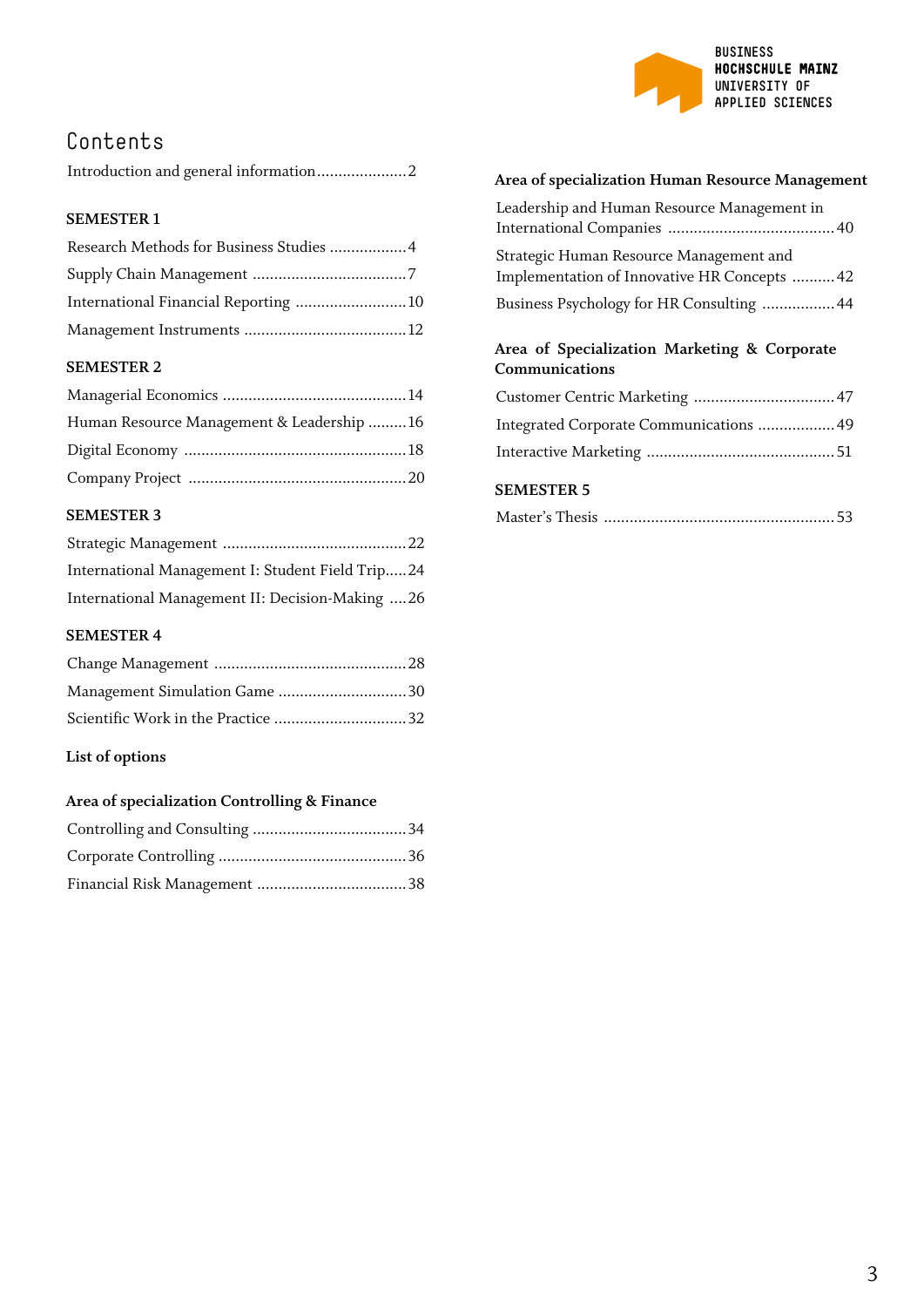

#### **DEGREE PROGRAM STRUCTURE: MANAGEMENT M.Sc. Part-Time**

| <b>SEMESTER 5</b><br>24ECTS/2SWS  | Master's Thesis (incl. Master's Thesis Seminar)<br>24 ECTS/2 SWS       |                                                           |                                                          |                                                                                                                                          |
|-----------------------------------|------------------------------------------------------------------------|-----------------------------------------------------------|----------------------------------------------------------|------------------------------------------------------------------------------------------------------------------------------------------|
| SEMESTER 4<br>24ECTS/15SWS        | Option III<br>6 ECTS/4 SWS                                             | Option IV<br>6 ECTS/4 SWS                                 | <b>Change Management</b><br>6 ECTS/4 SWS                 | <b>Scientific Work</b><br>Management<br>Simulation<br>in the Practice<br>Game<br>3 ECTS/1 SWS<br>3 ECTS/2 SWS                            |
| <b>SEMESTER 3</b><br>24ECTS/15SWS | Option I<br>6 ECTS/4 SWS                                               | Option II<br>6 ECTS/4 SWS                                 | <b>Strategic Management</b><br>6 ECTS/4 SWS              | International<br>International<br>Management II:<br>Management I:<br>Decision-Making<br>Stud. Field Trip<br>3 ECTS/2 SWS<br>3 ECTS/1 SWS |
| SEMESTER 2<br>24ECTS/15SWS        | <b>Managerial Economics</b><br>6 ECTS/4 SWS                            | Human Resource Management &<br>Leadership<br>6 ECTS/4 SWS | <b>Digital Economy</b><br>6 ECTS/4 SWS                   | <b>Company Project</b><br>6 ECTS/3 SWS                                                                                                   |
| <b>SEMESTER 1</b><br>24ECTS/15SWS | <b>Research Methods for</b><br><b>Business Studies</b><br>6 ECTS/4 SWS | <b>Supply Chain Management</b><br>6 ECTS/4 SWS            | <b>International Financial Reporting</b><br>6 ECTS/4 SWS | <b>Management Instruments</b><br>6 ECTS/3 SWS                                                                                            |
| <b>TOTAL</b><br>120ECTS/62SWS     |                                                                        | <b>BROADENTNG</b><br>& IN-DEPTH                           | INTEGRATION<br>SPECIALIZATION                            | INTEGRATION &<br>SPECIALIZATION                                                                                                          |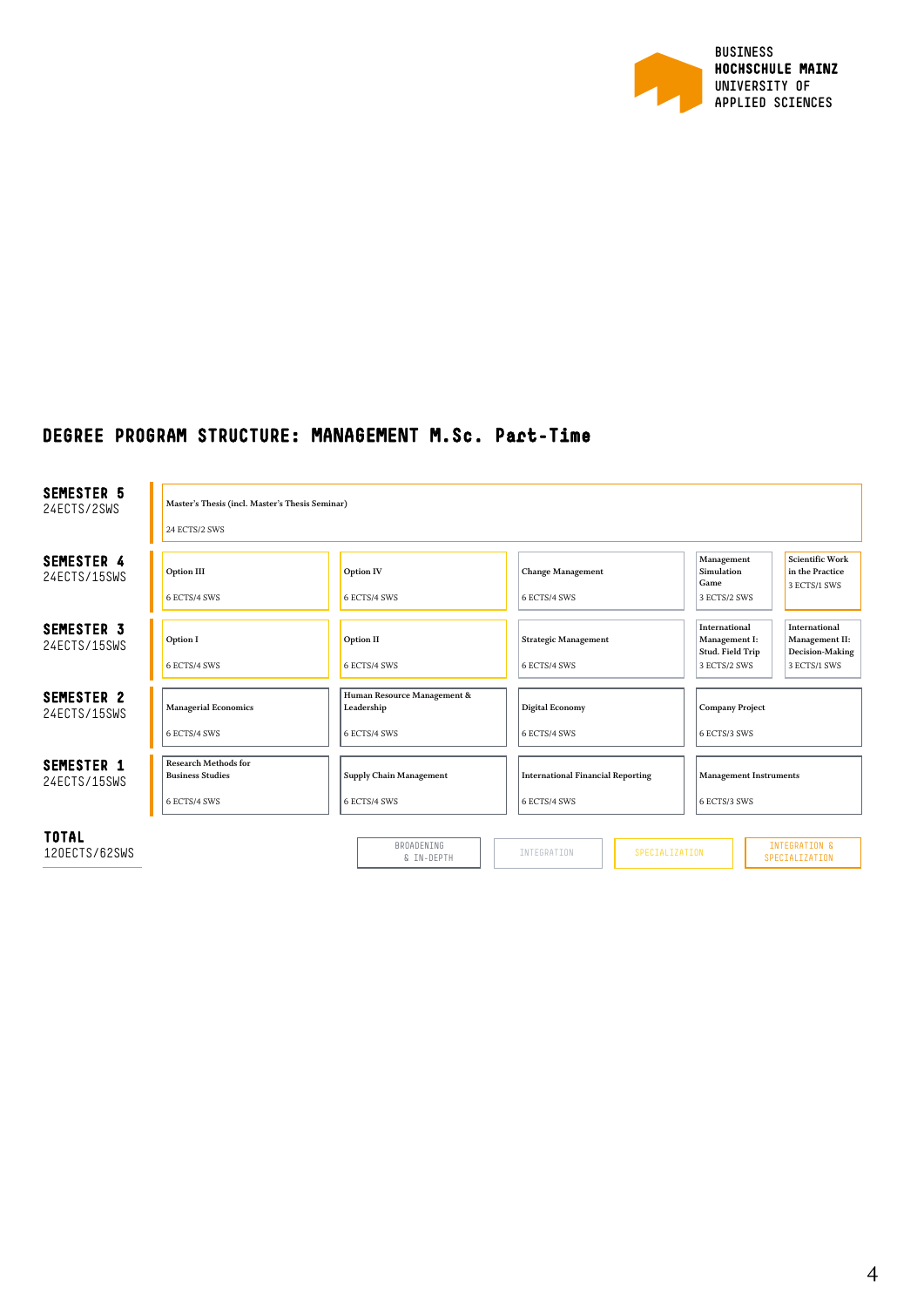

## Research Methods for Business Studies

| Module code | Workload | <b>ECTS</b> credits | Degree program<br>semester | Frequency         | <b>Duration</b> |
|-------------|----------|---------------------|----------------------------|-------------------|-----------------|
|             | 150 h    |                     |                            | offered<br>Yearly | l semester      |
|             |          |                     |                            |                   |                 |

#### **Module coordinator**

#### Prof. Dr. Daniel Porath

| Class                                    | <b>Class hours</b> | Out-of-class study | <b>Planned group size</b> |
|------------------------------------------|--------------------|--------------------|---------------------------|
| Research Methods for Business<br>Studies | 60 h               | 90 h               | 30 students               |

#### 2 **Learning outcomes**

Students are familiar with the core concepts of scientific theory and are able to differentiate between these terms and to categorize them within an overall framework. They understand basic qualitative and quantitative research methods used in the economic and social sciences and are able to assess their advantages and disadvantages as well as the context of application. Students have knowledge in the application of a relevant statistical application program (Stata, for example) and in the interpretation of the corresponding outputs. They recognize when a practical or scientific question to be answered should or must be supported by the use of a statistical application program.

#### **Skills**

Successful students are able to select the most suitable methods from the methods learned, taking into account the interests of the research, the data and the business management issue. They are able to apply these methods independently and to recognize where they need further methodological support (by studying literature, for example). This methodological competence is intended to be beneficial to the processing of research questions in economics and social sciences in general and to the scientific investigation of operational management issues in particular.

Since the methods taught are applicable throughout the entire field of economics and social sciences and are also relevant across the sub-disciplines of business administration, the course has a significant and positive impact on the entire range of subjects in the degree program. The course is particularly useful for student research projects, especially for the master's thesis.

The course does not have a significant impact in terms of social skills. Self-management is particularly fostered by the examination part of the term paper.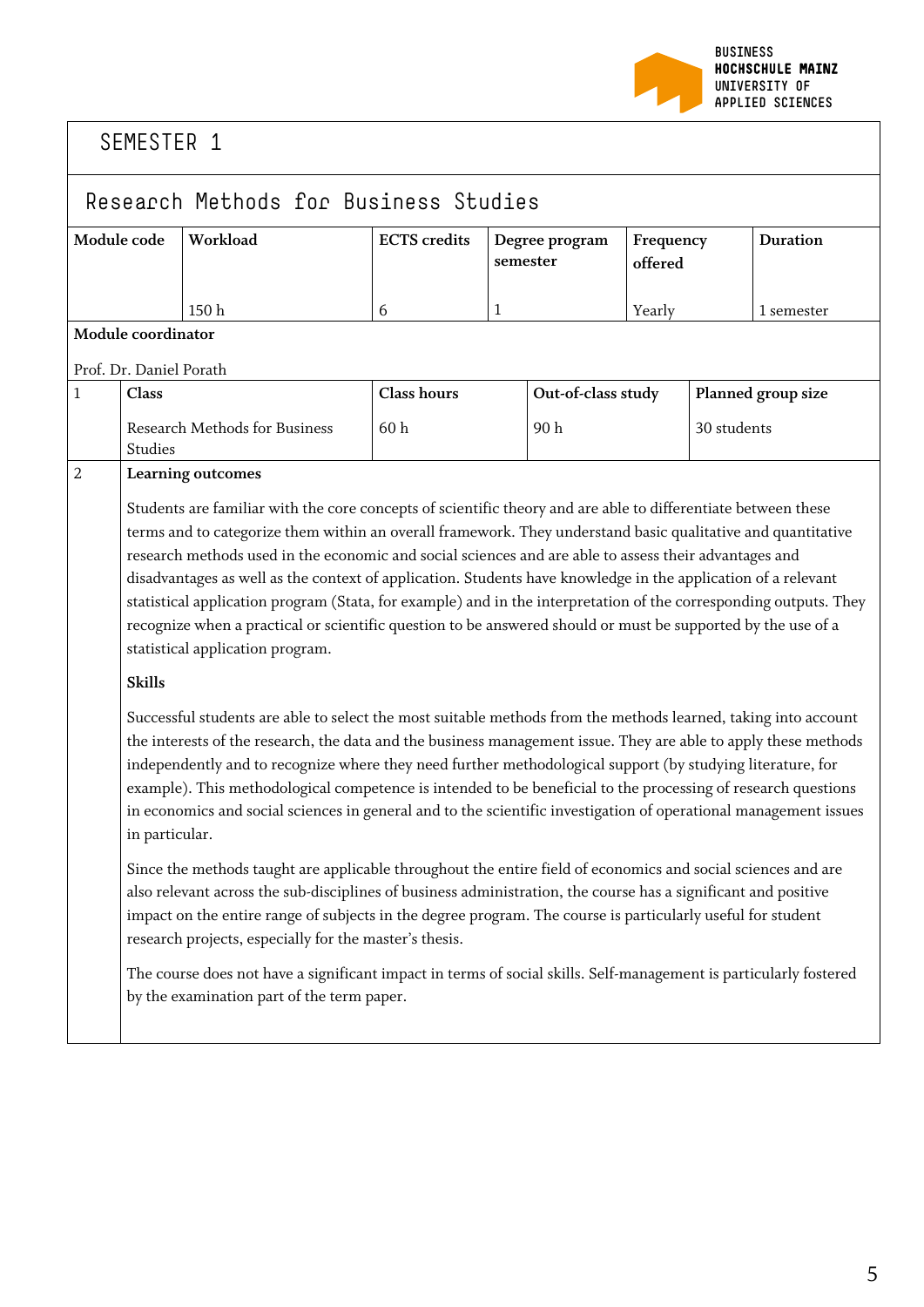

| 3              | Qualitative research methods (25%)                                                                                                                                                                                                                                                                                                                |
|----------------|---------------------------------------------------------------------------------------------------------------------------------------------------------------------------------------------------------------------------------------------------------------------------------------------------------------------------------------------------|
|                | · Scientific and theoretical basics                                                                                                                                                                                                                                                                                                               |
|                | · Individual qualitative research approaches                                                                                                                                                                                                                                                                                                      |
|                | • Preparation of synopses/evaluation of models                                                                                                                                                                                                                                                                                                    |
|                | Qualitative research methods (75%)                                                                                                                                                                                                                                                                                                                |
|                | • Survey methods                                                                                                                                                                                                                                                                                                                                  |
|                | • Estimation methods                                                                                                                                                                                                                                                                                                                              |
|                | • Hypothesis testing                                                                                                                                                                                                                                                                                                                              |
|                | • Multivariate analysis methods (with a clear focus on multivariate regression analysis)                                                                                                                                                                                                                                                          |
| $\overline{4}$ | Form(s) of teaching                                                                                                                                                                                                                                                                                                                               |
|                | The course is a combined lecture/practical, seminar-style class. Students have to study the contents regularly on<br>their own and have to deepen their knowledge with tasks that are announced in the course. Any missing prior<br>knowledge has to be made up in self-study. In some cases, a corresponding preliminary course and/or tutorials |
|                | accompanying the lectures are offered.                                                                                                                                                                                                                                                                                                            |
| 5              | Prerequisites                                                                                                                                                                                                                                                                                                                                     |
|                | Knowledge of statistical methodology on the bachelor's degree level is required                                                                                                                                                                                                                                                                   |
| 6              | <b>Attendance requirements</b>                                                                                                                                                                                                                                                                                                                    |
| 7              | Forms of assessment                                                                                                                                                                                                                                                                                                                               |
|                |                                                                                                                                                                                                                                                                                                                                                   |
|                | The exam consists of two parts, which are included in the overall evaluation with the weights given below:                                                                                                                                                                                                                                        |
|                | • Qualitative part (25%): Term paper                                                                                                                                                                                                                                                                                                              |
|                | • Quantitative part (75%): Exam (120 minutes)                                                                                                                                                                                                                                                                                                     |
|                | If repeated, the qualitative part can also be tested with an exam. The duration of the exam is 120 minutes.                                                                                                                                                                                                                                       |
| 8              | Requirements for receiving credits                                                                                                                                                                                                                                                                                                                |
|                | Passed module examination. The quantitative part must also be passed separately.                                                                                                                                                                                                                                                                  |
| 9              | Use of the module (in other degree programs)                                                                                                                                                                                                                                                                                                      |
|                |                                                                                                                                                                                                                                                                                                                                                   |
| 10             | Relative weight for the final grade                                                                                                                                                                                                                                                                                                               |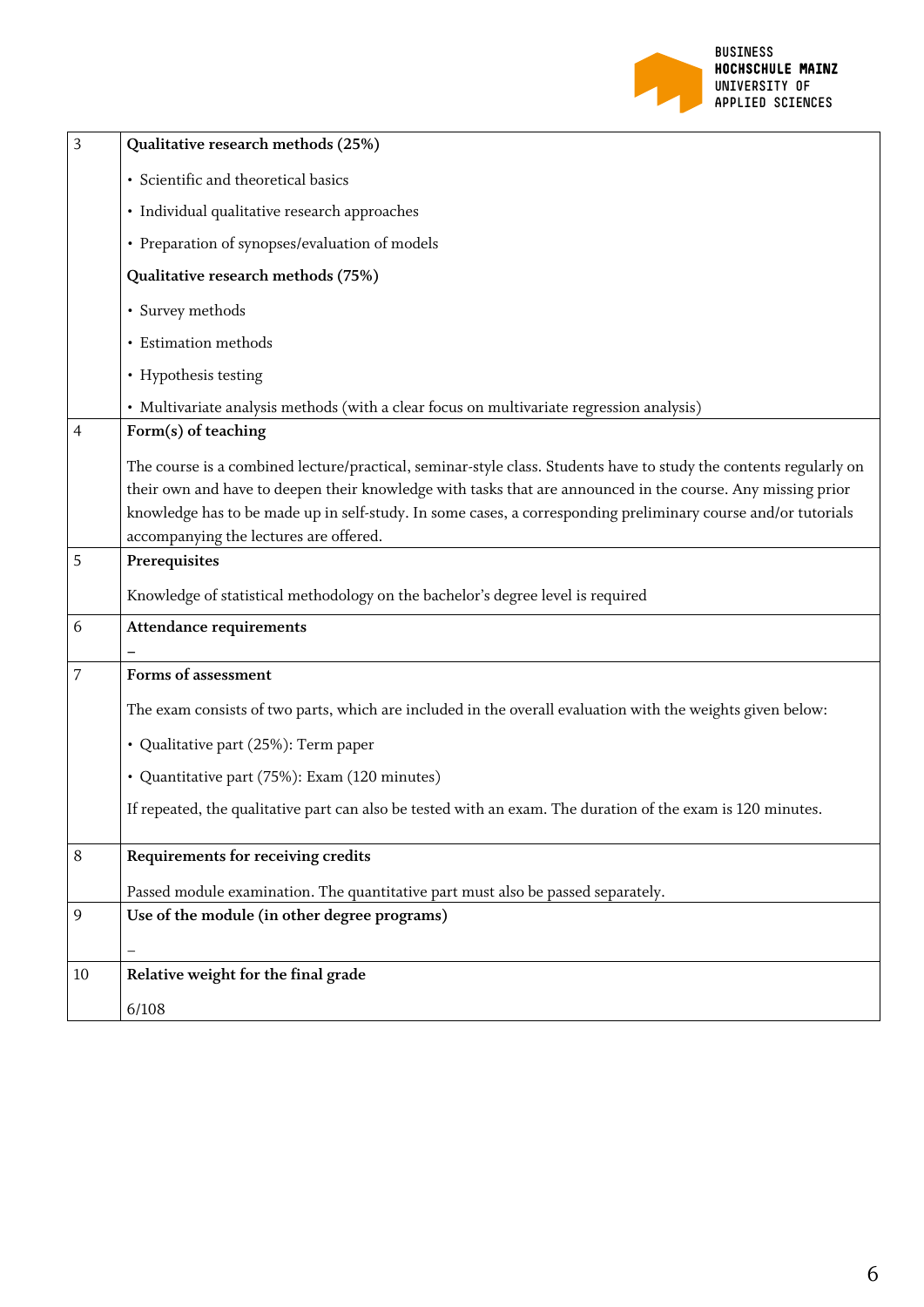

| 11 | Further information/reading                                                                                                                              |
|----|----------------------------------------------------------------------------------------------------------------------------------------------------------|
|    | list (in German and English)                                                                                                                             |
|    | Anderson, D. R., Sweeney, D. J., Williams, T. A., Freeman, J., Shoesmith, E.: Statistics for Business and<br>Economics, Mason, OH, USA, Cengage Learning |
|    | Bleymüller, J., G. Gehlert, H.: Gülicher, Statistik für Wirtschaftswissenschaftler, München, Vahlen                                                      |
|    | Saunders, M., P. Lewis, Thornhill, A. : Research Methods for Business Students, Harlow, Essex, UK, Pearson<br>Education                                  |
|    | Schulze, P.M., Porath, D.: Statistik mit Datenanalyse und ökonometrischen Grundlagen, München, Oldenbourg                                                |
|    | Koeder, K.: Studienmethodik, München, Vahlen                                                                                                             |
|    | Always the latest edition.                                                                                                                               |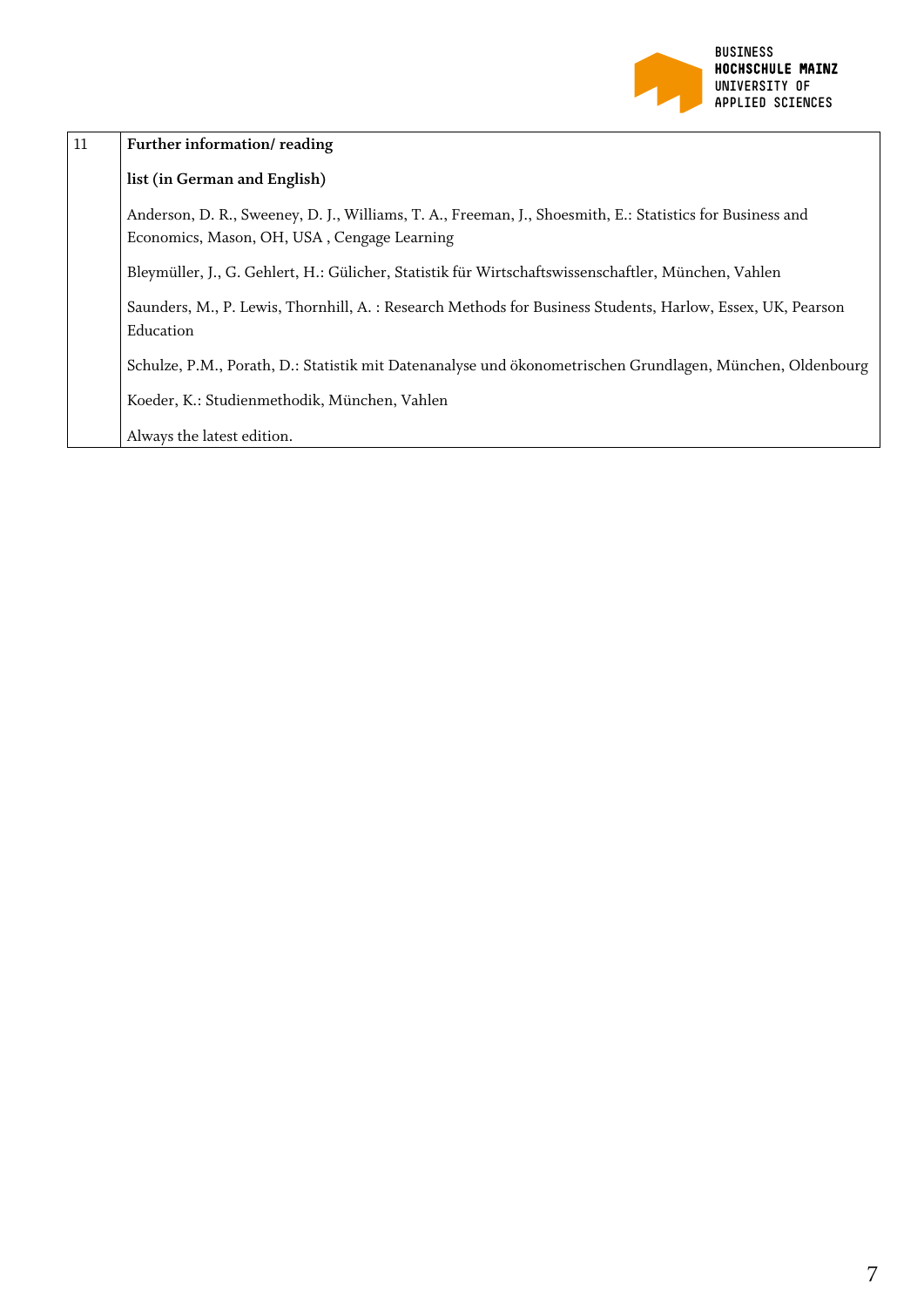

| Module code             |                                                                                                                                                                                                                                                                                                                                                                                                                                                                                                                                                                                                                                                                                                                        | Workload                      | <b>ECTS</b> credits                                                                                                                                                                    | Degree program |     | Frequency offered  |                    | <b>Duration</b> |
|-------------------------|------------------------------------------------------------------------------------------------------------------------------------------------------------------------------------------------------------------------------------------------------------------------------------------------------------------------------------------------------------------------------------------------------------------------------------------------------------------------------------------------------------------------------------------------------------------------------------------------------------------------------------------------------------------------------------------------------------------------|-------------------------------|----------------------------------------------------------------------------------------------------------------------------------------------------------------------------------------|----------------|-----|--------------------|--------------------|-----------------|
|                         |                                                                                                                                                                                                                                                                                                                                                                                                                                                                                                                                                                                                                                                                                                                        | 150h                          | 6                                                                                                                                                                                      | semester<br>1  |     | Yearly             |                    | 1 semester      |
| Module coordinator      |                                                                                                                                                                                                                                                                                                                                                                                                                                                                                                                                                                                                                                                                                                                        |                               |                                                                                                                                                                                        |                |     |                    |                    |                 |
| Prof. Dr. Volrad Wollny |                                                                                                                                                                                                                                                                                                                                                                                                                                                                                                                                                                                                                                                                                                                        |                               |                                                                                                                                                                                        |                |     |                    |                    |                 |
| 1                       | Class                                                                                                                                                                                                                                                                                                                                                                                                                                                                                                                                                                                                                                                                                                                  |                               | <b>Class hours</b>                                                                                                                                                                     |                |     | Out-of-class study | Planned group size |                 |
|                         | Supply Chain<br>Management                                                                                                                                                                                                                                                                                                                                                                                                                                                                                                                                                                                                                                                                                             |                               | 60h                                                                                                                                                                                    |                | 90h |                    | 30 students        |                 |
| 2                       | Learning outcomes                                                                                                                                                                                                                                                                                                                                                                                                                                                                                                                                                                                                                                                                                                      |                               |                                                                                                                                                                                        |                |     |                    |                    |                 |
|                         | supply chain management is derived from the respective corporate strategy, industry requirements and<br>the corporate environment. They are able to review and evaluate SCM goals, elements, and processes and<br>categorize different supply chains. They know the important strategic and operational concepts, are able<br>to plan using these supply chains and develop measures to improve their performance. They are able to<br>monitor the achievement of objectives with adjusted key figures.<br><b>Skills</b><br>Case study discussions are used to train the students' analytical, rhetorical and argumentative skills.<br>In group work, the students' teamwork and decision-making skills are developed. |                               |                                                                                                                                                                                        |                |     |                    |                    |                 |
| 3                       | Content<br>(SCM)                                                                                                                                                                                                                                                                                                                                                                                                                                                                                                                                                                                                                                                                                                       |                               | • Simulation of a supply chain using an example to introduce the problems of Supply Chain Management                                                                                   |                |     |                    |                    |                 |
|                         |                                                                                                                                                                                                                                                                                                                                                                                                                                                                                                                                                                                                                                                                                                                        | with SCM-specific key figures | • Objectives (profit, customer service, sustainability, risk limitation) in SCM, steering and control                                                                                  |                |     |                    |                    |                 |
|                         | structures                                                                                                                                                                                                                                                                                                                                                                                                                                                                                                                                                                                                                                                                                                             |                               | • Derivation of SCM from the corporate strategy and strategic fit, generic SC strategies and SC                                                                                        |                |     |                    |                    |                 |
|                         | curve)                                                                                                                                                                                                                                                                                                                                                                                                                                                                                                                                                                                                                                                                                                                 |                               | • Coordination problems in SC and approaches to solving them (lot sizes, one-off orders, price-sales                                                                                   |                |     |                    |                    |                 |
|                         |                                                                                                                                                                                                                                                                                                                                                                                                                                                                                                                                                                                                                                                                                                                        |                               | Further content is derived from the concept of the six drivers of SC performance:                                                                                                      |                |     |                    |                    |                 |
|                         |                                                                                                                                                                                                                                                                                                                                                                                                                                                                                                                                                                                                                                                                                                                        |                               | • Factories/locations, warehouses, transport, information (IT and digitalization), procurement<br>(organization and processes, supplier management, sustainability) and price control. |                |     |                    |                    |                 |
|                         |                                                                                                                                                                                                                                                                                                                                                                                                                                                                                                                                                                                                                                                                                                                        |                               | · In addition, certain planning aspects and details are deepened (for example, lean management in SC,<br>aggregated planning, sales and operations planning)                           |                |     |                    |                    |                 |
| 4                       |                                                                                                                                                                                                                                                                                                                                                                                                                                                                                                                                                                                                                                                                                                                        | Form(s) of teaching           |                                                                                                                                                                                        |                |     |                    |                    |                 |
|                         |                                                                                                                                                                                                                                                                                                                                                                                                                                                                                                                                                                                                                                                                                                                        | software exercises.           | The course takes place seminar-style with case studies, term papers, group work, lectures and selected                                                                                 |                |     |                    |                    |                 |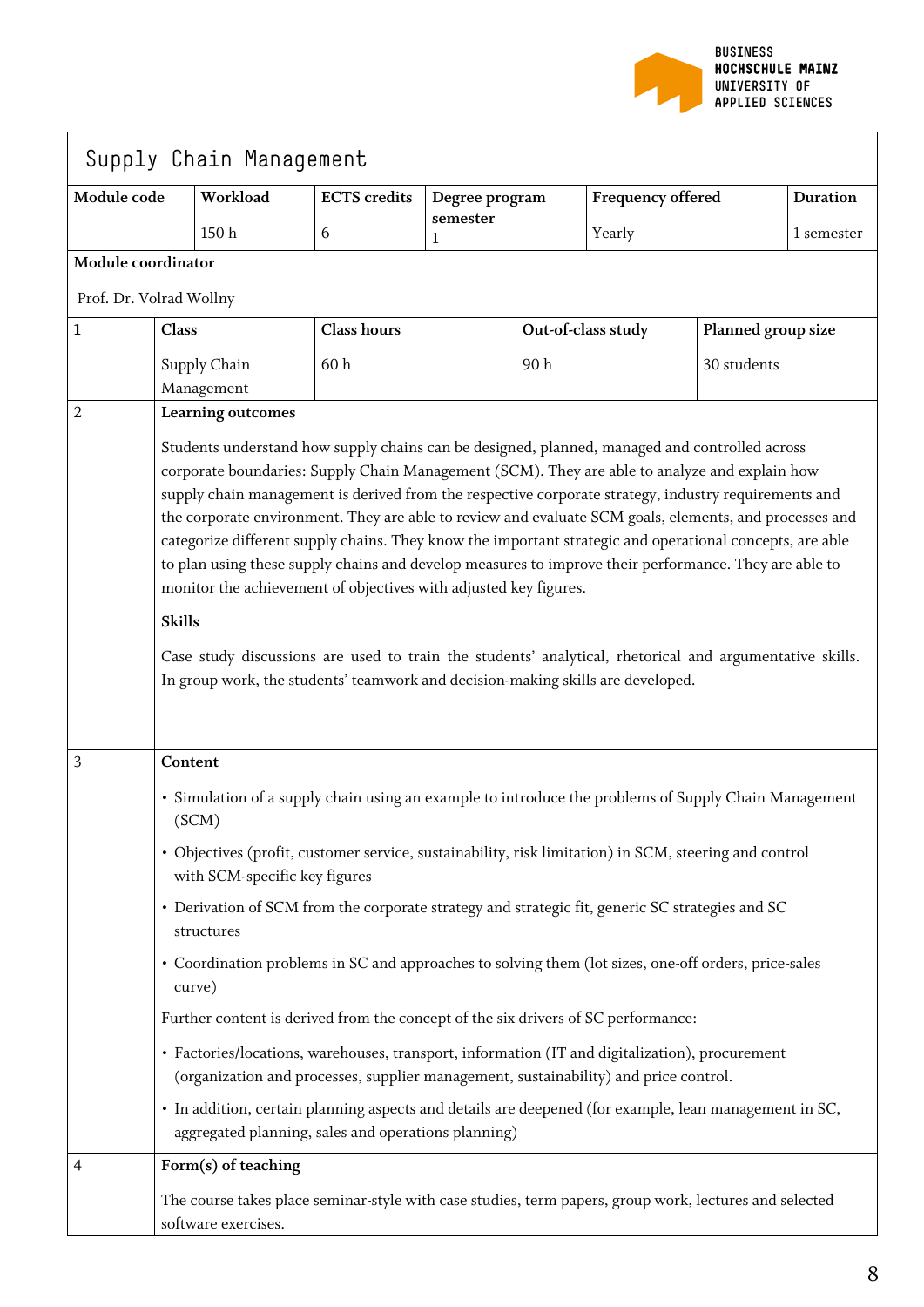

| 5  | Prerequisites                                                                                                                                                           |
|----|-------------------------------------------------------------------------------------------------------------------------------------------------------------------------|
|    |                                                                                                                                                                         |
| 6  | <b>Attendance requirements</b>                                                                                                                                          |
|    | The performance of classroom exercises (academic achievements) during lectures may necessitate a                                                                        |
|    | minimum attendance level. Details about this will be provided in the syllabus.                                                                                          |
| 7  | Forms of assessment                                                                                                                                                     |
|    | Presentation based on a case study (30%) and exam (90 minutes, 70%)                                                                                                     |
| 8  | Requirements for receiving credits                                                                                                                                      |
|    | Passed module examination. Successful completion of all required tasks.                                                                                                 |
| 9  | Use of the module (in other degree programs)                                                                                                                            |
|    |                                                                                                                                                                         |
| 10 | Relative weight for the final grade                                                                                                                                     |
|    | 6/108                                                                                                                                                                   |
| 11 | Further information / reading list (in German and English)                                                                                                              |
|    | Arndt, H.: Supply Chain Management: Optimierung logistischer Prozesse, Wiesbaden, Springer Gabler                                                                       |
|    | Bozarth, C.: Hanfield, R.: Introduction to Operations and Supply Chain Management, Harlow, Pearson                                                                      |
|    | Chopra, S., Meindl, P.: Supply Chain Management, Upper Saddle River, NJ, USA, Prentice Hall                                                                             |
|    | Fandel, G.: Supply Chain Management: Strategien - Planungsansätze - Controlling, Heidelberg,                                                                            |
|    | Springer Farrington, B., Lysons, K.: Purchasing and Supply Chain Management, Harlow, Essex, UK,                                                                         |
|    | Pearson                                                                                                                                                                 |
|    | Handfield, R., Monczka, R., Giunipero, L., Patterson, J.: Sourcing and Supply Chain Management, Ma-<br>son, OH, USA, Cengage Learning                                   |
|    | Harrison, A., van Hoek, R.: Logistics Management and Strategy, Upper Saddle River, NJ, USA, Prentice                                                                    |
|    | Hall Jacoby, D.: Guide to Supply Chain Management, London, The Economist                                                                                                |
|    | Langley, J., Coyle, J., Gibson, B., Novack, R., Bardi, E.: Managing Supply Chains, Mason OH, USA,<br>Cengage Learning                                                   |
|    | Schulte, C.: Logistik, Wege zur Optimierung der Supply Chain, München, Vahlen                                                                                           |
|    | Schönsleben, P.: Integrales Logistikmanagement: Operations und Supply Chain Management innerhalb<br>des Unternehmens und unternehmensübergreifend, Heidelberg, Springer |
|    | Werner, H.: Supply Chain Management: Grundlagen, Strategien, Instrumente und Controlling,<br>Wiesbaden, Springer Gabler                                                 |
|    | Always the latest edition.                                                                                                                                              |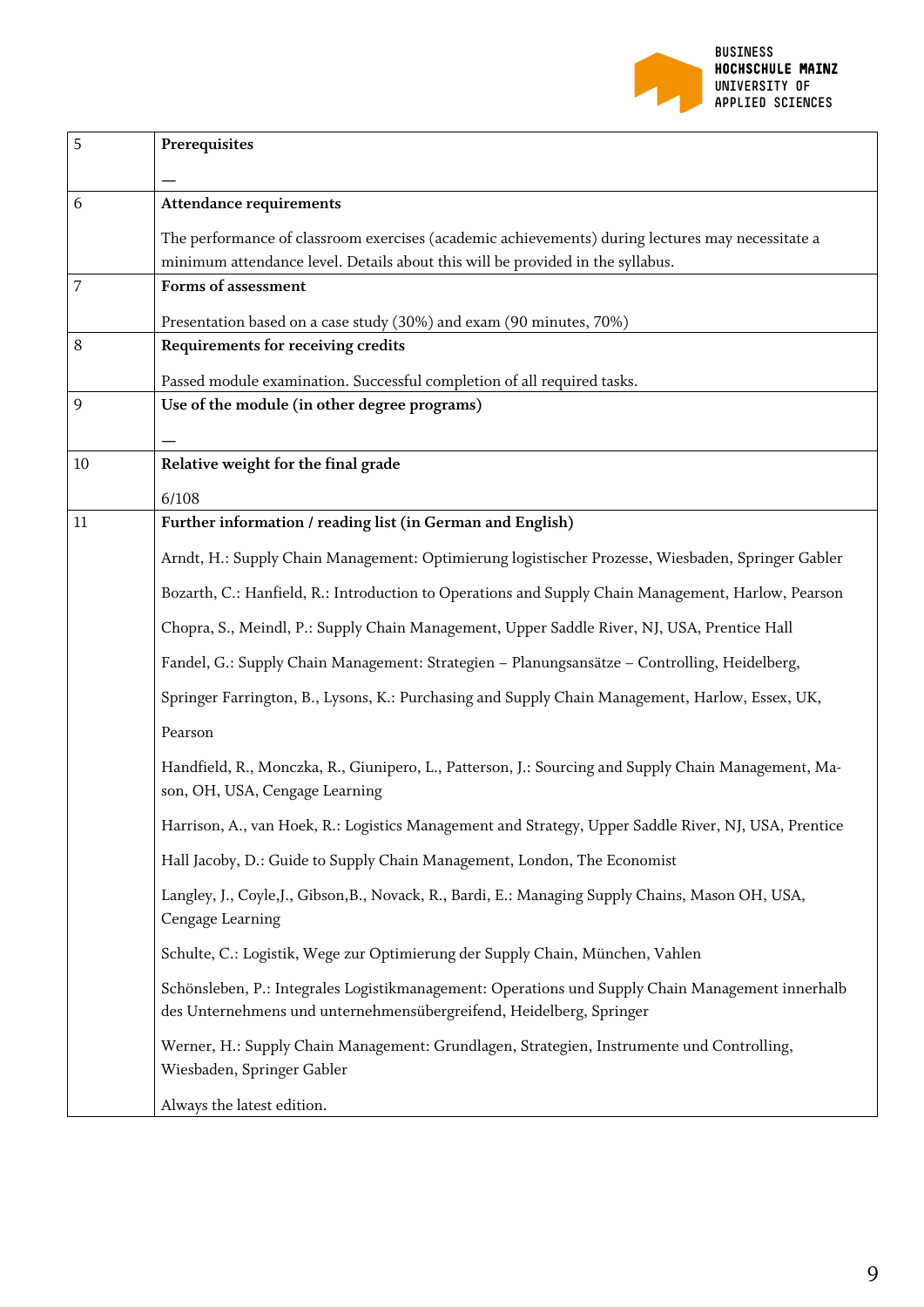

|              | International Financial Reporting                                                                                                                                                                                                                                                                                                                                                                                                                                                                                                                                                                                                                                                                                                                                                                              |                                      |                                                            |                |     |                                                                                                 |  |                    |
|--------------|----------------------------------------------------------------------------------------------------------------------------------------------------------------------------------------------------------------------------------------------------------------------------------------------------------------------------------------------------------------------------------------------------------------------------------------------------------------------------------------------------------------------------------------------------------------------------------------------------------------------------------------------------------------------------------------------------------------------------------------------------------------------------------------------------------------|--------------------------------------|------------------------------------------------------------|----------------|-----|-------------------------------------------------------------------------------------------------|--|--------------------|
|              | Module code                                                                                                                                                                                                                                                                                                                                                                                                                                                                                                                                                                                                                                                                                                                                                                                                    | Workload                             | <b>ECTS</b> credits                                        | Degree program |     | <b>Frequency offered</b>                                                                        |  | <b>Duration</b>    |
|              |                                                                                                                                                                                                                                                                                                                                                                                                                                                                                                                                                                                                                                                                                                                                                                                                                | 150h                                 | 6                                                          | semester<br>1  |     | Yearly                                                                                          |  | 1 semester         |
|              | Module coordinator                                                                                                                                                                                                                                                                                                                                                                                                                                                                                                                                                                                                                                                                                                                                                                                             |                                      |                                                            |                |     |                                                                                                 |  |                    |
|              | Prof. Dr. Caroline Flick                                                                                                                                                                                                                                                                                                                                                                                                                                                                                                                                                                                                                                                                                                                                                                                       |                                      |                                                            |                |     |                                                                                                 |  |                    |
| $\mathbf{1}$ | Class                                                                                                                                                                                                                                                                                                                                                                                                                                                                                                                                                                                                                                                                                                                                                                                                          |                                      | <b>Class hours</b>                                         |                |     | Out-of-class study                                                                              |  | Planned group size |
|              | Reporting                                                                                                                                                                                                                                                                                                                                                                                                                                                                                                                                                                                                                                                                                                                                                                                                      | <b>International Financial</b>       | 60h                                                        |                | 90h |                                                                                                 |  | 30 students        |
| 2            | <b>Learning Outcomes</b>                                                                                                                                                                                                                                                                                                                                                                                                                                                                                                                                                                                                                                                                                                                                                                                       |                                      |                                                            |                |     |                                                                                                 |  |                    |
|              | Students understand and differentiate between relevant International Financial Reporting Standards (IFRS) that<br>have to be applied in financial reports of listed groups in Europe. Furthermore, they apply tools and interpret key<br>ratios used in a financial analysis. They apply the standards to practical accounting problems and case studies for<br>different companies and industries and are able to make conclusions on their implications for decision-making.<br><b>Skills</b><br>At the end of the unit, the students are able to critically appraise current practices in various industries and have<br>further developed their critical thinking ability. Based on case study discussions in class, students also train their<br>ability to present and defend their arguments in groups. |                                      |                                                            |                |     |                                                                                                 |  |                    |
| 3            | Contents<br>· Basics of international financial reporting, including the content of financial statements under IFRS<br>• IFRS-accounting rules in annual financial statements<br>• Consolidated accounts under IFRS                                                                                                                                                                                                                                                                                                                                                                                                                                                                                                                                                                                            |                                      |                                                            |                |     |                                                                                                 |  |                    |
|              |                                                                                                                                                                                                                                                                                                                                                                                                                                                                                                                                                                                                                                                                                                                                                                                                                | • Current developments in accounting |                                                            |                |     |                                                                                                 |  |                    |
| 4            | Form(s) of teaching                                                                                                                                                                                                                                                                                                                                                                                                                                                                                                                                                                                                                                                                                                                                                                                            |                                      |                                                            |                |     |                                                                                                 |  |                    |
| 5            | Prerequisites                                                                                                                                                                                                                                                                                                                                                                                                                                                                                                                                                                                                                                                                                                                                                                                                  |                                      | Lectures in combination with case studies and discussions. |                |     |                                                                                                 |  |                    |
|              | Commercial Code)                                                                                                                                                                                                                                                                                                                                                                                                                                                                                                                                                                                                                                                                                                                                                                                               |                                      |                                                            |                |     | A good understanding of double-entry bookkeeping and accounting under German GAAP (HGB - German |  |                    |
| 6            |                                                                                                                                                                                                                                                                                                                                                                                                                                                                                                                                                                                                                                                                                                                                                                                                                | <b>Attendance requirements</b>       |                                                            |                |     |                                                                                                 |  |                    |
| 7            |                                                                                                                                                                                                                                                                                                                                                                                                                                                                                                                                                                                                                                                                                                                                                                                                                | Type and scope of assessment         |                                                            |                |     |                                                                                                 |  |                    |
|              |                                                                                                                                                                                                                                                                                                                                                                                                                                                                                                                                                                                                                                                                                                                                                                                                                | Written exam (120 minutes).          |                                                            |                |     |                                                                                                 |  |                    |
| 8            |                                                                                                                                                                                                                                                                                                                                                                                                                                                                                                                                                                                                                                                                                                                                                                                                                | Requirements for receiving credits   |                                                            |                |     |                                                                                                 |  |                    |
|              | Passed examination                                                                                                                                                                                                                                                                                                                                                                                                                                                                                                                                                                                                                                                                                                                                                                                             |                                      |                                                            |                |     |                                                                                                 |  |                    |
| 9            |                                                                                                                                                                                                                                                                                                                                                                                                                                                                                                                                                                                                                                                                                                                                                                                                                |                                      | Use of the module in other master's degree programs        |                |     |                                                                                                 |  |                    |
|              |                                                                                                                                                                                                                                                                                                                                                                                                                                                                                                                                                                                                                                                                                                                                                                                                                |                                      |                                                            |                |     |                                                                                                 |  |                    |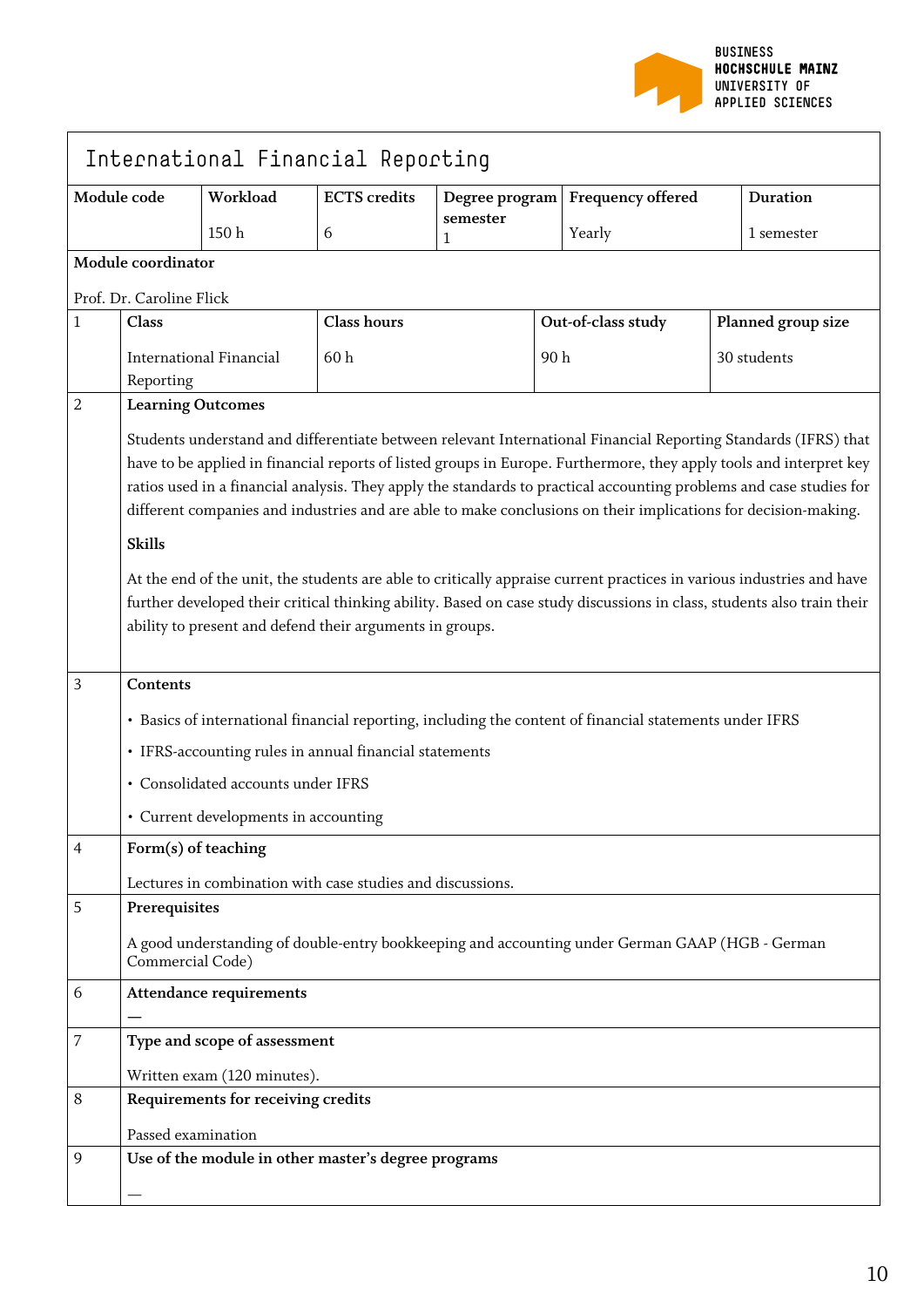

| $10\,$ | Relative weight for the final grade                                                                                                                                              |
|--------|----------------------------------------------------------------------------------------------------------------------------------------------------------------------------------|
|        | 6/108                                                                                                                                                                            |
| 11     | Further information / reading list (in German and English)                                                                                                                       |
|        | <b>Accounting Standards</b>                                                                                                                                                      |
|        | IFRS: EU version; for example: International Financial Reporting Standards (IFRS): English & German edition of<br>the official standards approved by the EU. Weinheim, Wiley-VCH |
|        | Alexander D., Britton, A., Jorissen, A.: International Financial Reporting and Analysis, Hampshire, NH, USA,<br>Cengage Thomson Learning                                         |
|        | Elliott, B., Elliott, J.: Financial Accounting and Reporting, Upper Saddle River, NJ, USA, Prentice Hall                                                                         |
|        | Pellens, B. et al.: Internationale Rechnungslegung, Stuttgart, Schäffer-Poeschel                                                                                                 |
|        | Most recent edition.                                                                                                                                                             |
|        |                                                                                                                                                                                  |
|        | In addition:                                                                                                                                                                     |
|        | Journal articles on financial reporting                                                                                                                                          |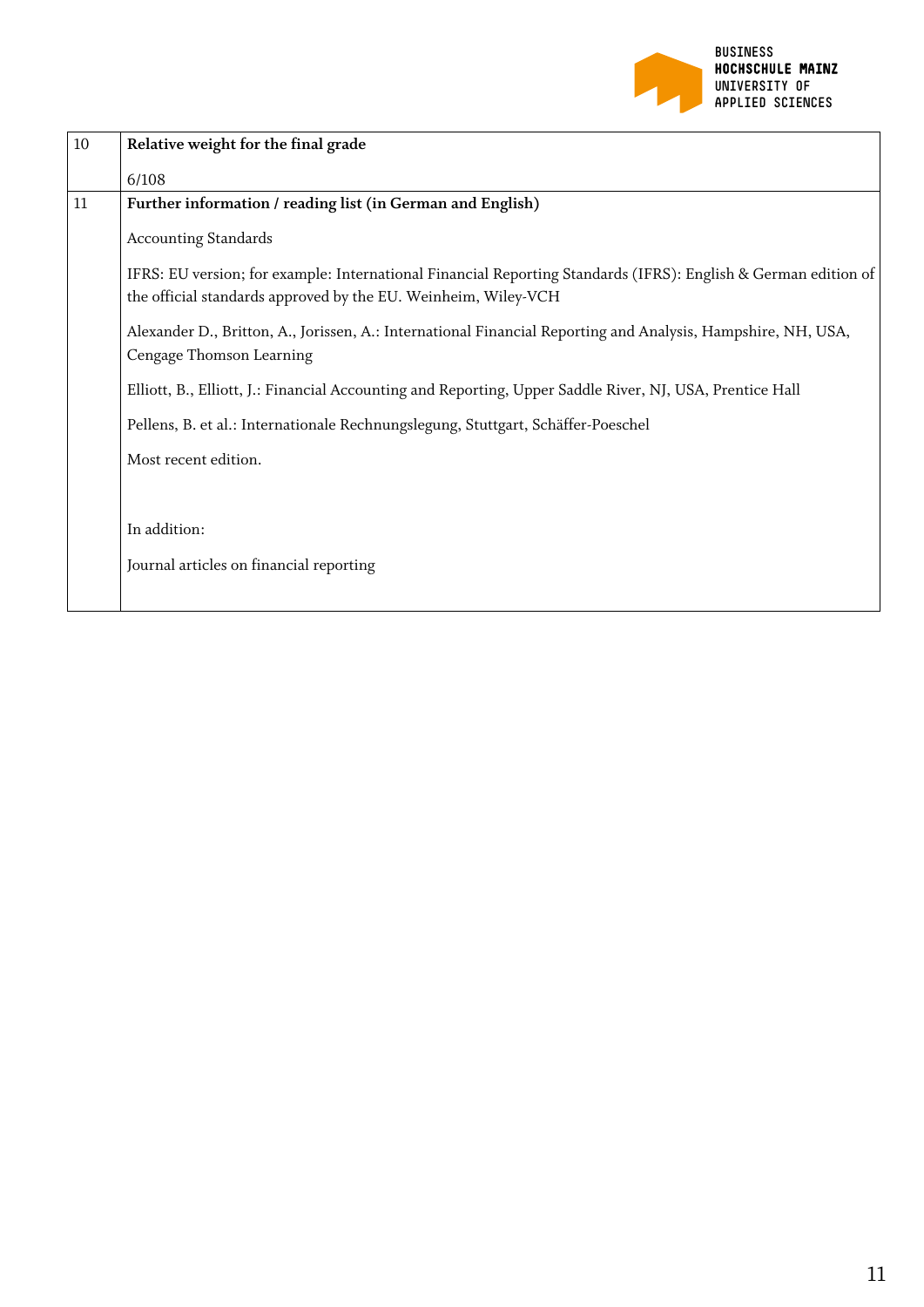

| Management Instruments |                                                                                                                                                                                                                                                                                                                                                                                                                                                                                                                                                                                                                                                                                                                                                                                                                                                                                                                                                                                                                                                                                |                                                                       |                     |                          |                  |                                                                                                     |  |                    |
|------------------------|--------------------------------------------------------------------------------------------------------------------------------------------------------------------------------------------------------------------------------------------------------------------------------------------------------------------------------------------------------------------------------------------------------------------------------------------------------------------------------------------------------------------------------------------------------------------------------------------------------------------------------------------------------------------------------------------------------------------------------------------------------------------------------------------------------------------------------------------------------------------------------------------------------------------------------------------------------------------------------------------------------------------------------------------------------------------------------|-----------------------------------------------------------------------|---------------------|--------------------------|------------------|-----------------------------------------------------------------------------------------------------|--|--------------------|
| Module code            |                                                                                                                                                                                                                                                                                                                                                                                                                                                                                                                                                                                                                                                                                                                                                                                                                                                                                                                                                                                                                                                                                | Workload                                                              | <b>ECTS</b> credits | Degree                   |                  | <b>Frequency offered</b>                                                                            |  | <b>Duration</b>    |
|                        |                                                                                                                                                                                                                                                                                                                                                                                                                                                                                                                                                                                                                                                                                                                                                                                                                                                                                                                                                                                                                                                                                | 150h                                                                  | 6                   | program<br>semester<br>1 |                  | Yearly                                                                                              |  | 1 semester         |
|                        | Module coordinator                                                                                                                                                                                                                                                                                                                                                                                                                                                                                                                                                                                                                                                                                                                                                                                                                                                                                                                                                                                                                                                             |                                                                       |                     |                          |                  |                                                                                                     |  |                    |
|                        | Prof. Dr. Christian Au                                                                                                                                                                                                                                                                                                                                                                                                                                                                                                                                                                                                                                                                                                                                                                                                                                                                                                                                                                                                                                                         |                                                                       |                     |                          |                  |                                                                                                     |  |                    |
| $\mathbf{1}$           | Class                                                                                                                                                                                                                                                                                                                                                                                                                                                                                                                                                                                                                                                                                                                                                                                                                                                                                                                                                                                                                                                                          |                                                                       | <b>Class hours</b>  |                          |                  | Out-of-class study                                                                                  |  | Planned group size |
|                        | Management Instruments<br>with Practical Application                                                                                                                                                                                                                                                                                                                                                                                                                                                                                                                                                                                                                                                                                                                                                                                                                                                                                                                                                                                                                           |                                                                       | 45h                 |                          | 105 <sub>h</sub> |                                                                                                     |  | 30 students        |
| $\overline{2}$         |                                                                                                                                                                                                                                                                                                                                                                                                                                                                                                                                                                                                                                                                                                                                                                                                                                                                                                                                                                                                                                                                                |                                                                       |                     |                          |                  |                                                                                                     |  |                    |
|                        | Learning outcomes<br>Students categorize management instruments into an integrated management concept and analyze these<br>instruments. They assess the data foundations and prerequisites. They explain and justify the need to adapt<br>these instruments to the operational situation and assess the contribution of the instruments to decision-<br>making. Students know and try out different visualization and presentation techniques; they decide which<br>technique to use. They are able to write a professional report for the Executive Management team. Students<br>are able to prepare and analyze large amounts of data, visualize it using various tools and assess the benefit for<br>management.<br><b>Skills</b><br>Students learn to use practical management instruments independently. They have to deal with the transfer of<br>theory and practice and find suitable solutions. Students further develop their communication skills;<br>opportunities for reflection and learning arise in the business context and in discussions with the lecturer. |                                                                       |                     |                          |                  |                                                                                                     |  |                    |
| 3                      | Content                                                                                                                                                                                                                                                                                                                                                                                                                                                                                                                                                                                                                                                                                                                                                                                                                                                                                                                                                                                                                                                                        |                                                                       |                     |                          |                  |                                                                                                     |  |                    |
|                        |                                                                                                                                                                                                                                                                                                                                                                                                                                                                                                                                                                                                                                                                                                                                                                                                                                                                                                                                                                                                                                                                                | • Introduction to presentation & visualization                        |                     |                          |                  |                                                                                                     |  |                    |
|                        |                                                                                                                                                                                                                                                                                                                                                                                                                                                                                                                                                                                                                                                                                                                                                                                                                                                                                                                                                                                                                                                                                | portfolio analysis, scenario analysis                                 |                     |                          |                  | · Discussion of selected management instruments, such as ABC analysis, benefit analysis, SWOT/TOWS, |  |                    |
|                        |                                                                                                                                                                                                                                                                                                                                                                                                                                                                                                                                                                                                                                                                                                                                                                                                                                                                                                                                                                                                                                                                                | · Instruments/technical aids                                          |                     |                          |                  |                                                                                                     |  |                    |
|                        |                                                                                                                                                                                                                                                                                                                                                                                                                                                                                                                                                                                                                                                                                                                                                                                                                                                                                                                                                                                                                                                                                | • Basic rules of design, types of visualization                       |                     |                          |                  |                                                                                                     |  |                    |
|                        |                                                                                                                                                                                                                                                                                                                                                                                                                                                                                                                                                                                                                                                                                                                                                                                                                                                                                                                                                                                                                                                                                | • Structure of a lecture/report, storytelling                         |                     |                          |                  |                                                                                                     |  |                    |
|                        |                                                                                                                                                                                                                                                                                                                                                                                                                                                                                                                                                                                                                                                                                                                                                                                                                                                                                                                                                                                                                                                                                | • Data analysis: Acquisition, preparation and analysis of the conduct |                     |                          |                  |                                                                                                     |  |                    |
|                        |                                                                                                                                                                                                                                                                                                                                                                                                                                                                                                                                                                                                                                                                                                                                                                                                                                                                                                                                                                                                                                                                                | • Analyses and preparation of a report (practical project)            |                     |                          |                  |                                                                                                     |  |                    |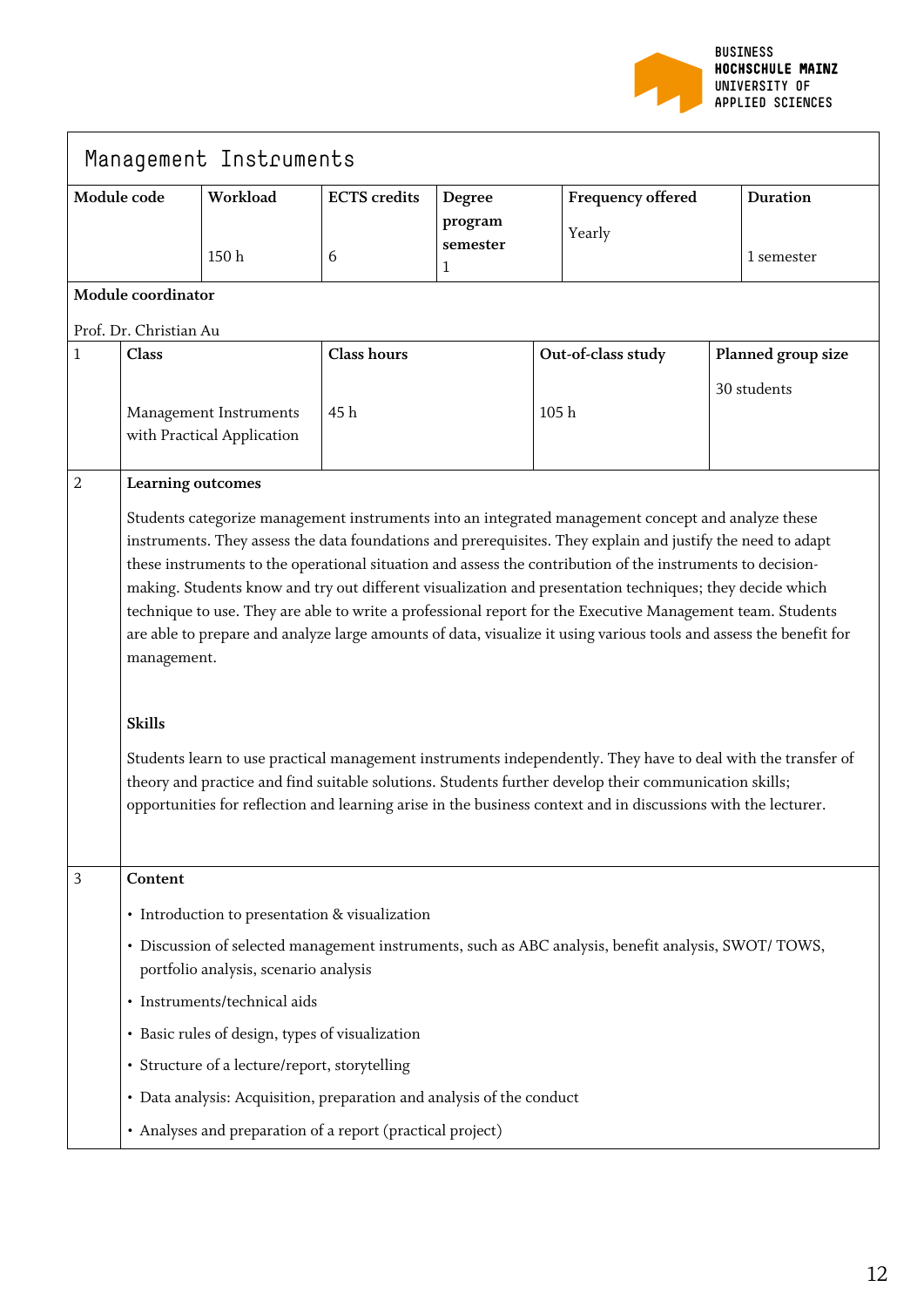

| $\overline{4}$ | Form(s) of teaching                                                                                                                   |
|----------------|---------------------------------------------------------------------------------------------------------------------------------------|
|                | Students examine the application and use of these instruments at their company. They develop proposals for                            |
|                | improvement, especially with regard to visualization. While they are worked on at the company, seminars are                           |
|                | held with the lecturer on specified dates. Where applicable, workshops are held in PC pools to go more in-depth                       |
|                | into the use of software-supported visualization. In these seminars, the progress of the students' work is                            |
|                | presented and discussed. The seminar ends with a final report, which is presented.                                                    |
| 5              | Prerequisites                                                                                                                         |
|                |                                                                                                                                       |
| 6              | <b>Attendance requirements</b>                                                                                                        |
|                |                                                                                                                                       |
| $\overline{7}$ | Forms of assessment                                                                                                                   |
|                | Project report (70%) including presentation (30%)                                                                                     |
| 8              | Requirements for receiving credits                                                                                                    |
|                | Passed module examination                                                                                                             |
| 9              | Use of the module (in other degree programs)                                                                                          |
|                |                                                                                                                                       |
| 10             | Relative weight for the final grade                                                                                                   |
|                | 6/108                                                                                                                                 |
| 11             | Further information/reading list (in German and English)                                                                              |
|                | Duarte, N.: Slide:ology. Heidelberg, O'Reilly                                                                                         |
|                | Long, L.: The Power of Logic, Marietta, GA, USA, SCC Publishing                                                                       |
|                | Meirelles, I.: Design for Information. Beverly, MA, USA, Rockport Publishers                                                          |
|                | Paul, H./Wollny, V.: Instrumente des strategischen Managements, München, DeGruyter/Oldenbourg                                         |
|                |                                                                                                                                       |
|                | Wong, D.M.: The Wall Street Journal Guide to Information Graphics:                                                                    |
|                | The Dos and Don'ts of Presenting Data, Facts, and Figures. New York,                                                                  |
|                | NY, USA, W.W. Norton                                                                                                                  |
|                | Yau, N.: Visualize This: The Flowing Data Guide to Design, Visualization, and Statistics, Chichester, Essex, UK,<br>John Wiley & Sons |
|                | Zelasny, G.: Das Präsentationsbuch, Frankfurt, Campus                                                                                 |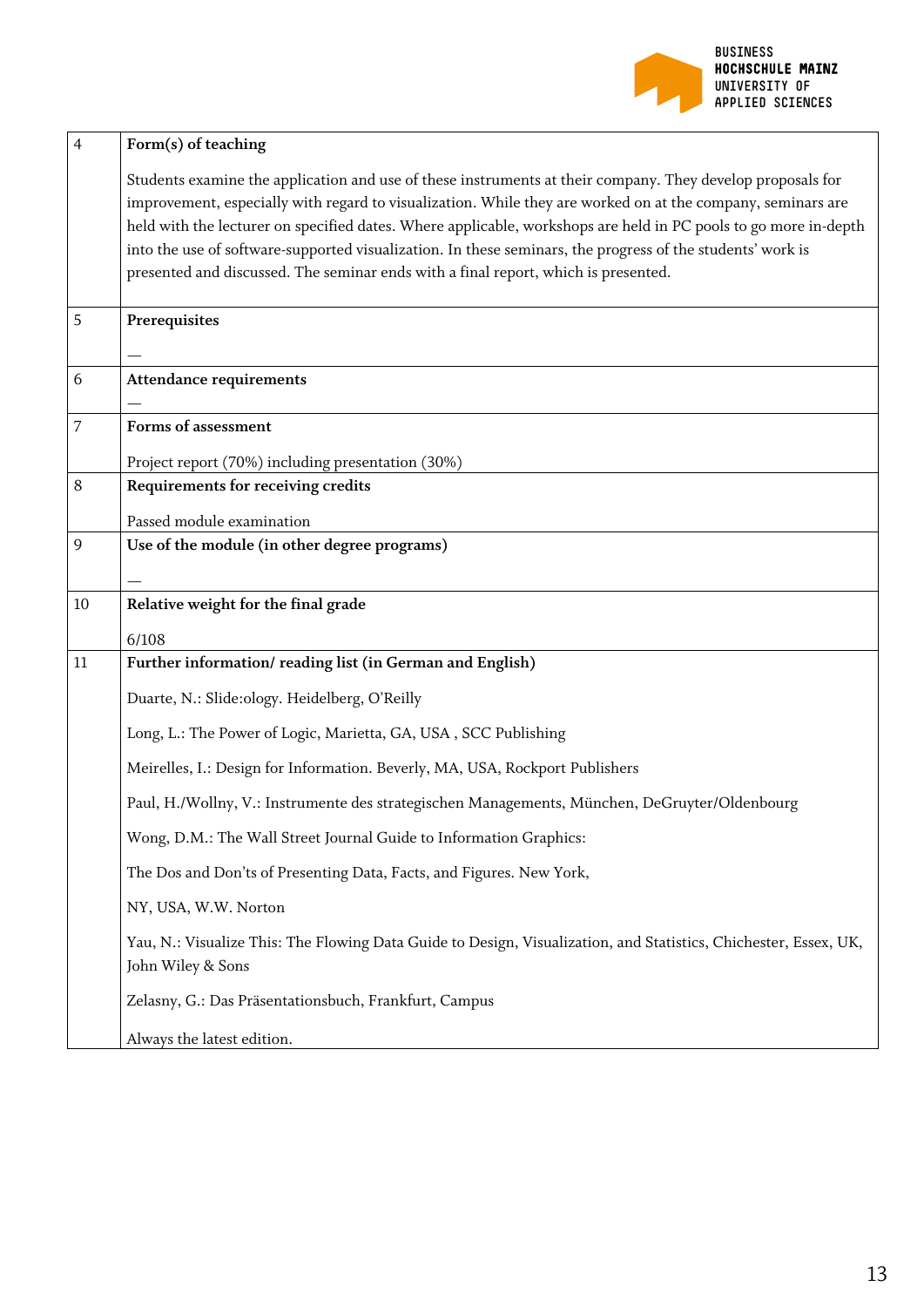

| Managerial Economics   |                                                                                                                                                                                                                                                                                                                                                                                                                                                                                                                                                                                                                                                                                                                                                                                                                                                          |                                     |                                                                             |                            |                    |                          |                    |                 |
|------------------------|----------------------------------------------------------------------------------------------------------------------------------------------------------------------------------------------------------------------------------------------------------------------------------------------------------------------------------------------------------------------------------------------------------------------------------------------------------------------------------------------------------------------------------------------------------------------------------------------------------------------------------------------------------------------------------------------------------------------------------------------------------------------------------------------------------------------------------------------------------|-------------------------------------|-----------------------------------------------------------------------------|----------------------------|--------------------|--------------------------|--------------------|-----------------|
| Module code            |                                                                                                                                                                                                                                                                                                                                                                                                                                                                                                                                                                                                                                                                                                                                                                                                                                                          | Workload                            | <b>ECTS</b> credits                                                         | Degree program             |                    | <b>Frequency offered</b> |                    | <b>Duration</b> |
|                        |                                                                                                                                                                                                                                                                                                                                                                                                                                                                                                                                                                                                                                                                                                                                                                                                                                                          | 150h                                | 6                                                                           | semester<br>$\overline{2}$ |                    | Yearly                   |                    | 1 semester      |
| Module coordinator     |                                                                                                                                                                                                                                                                                                                                                                                                                                                                                                                                                                                                                                                                                                                                                                                                                                                          |                                     |                                                                             |                            |                    |                          |                    |                 |
| Prof. Dr. Agnes Sputek |                                                                                                                                                                                                                                                                                                                                                                                                                                                                                                                                                                                                                                                                                                                                                                                                                                                          |                                     |                                                                             |                            |                    |                          |                    |                 |
| $\mathbf{1}$           | <b>Class</b>                                                                                                                                                                                                                                                                                                                                                                                                                                                                                                                                                                                                                                                                                                                                                                                                                                             |                                     | <b>Class hours</b>                                                          |                            | Out-of-class study |                          | Planned group size |                 |
|                        | Managerial Economics                                                                                                                                                                                                                                                                                                                                                                                                                                                                                                                                                                                                                                                                                                                                                                                                                                     |                                     | 60h                                                                         |                            | 90h                |                          | 30 students        |                 |
| $\overline{2}$         | Learning outcomes                                                                                                                                                                                                                                                                                                                                                                                                                                                                                                                                                                                                                                                                                                                                                                                                                                        |                                     |                                                                             |                            |                    |                          |                    |                 |
|                        | Students discuss characteristics and methods to outline decisions with regard to a company's positioning<br>in the market. They interpret and explain analytical economic models and especially newer economic<br>explanatory approaches to practical management problems. They examine and evaluate the social and<br>political environment for business decisions, recognize the economic restrictions companies are subject<br>to and formulate strategies to survive in competition.<br><b>Skills</b><br>They gain skills in the analysis of strategic interdependencies in imperfect markets and in the application<br>of the corresponding instruments of decision making. They acquire expertise and analytical skills to<br>critically examine current issues of practical economic policy and skills for results-oriented group<br>discussions. |                                     |                                                                             |                            |                    |                          |                    |                 |
| $\overline{3}$         | Content                                                                                                                                                                                                                                                                                                                                                                                                                                                                                                                                                                                                                                                                                                                                                                                                                                                  |                                     |                                                                             |                            |                    |                          |                    |                 |
|                        |                                                                                                                                                                                                                                                                                                                                                                                                                                                                                                                                                                                                                                                                                                                                                                                                                                                          |                                     | Descriptive and prescriptive concepts in the allocation of scarce resources |                            |                    |                          |                    |                 |
|                        |                                                                                                                                                                                                                                                                                                                                                                                                                                                                                                                                                                                                                                                                                                                                                                                                                                                          |                                     | Balances as a result of markets and non-market situations                   |                            |                    |                          |                    |                 |
|                        | Strategic decisions for managers                                                                                                                                                                                                                                                                                                                                                                                                                                                                                                                                                                                                                                                                                                                                                                                                                         |                                     |                                                                             |                            |                    |                          |                    |                 |
|                        |                                                                                                                                                                                                                                                                                                                                                                                                                                                                                                                                                                                                                                                                                                                                                                                                                                                          | Information economics, especially   |                                                                             |                            |                    |                          |                    |                 |
|                        | · Signaling                                                                                                                                                                                                                                                                                                                                                                                                                                                                                                                                                                                                                                                                                                                                                                                                                                              |                                     |                                                                             |                            |                    |                          |                    |                 |
|                        | • Screening                                                                                                                                                                                                                                                                                                                                                                                                                                                                                                                                                                                                                                                                                                                                                                                                                                              |                                     |                                                                             |                            |                    |                          |                    |                 |
|                        | • Reputation                                                                                                                                                                                                                                                                                                                                                                                                                                                                                                                                                                                                                                                                                                                                                                                                                                             |                                     |                                                                             |                            |                    |                          |                    |                 |
|                        |                                                                                                                                                                                                                                                                                                                                                                                                                                                                                                                                                                                                                                                                                                                                                                                                                                                          | • Principal agent approach          |                                                                             |                            |                    |                          |                    |                 |
|                        |                                                                                                                                                                                                                                                                                                                                                                                                                                                                                                                                                                                                                                                                                                                                                                                                                                                          |                                     | Justification and evaluation of state intervention in the market system     |                            |                    |                          |                    |                 |
| $\overline{4}$         | Form(s) of teaching                                                                                                                                                                                                                                                                                                                                                                                                                                                                                                                                                                                                                                                                                                                                                                                                                                      |                                     |                                                                             |                            |                    |                          |                    |                 |
|                        |                                                                                                                                                                                                                                                                                                                                                                                                                                                                                                                                                                                                                                                                                                                                                                                                                                                          | Seminar-style lecture and exercises |                                                                             |                            |                    |                          |                    |                 |
| 5                      | Prerequisites                                                                                                                                                                                                                                                                                                                                                                                                                                                                                                                                                                                                                                                                                                                                                                                                                                            |                                     |                                                                             |                            |                    |                          |                    |                 |
|                        |                                                                                                                                                                                                                                                                                                                                                                                                                                                                                                                                                                                                                                                                                                                                                                                                                                                          |                                     | Recommended: Microeconomics, Macroeconomics, Mathematics and Statistics     |                            |                    |                          |                    |                 |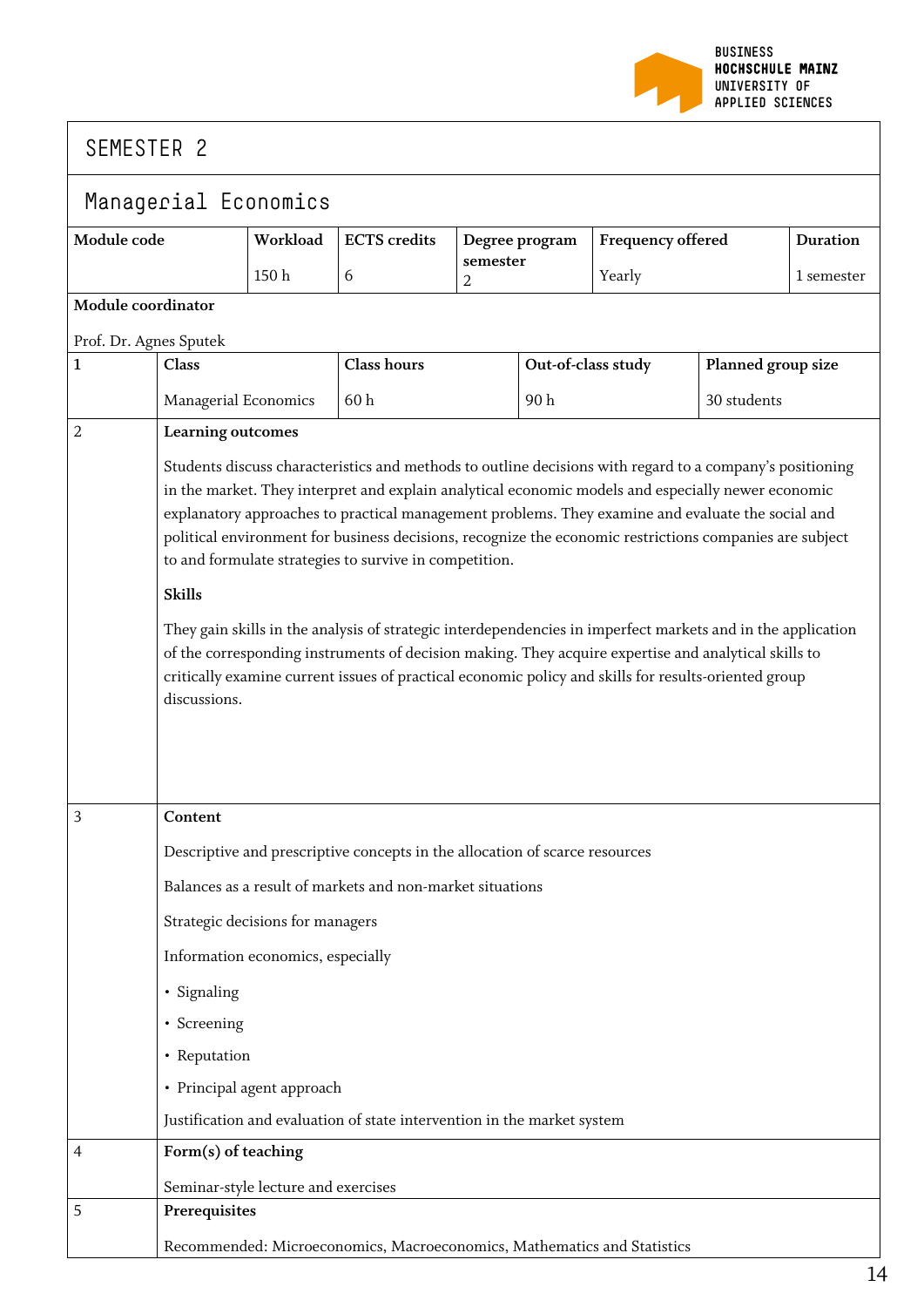

| 6              | <b>Attendance requirements</b>                                                                  |
|----------------|-------------------------------------------------------------------------------------------------|
| $\overline{7}$ | Forms of assessment                                                                             |
|                | Written assessment in the form of an exam (120 minutes).                                        |
| 8              | Requirements for receiving credits                                                              |
|                | Passed module examination                                                                       |
| 9              | Use of the module (in other degree programs)                                                    |
|                |                                                                                                 |
| 10             | Relative weight for the final grade                                                             |
|                | 6/108                                                                                           |
| 11             | Further information/reading list (in German and English)                                        |
|                | Besanko, D., Dranove, D., Shanley, M.: Economics of Strategy, Hoboken, NJ, USA, Wiley           |
|                | Endres, A.: Umweltökonomie. Eine Einführung, Darmstadt, Wissenschaftliche                       |
|                | Buchgesellschaft                                                                                |
|                | Erlei, M., Leschke, M., Sauerland, D.: Neue Institutionenökonomik, Stuttgart, Schäffer-Poeschel |
|                | Gardner, R.: Games for Business and Economics, Hoboken. NJ, USA, Wiley                          |
|                | Kreps, D. M.: Microeconomics for Managers, New York, W.W. Norton & Company                      |
|                | Richter, R., Furubotn, E., Neue Institutionenökonomik, Tübingen, Mohr Siebeck                   |
|                | Riechmann, T.: Spieltheorie, München, Vahlen                                                    |
|                | Always the latest edition.                                                                      |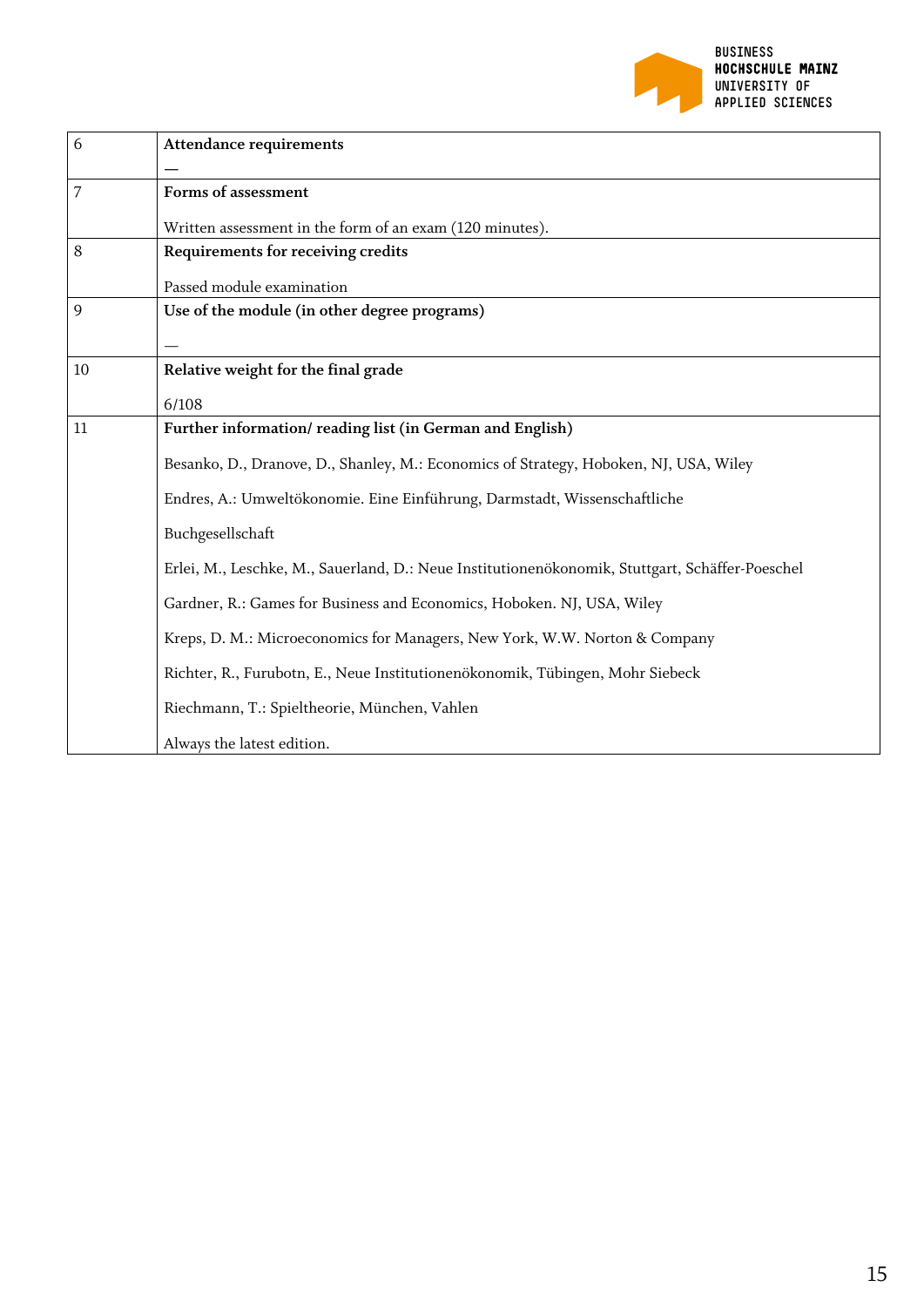

|                | Human Resource Management & Leadership                                                                                                                                                                                                                                                                                                                                                                                                                                                                                                                                                                                                                                                                                                                                                                                                                                                                                                                                                                                                                                                                                                                                                                                         |                  |                     |                |     |                          |                    |                 |
|----------------|--------------------------------------------------------------------------------------------------------------------------------------------------------------------------------------------------------------------------------------------------------------------------------------------------------------------------------------------------------------------------------------------------------------------------------------------------------------------------------------------------------------------------------------------------------------------------------------------------------------------------------------------------------------------------------------------------------------------------------------------------------------------------------------------------------------------------------------------------------------------------------------------------------------------------------------------------------------------------------------------------------------------------------------------------------------------------------------------------------------------------------------------------------------------------------------------------------------------------------|------------------|---------------------|----------------|-----|--------------------------|--------------------|-----------------|
| Module code    |                                                                                                                                                                                                                                                                                                                                                                                                                                                                                                                                                                                                                                                                                                                                                                                                                                                                                                                                                                                                                                                                                                                                                                                                                                | Workload         | <b>ECTS</b> credits | Degree program |     | <b>Frequency offered</b> |                    | <b>Duration</b> |
|                |                                                                                                                                                                                                                                                                                                                                                                                                                                                                                                                                                                                                                                                                                                                                                                                                                                                                                                                                                                                                                                                                                                                                                                                                                                | 150 <sub>h</sub> | 6                   | semester<br>2  |     | Yearly                   |                    | 1 semester      |
|                | Module coordinator                                                                                                                                                                                                                                                                                                                                                                                                                                                                                                                                                                                                                                                                                                                                                                                                                                                                                                                                                                                                                                                                                                                                                                                                             |                  |                     |                |     |                          |                    |                 |
|                | Prof. Dr. Norbert Rohleder                                                                                                                                                                                                                                                                                                                                                                                                                                                                                                                                                                                                                                                                                                                                                                                                                                                                                                                                                                                                                                                                                                                                                                                                     |                  |                     |                |     |                          |                    |                 |
| $\mathbf{1}$   | Class                                                                                                                                                                                                                                                                                                                                                                                                                                                                                                                                                                                                                                                                                                                                                                                                                                                                                                                                                                                                                                                                                                                                                                                                                          |                  | <b>Class hours</b>  |                |     | Out-of-class study       | Planned group size |                 |
|                | Human Resource Management   60 h                                                                                                                                                                                                                                                                                                                                                                                                                                                                                                                                                                                                                                                                                                                                                                                                                                                                                                                                                                                                                                                                                                                                                                                               |                  |                     |                | 90h |                          | 30 students        |                 |
| $\overline{2}$ | & Leadership<br>Learning outcomes:                                                                                                                                                                                                                                                                                                                                                                                                                                                                                                                                                                                                                                                                                                                                                                                                                                                                                                                                                                                                                                                                                                                                                                                             |                  |                     |                |     |                          |                    |                 |
|                | Students understand the concept of the Employee Life Cycle and are able to assess its implications. They know<br>and evaluate the most important concepts for guiding human resource management in a company. They<br>understand central HR concepts, such as employer branding, and discuss their application using practical<br>examples. They learn the central methods of recruitment and personnel selection. They are able to apply<br>selected methods of personnel development and personnel dismissal and make decisions on their selection.<br>They develop a critical understanding of important management concepts.<br>Skills:<br>In addition to the individual elements of the Employee Life Cycle including employer branding,<br>recruiting/hiring, induction, personnel development and dismissal, students also deal with selected aspects of<br>social skills, such as teamwork, personal competency and communication skills. These skills are practiced and<br>deepened through a variety of exercises. Students practice the application of important leadership skills. They<br>acquire basic knowledge of individual and collective labor law and are able to apply this knowledge in the<br>practice. |                  |                     |                |     |                          |                    |                 |
| 3              | Content                                                                                                                                                                                                                                                                                                                                                                                                                                                                                                                                                                                                                                                                                                                                                                                                                                                                                                                                                                                                                                                                                                                                                                                                                        |                  |                     |                |     |                          |                    |                 |
|                | • Fundamentals of quantitative and qualitative HR planning                                                                                                                                                                                                                                                                                                                                                                                                                                                                                                                                                                                                                                                                                                                                                                                                                                                                                                                                                                                                                                                                                                                                                                     |                  |                     |                |     |                          |                    |                 |
|                | • Techniques and methods of professional staff recruitment                                                                                                                                                                                                                                                                                                                                                                                                                                                                                                                                                                                                                                                                                                                                                                                                                                                                                                                                                                                                                                                                                                                                                                     |                  |                     |                |     |                          |                    |                 |
|                | • The integration of new employees into the company                                                                                                                                                                                                                                                                                                                                                                                                                                                                                                                                                                                                                                                                                                                                                                                                                                                                                                                                                                                                                                                                                                                                                                            |                  |                     |                |     |                          |                    |                 |
|                | • Finding and retaining talent                                                                                                                                                                                                                                                                                                                                                                                                                                                                                                                                                                                                                                                                                                                                                                                                                                                                                                                                                                                                                                                                                                                                                                                                 |                  |                     |                |     |                          |                    |                 |
|                | • Employee layoffs                                                                                                                                                                                                                                                                                                                                                                                                                                                                                                                                                                                                                                                                                                                                                                                                                                                                                                                                                                                                                                                                                                                                                                                                             |                  |                     |                |     |                          |                    |                 |
|                | • Leading employees - approaches, models, instruments                                                                                                                                                                                                                                                                                                                                                                                                                                                                                                                                                                                                                                                                                                                                                                                                                                                                                                                                                                                                                                                                                                                                                                          |                  |                     |                |     |                          |                    |                 |
|                | · Selected aspects of leadership abilities: for example, managing conflicts, forming and steering teams,<br>conducting employee reviews, rhetoric and body language                                                                                                                                                                                                                                                                                                                                                                                                                                                                                                                                                                                                                                                                                                                                                                                                                                                                                                                                                                                                                                                            |                  |                     |                |     |                          |                    |                 |
|                | · Issue-related aspects of individual and collective labor law                                                                                                                                                                                                                                                                                                                                                                                                                                                                                                                                                                                                                                                                                                                                                                                                                                                                                                                                                                                                                                                                                                                                                                 |                  |                     |                |     |                          |                    |                 |
| 4              | Form(s) of teaching                                                                                                                                                                                                                                                                                                                                                                                                                                                                                                                                                                                                                                                                                                                                                                                                                                                                                                                                                                                                                                                                                                                                                                                                            |                  |                     |                |     |                          |                    |                 |
|                | The class takes place seminar-style.                                                                                                                                                                                                                                                                                                                                                                                                                                                                                                                                                                                                                                                                                                                                                                                                                                                                                                                                                                                                                                                                                                                                                                                           |                  |                     |                |     |                          |                    |                 |

 $\blacksquare$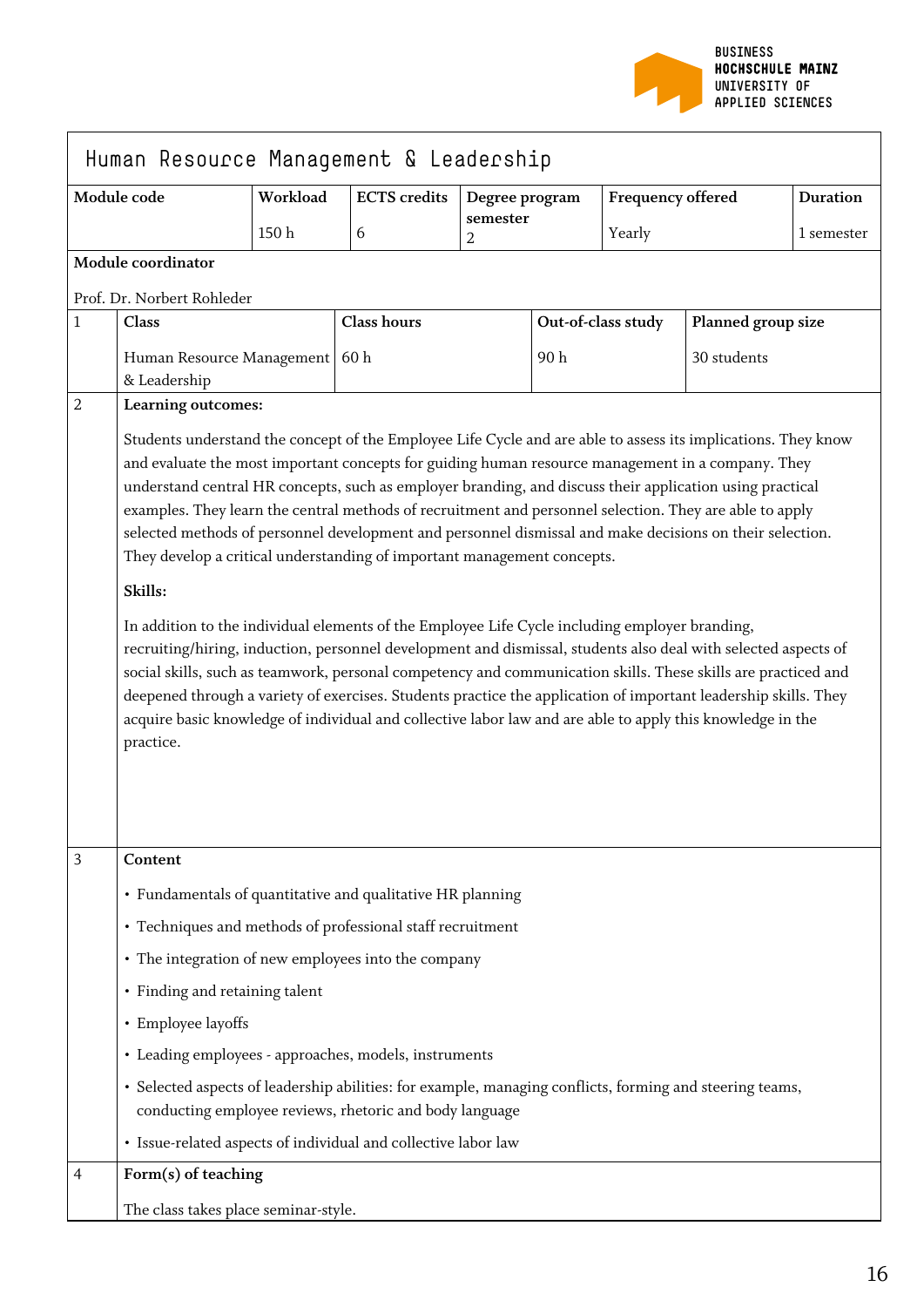

| 5  | Prerequisites                                                                                    |
|----|--------------------------------------------------------------------------------------------------|
|    |                                                                                                  |
| 6  | <b>Attendance requirements</b>                                                                   |
|    |                                                                                                  |
| 7  | Type and scope of assessment                                                                     |
|    | Term paper (70%) including presentation (30%)                                                    |
| 8  | Requirements for receiving credits                                                               |
|    | Passed module examination                                                                        |
| 9  | Use of the module (in other degree programs)                                                     |
|    |                                                                                                  |
| 10 | Relative weight for the final grade                                                              |
|    | 6/108                                                                                            |
| 11 | Further information/reading list (in German)                                                     |
|    | Becker, M.: Personalentwicklung, Stuttgart, Schäffer-                                            |
|    | Poeschel Jung, H.: Personalwirtschaft, München, Oldenbourg                                       |
|    | Oechsler, W. A.: Personal und Arbeit, München, Oldenbourg                                        |
|    | Rosenstiel, L., Regnet, E., Domsch M. E.: Führung von Mitarbeitern, Stuttgart, Schäffer-Poeschel |
|    | Scholz, C.: Personalmanagement, München, Vahlen                                                  |
|    | Trost, A.: Employer Branding, München, Luchterhand                                               |
|    | Always the latest edition.                                                                       |
|    |                                                                                                  |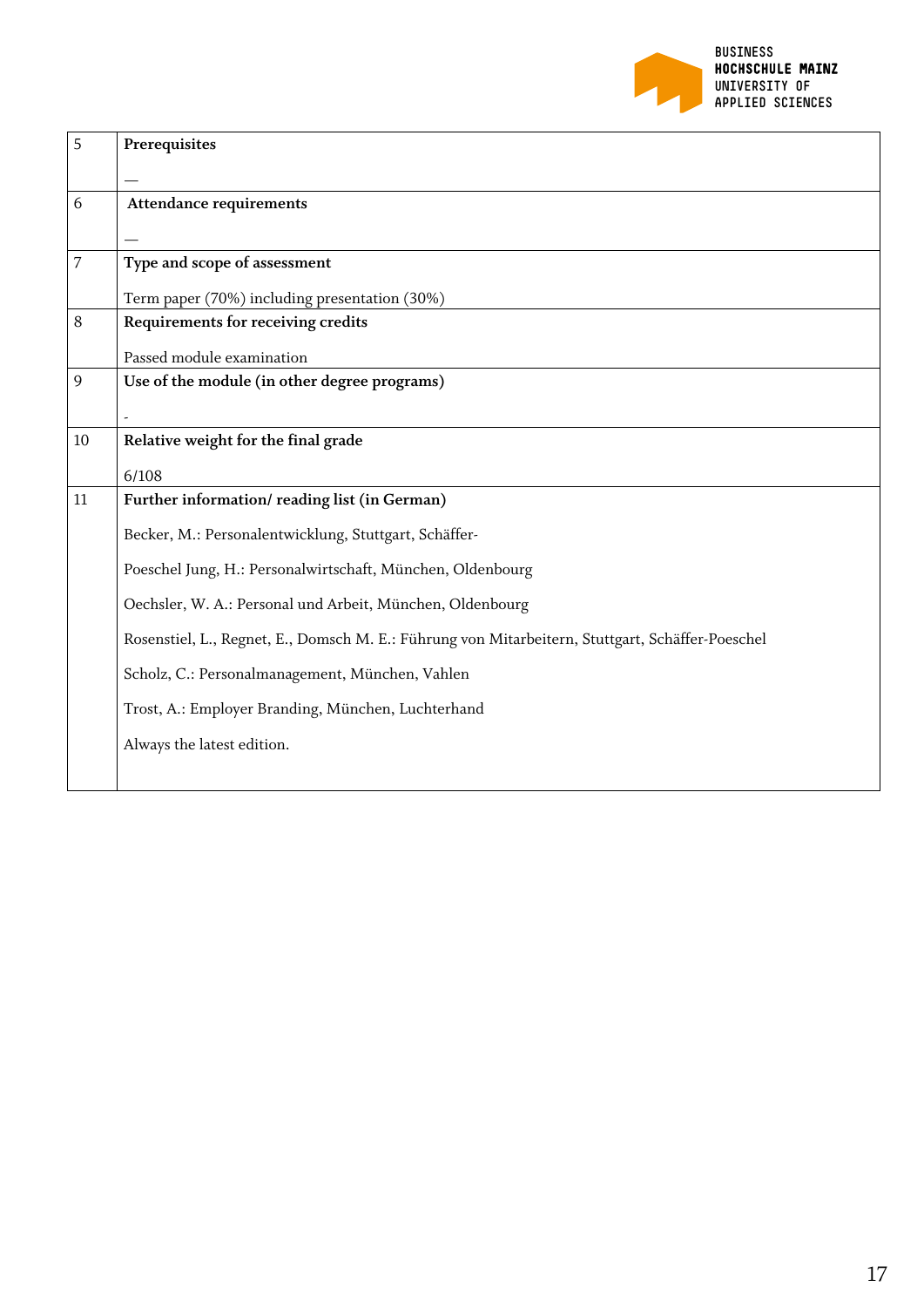

|              | Digital Economy                                                                                                                                                                                                                                                                                                                                                                                                                                                                                                                                                                                                                                                                                                                                                                                                                                                                                                                                                                                                                                                                                                                                                                                                                                                                                                                                                                                                                                                                                                                                                                                                                                                                                                                                         |                                                                          |                     |               |     |                                                                                                  |  |                    |
|--------------|---------------------------------------------------------------------------------------------------------------------------------------------------------------------------------------------------------------------------------------------------------------------------------------------------------------------------------------------------------------------------------------------------------------------------------------------------------------------------------------------------------------------------------------------------------------------------------------------------------------------------------------------------------------------------------------------------------------------------------------------------------------------------------------------------------------------------------------------------------------------------------------------------------------------------------------------------------------------------------------------------------------------------------------------------------------------------------------------------------------------------------------------------------------------------------------------------------------------------------------------------------------------------------------------------------------------------------------------------------------------------------------------------------------------------------------------------------------------------------------------------------------------------------------------------------------------------------------------------------------------------------------------------------------------------------------------------------------------------------------------------------|--------------------------------------------------------------------------|---------------------|---------------|-----|--------------------------------------------------------------------------------------------------|--|--------------------|
|              | Module code                                                                                                                                                                                                                                                                                                                                                                                                                                                                                                                                                                                                                                                                                                                                                                                                                                                                                                                                                                                                                                                                                                                                                                                                                                                                                                                                                                                                                                                                                                                                                                                                                                                                                                                                             | Workload                                                                 | <b>ECTS</b> credits |               |     | Degree program   Frequency offered                                                               |  | <b>Duration</b>    |
|              |                                                                                                                                                                                                                                                                                                                                                                                                                                                                                                                                                                                                                                                                                                                                                                                                                                                                                                                                                                                                                                                                                                                                                                                                                                                                                                                                                                                                                                                                                                                                                                                                                                                                                                                                                         | 150h                                                                     | 6                   | semester<br>2 |     | Yearly                                                                                           |  | 1 semester         |
|              | Module coordinator                                                                                                                                                                                                                                                                                                                                                                                                                                                                                                                                                                                                                                                                                                                                                                                                                                                                                                                                                                                                                                                                                                                                                                                                                                                                                                                                                                                                                                                                                                                                                                                                                                                                                                                                      |                                                                          |                     |               |     |                                                                                                  |  |                    |
|              | Prof. Dr. Bernhard Ostheimer                                                                                                                                                                                                                                                                                                                                                                                                                                                                                                                                                                                                                                                                                                                                                                                                                                                                                                                                                                                                                                                                                                                                                                                                                                                                                                                                                                                                                                                                                                                                                                                                                                                                                                                            |                                                                          |                     |               |     |                                                                                                  |  |                    |
| $\mathbf{1}$ | Class                                                                                                                                                                                                                                                                                                                                                                                                                                                                                                                                                                                                                                                                                                                                                                                                                                                                                                                                                                                                                                                                                                                                                                                                                                                                                                                                                                                                                                                                                                                                                                                                                                                                                                                                                   |                                                                          | Class hours         |               |     | Out-of-class study                                                                               |  | Planned group size |
| $\sqrt{2}$   | Digital Economy                                                                                                                                                                                                                                                                                                                                                                                                                                                                                                                                                                                                                                                                                                                                                                                                                                                                                                                                                                                                                                                                                                                                                                                                                                                                                                                                                                                                                                                                                                                                                                                                                                                                                                                                         |                                                                          | 60h                 |               | 90h |                                                                                                  |  | 30 students        |
|              | <b>Learning Outcomes</b><br>Students know and recognize basic digital economy concepts and IS-based business models. They are familiar<br>with ideas concerning the application of IS-based networks and platforms for communication, interaction and<br>transaction in a globalized world and are able to analyze and apply them.<br>Students are aware of the digital economy's main concepts, methods and instruments. Students are able to<br>distinguish between IS-based business model applications and implementations. They are able to reflect,<br>analyze, discuss and apply those concepts. Students are able to assess the value of digital business,<br>transformation and the economics of digitization. They are capable of assessing applied practical<br>implementations in a competent way. Students recognize IS-induced business transformations, and are able to<br>reflect and apply concepts and models to actual cases by design. They are capable of reflecting potential social<br>and cultural impacts and gain knowledge in a self-directed manner.<br><b>Skills</b><br>Students gain broad knowledge due to comprehensive handling of current topics. In-depth insights into best<br>demonstrated available technology (such as big data and business analysis) and its business application deepen<br>their knowledge. Decision-making under uncertain conditions is required.<br>Students team up in small groups and are able to lead small teams in a responsible way, research and apply<br>knowledge in a self-directed manner, and discuss their results. They are able to promote professional<br>development of their fellow students' relevant knowledge and discuss their results with peers and with experts. |                                                                          |                     |               |     |                                                                                                  |  |                    |
| 3            | Contents                                                                                                                                                                                                                                                                                                                                                                                                                                                                                                                                                                                                                                                                                                                                                                                                                                                                                                                                                                                                                                                                                                                                                                                                                                                                                                                                                                                                                                                                                                                                                                                                                                                                                                                                                |                                                                          |                     |               |     |                                                                                                  |  |                    |
|              |                                                                                                                                                                                                                                                                                                                                                                                                                                                                                                                                                                                                                                                                                                                                                                                                                                                                                                                                                                                                                                                                                                                                                                                                                                                                                                                                                                                                                                                                                                                                                                                                                                                                                                                                                         | · Digital economy, transformation classification in a scientific context |                     |               |     |                                                                                                  |  |                    |
|              |                                                                                                                                                                                                                                                                                                                                                                                                                                                                                                                                                                                                                                                                                                                                                                                                                                                                                                                                                                                                                                                                                                                                                                                                                                                                                                                                                                                                                                                                                                                                                                                                                                                                                                                                                         | • Current topics and best demonstrated available IS-technology           |                     |               |     |                                                                                                  |  |                    |
|              |                                                                                                                                                                                                                                                                                                                                                                                                                                                                                                                                                                                                                                                                                                                                                                                                                                                                                                                                                                                                                                                                                                                                                                                                                                                                                                                                                                                                                                                                                                                                                                                                                                                                                                                                                         |                                                                          |                     |               |     | • Terminology, concepts and models: digital economy, transformation and IS-based business models |  |                    |
|              |                                                                                                                                                                                                                                                                                                                                                                                                                                                                                                                                                                                                                                                                                                                                                                                                                                                                                                                                                                                                                                                                                                                                                                                                                                                                                                                                                                                                                                                                                                                                                                                                                                                                                                                                                         | · Selected case studies                                                  |                     |               |     |                                                                                                  |  |                    |
|              |                                                                                                                                                                                                                                                                                                                                                                                                                                                                                                                                                                                                                                                                                                                                                                                                                                                                                                                                                                                                                                                                                                                                                                                                                                                                                                                                                                                                                                                                                                                                                                                                                                                                                                                                                         | • Applied digital economy, transformation applications                   |                     |               |     |                                                                                                  |  |                    |
|              |                                                                                                                                                                                                                                                                                                                                                                                                                                                                                                                                                                                                                                                                                                                                                                                                                                                                                                                                                                                                                                                                                                                                                                                                                                                                                                                                                                                                                                                                                                                                                                                                                                                                                                                                                         | • Trends (such as mobile business)                                       |                     |               |     |                                                                                                  |  |                    |
|              |                                                                                                                                                                                                                                                                                                                                                                                                                                                                                                                                                                                                                                                                                                                                                                                                                                                                                                                                                                                                                                                                                                                                                                                                                                                                                                                                                                                                                                                                                                                                                                                                                                                                                                                                                         | · Social and cultural context and impact                                 |                     |               |     |                                                                                                  |  |                    |
| 4            | Form(s) of teaching                                                                                                                                                                                                                                                                                                                                                                                                                                                                                                                                                                                                                                                                                                                                                                                                                                                                                                                                                                                                                                                                                                                                                                                                                                                                                                                                                                                                                                                                                                                                                                                                                                                                                                                                     |                                                                          |                     |               |     |                                                                                                  |  |                    |
|              |                                                                                                                                                                                                                                                                                                                                                                                                                                                                                                                                                                                                                                                                                                                                                                                                                                                                                                                                                                                                                                                                                                                                                                                                                                                                                                                                                                                                                                                                                                                                                                                                                                                                                                                                                         | Seminar (lecture, practical parts, self-learning/study hours)            |                     |               |     |                                                                                                  |  |                    |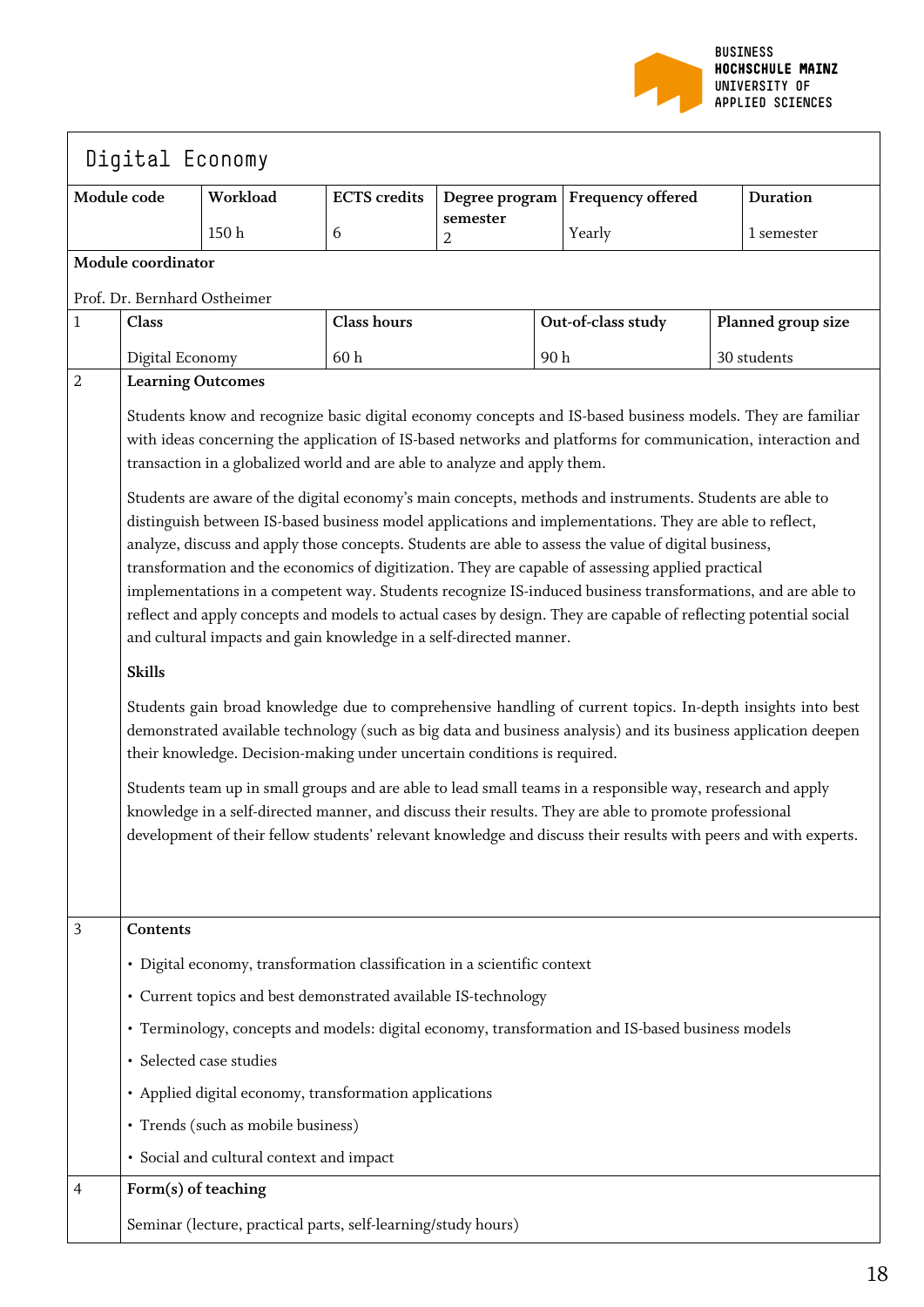

| Prerequisites                                                                                                                                              |
|------------------------------------------------------------------------------------------------------------------------------------------------------------|
|                                                                                                                                                            |
| <b>Attendance requirements</b>                                                                                                                             |
| Type and scope of assessment                                                                                                                               |
| Project report                                                                                                                                             |
| Requirements for receiving credits                                                                                                                         |
| Passed report                                                                                                                                              |
| Use of the module in other master's degree programs                                                                                                        |
| Relative weight for the final grade                                                                                                                        |
| 6/108                                                                                                                                                      |
| Further information reading list (in German and English)                                                                                                   |
| Christensen, C. M.: The Innovator's Dilemma. Boston, MA, USA, Harvard Business Review Press                                                                |
| Clement, R., Schreiber, D.: Internet-Ökonomie – Grundlagen und Fallbeispiel der vernetzten Wirtschaft. Berlin,<br>Springer Gabler                          |
| Day, G. S.; Moorman, C.: Strategy from the Outside in. London, McGraw-Hill                                                                                 |
| Kaufmann, T.: Geschäftsmodelle in Industrie 4.0 und dem Internet der Dinge. Berlin, Springer Vieweg                                                        |
| Kollmann, T.: E-Business. Berlin, Springer Gabler                                                                                                          |
| Laudon, K. C.; Traver, C. G.; E-Commerce 2016: Business, Technology, Society. Upper Saddle River, NJ, USA,<br>Pearson                                      |
| Osterwalder, A.; Pigneur, Y.: Business Model Generation. Hoboken, NJ, USA, John Wiley & Sons                                                               |
| Rogers, D. L.: Digital Transformation Playbook: Rethink Your Business for the Digital Age. New York, Columbia<br><b>University Press</b>                   |
| Westerman, G.; Bonnet, D.; McAfee, A.: Leading Digital: Turning Technology into Business Transformation,<br>Boston, MA, USA, Harvard Business Review Press |
| Wirtz, B. W.: Electronic Business. Berlin, Springer Gabler                                                                                                 |
| Most recent edition.                                                                                                                                       |
|                                                                                                                                                            |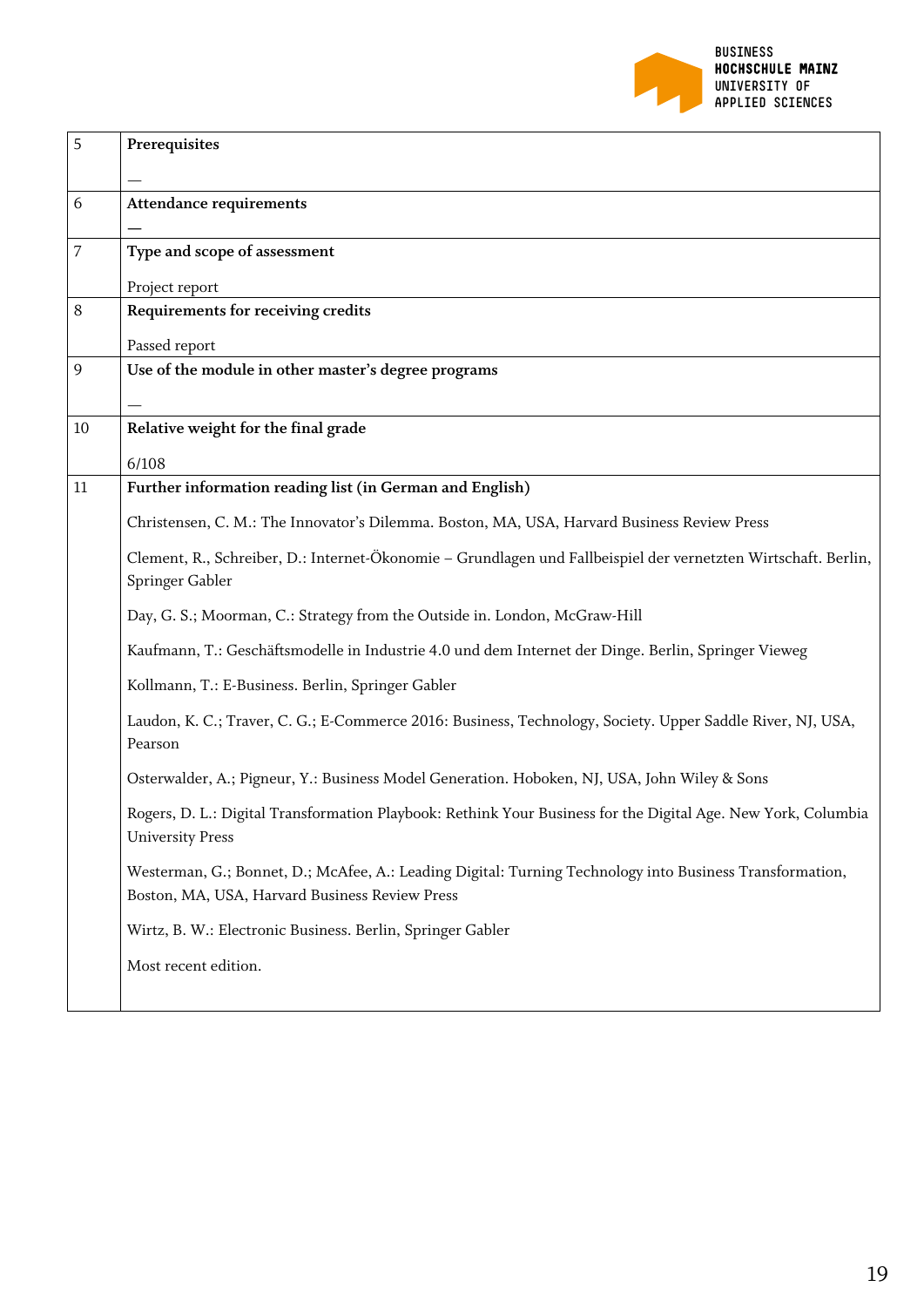

| Company Project |                                                                                                                                                                                                                                                                                                                                                                                                                                                                                                                                                                                                                                                                                                                                                                                                                                                                                                                              |          |                     |                |      |                                                                                                                                                                                                                                       |                    |                 |
|-----------------|------------------------------------------------------------------------------------------------------------------------------------------------------------------------------------------------------------------------------------------------------------------------------------------------------------------------------------------------------------------------------------------------------------------------------------------------------------------------------------------------------------------------------------------------------------------------------------------------------------------------------------------------------------------------------------------------------------------------------------------------------------------------------------------------------------------------------------------------------------------------------------------------------------------------------|----------|---------------------|----------------|------|---------------------------------------------------------------------------------------------------------------------------------------------------------------------------------------------------------------------------------------|--------------------|-----------------|
|                 | Module code                                                                                                                                                                                                                                                                                                                                                                                                                                                                                                                                                                                                                                                                                                                                                                                                                                                                                                                  | Workload | <b>ECTS</b> credits | Degree program |      | Frequency offered                                                                                                                                                                                                                     |                    | <b>Duration</b> |
|                 |                                                                                                                                                                                                                                                                                                                                                                                                                                                                                                                                                                                                                                                                                                                                                                                                                                                                                                                              | 150h     | 6 ECTS              | semester<br>2  |      | Yearly                                                                                                                                                                                                                                |                    | 1 semester      |
|                 | Module coordinator                                                                                                                                                                                                                                                                                                                                                                                                                                                                                                                                                                                                                                                                                                                                                                                                                                                                                                           |          |                     |                |      |                                                                                                                                                                                                                                       |                    |                 |
|                 | Prof. Dr. Britta Rathje                                                                                                                                                                                                                                                                                                                                                                                                                                                                                                                                                                                                                                                                                                                                                                                                                                                                                                      |          |                     |                |      |                                                                                                                                                                                                                                       |                    |                 |
| 1               | Class                                                                                                                                                                                                                                                                                                                                                                                                                                                                                                                                                                                                                                                                                                                                                                                                                                                                                                                        |          | <b>Class hours</b>  |                |      | Out-of-class study                                                                                                                                                                                                                    | Planned group size |                 |
|                 |                                                                                                                                                                                                                                                                                                                                                                                                                                                                                                                                                                                                                                                                                                                                                                                                                                                                                                                              |          |                     |                |      |                                                                                                                                                                                                                                       | 30 students        |                 |
| $\overline{2}$  | Company Project                                                                                                                                                                                                                                                                                                                                                                                                                                                                                                                                                                                                                                                                                                                                                                                                                                                                                                              |          | 45h                 |                | 135h |                                                                                                                                                                                                                                       |                    |                 |
|                 | Learning outcomes<br>Students are able to analyze complex business management contexts. This also includes the critical questioning<br>of previous approaches. They are able to clearly present a problem and define goals. Students develop and<br>evaluate suitable solution options. They are able to justify the decision for a solution in a sound manner. On this<br>basis, they plan the implementation and the corresponding organization.<br><b>Skills</b><br>Students are able to analyze a business management topic in depth and breadth and in doing so become familiar<br>with the difficulties of knowledge transfer. They are able to independently apply the knowledge acquired so far<br>and use suitable instruments. Social skills are further developed by working in a business context. The company<br>feedback and the supervision by the lecturer create opportunities for reflection and learning. |          |                     |                |      |                                                                                                                                                                                                                                       |                    |                 |
| 3               | Content<br>Students work independently on a specific individual problem they have become familiar with while working.<br>In doing so, they are to apply subject-specific concepts and instruments for the development of a feasible<br>solution. They may choose from the following main topics:<br>· Marketing and corporate communication<br>• Controlling and finance<br>· Human resource management                                                                                                                                                                                                                                                                                                                                                                                                                                                                                                                      |          |                     |                |      |                                                                                                                                                                                                                                       |                    |                 |
| 4               | Form(s) of teaching                                                                                                                                                                                                                                                                                                                                                                                                                                                                                                                                                                                                                                                                                                                                                                                                                                                                                                          |          |                     |                |      | During the practical work, seminars are held with the lecturer on specified dates. In these seminars the topic of<br>the paper is defined, thematic focuses are discussed and the progress of the project is presented and discussed. |                    |                 |
| 5               | Prerequisites                                                                                                                                                                                                                                                                                                                                                                                                                                                                                                                                                                                                                                                                                                                                                                                                                                                                                                                |          |                     |                |      |                                                                                                                                                                                                                                       |                    |                 |
| 6               | <b>Attendance requirements</b>                                                                                                                                                                                                                                                                                                                                                                                                                                                                                                                                                                                                                                                                                                                                                                                                                                                                                               |          |                     |                |      |                                                                                                                                                                                                                                       |                    |                 |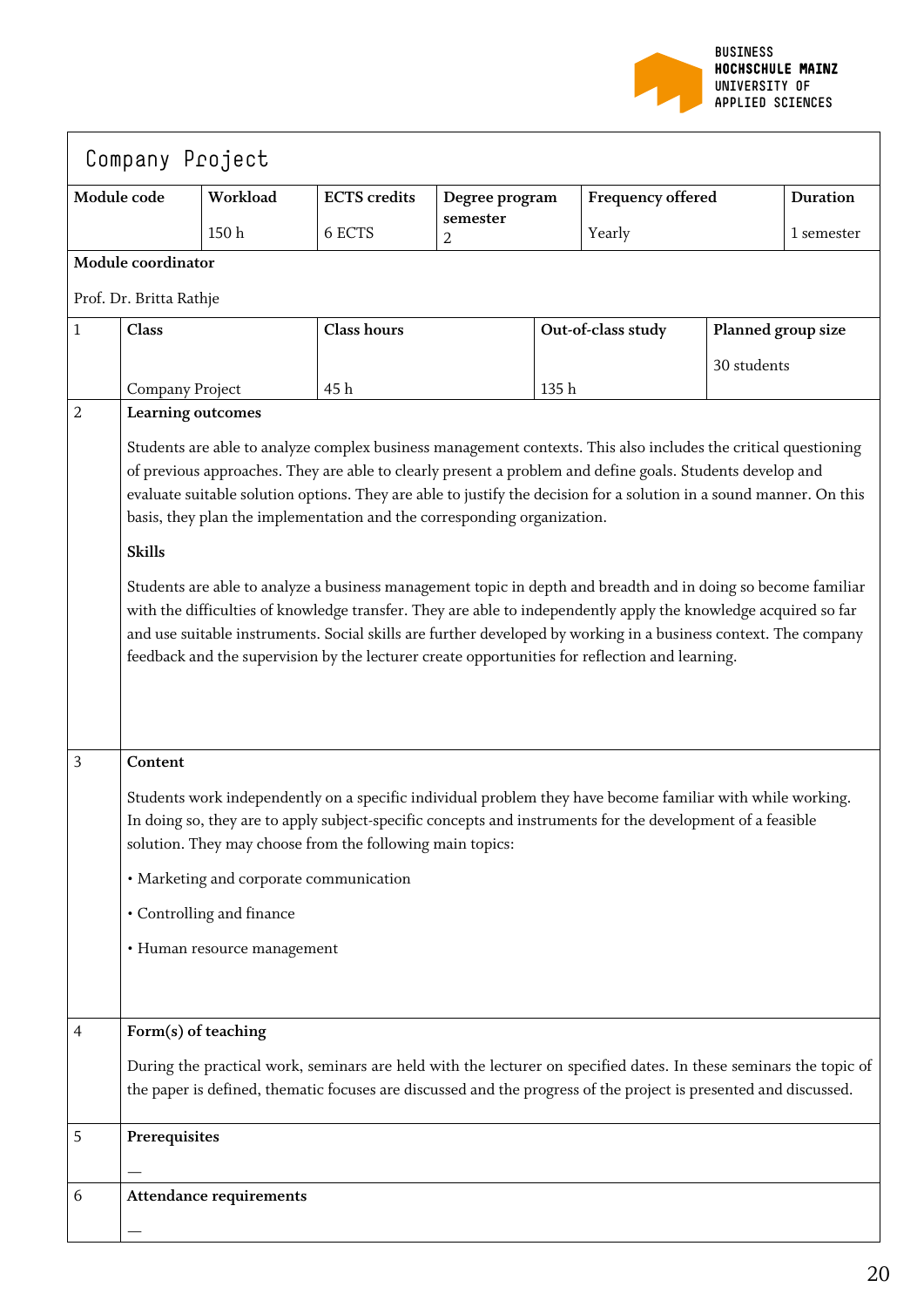

| 7  | Type and scope of assessment                 |
|----|----------------------------------------------|
|    | Project report                               |
| 8  | Requirements for receiving credits           |
|    | Passed module examination                    |
| 9  | Use of the module (in other degree programs) |
|    |                                              |
| 10 | Relative weight for the final grade          |
|    | 6/108                                        |
| 11 | <b>Further information</b>                   |
|    |                                              |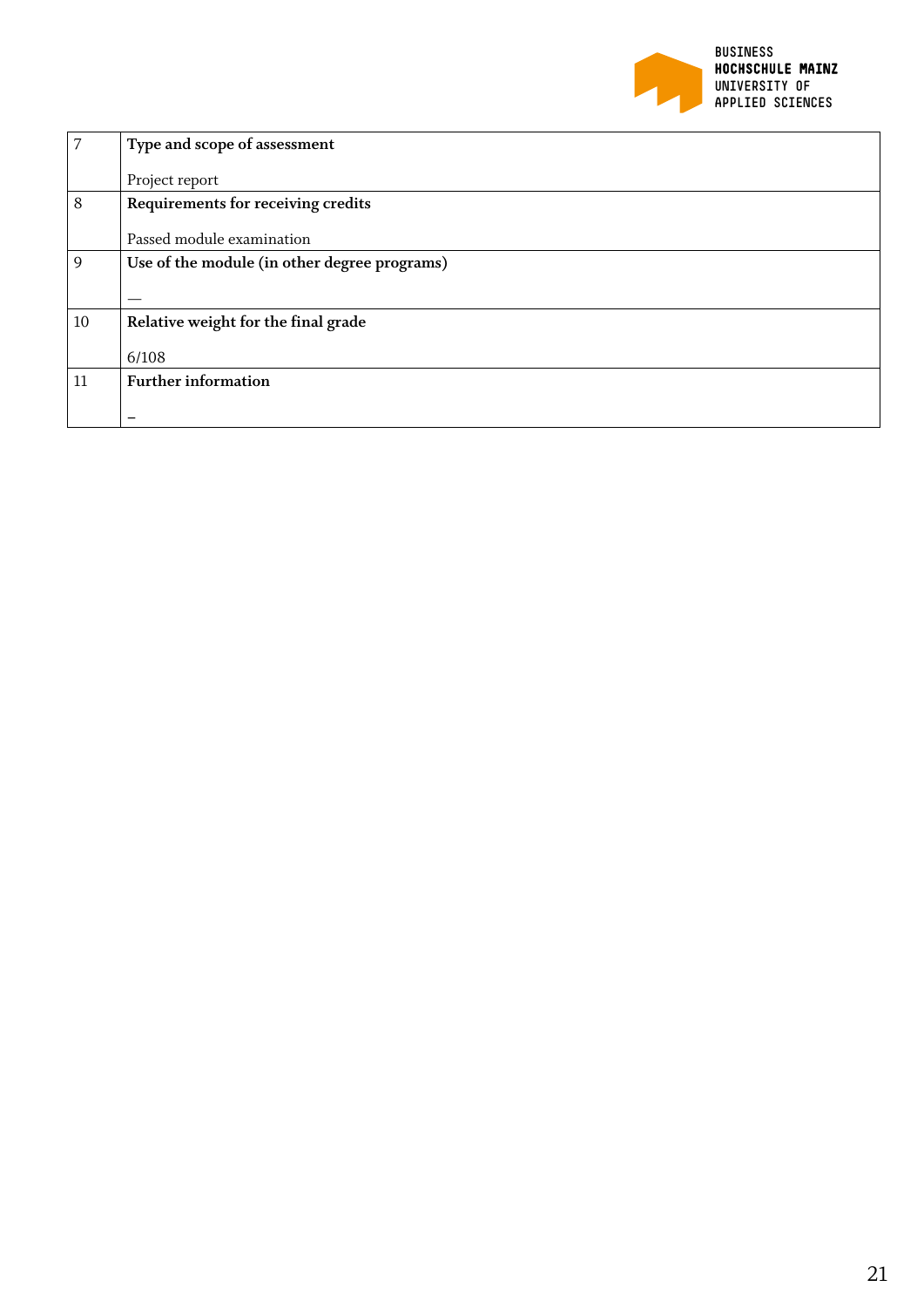

| Strategic Management   |                                                                                                                                                                                                                                                                                                                                                                                                                                                                                                                                                                                                                                                                                                                                                                                                                                                                                                                                                                                                                                                                                                                                                                   |                                            |                    |                                                         |                                                                                     |        |                    |                 |
|------------------------|-------------------------------------------------------------------------------------------------------------------------------------------------------------------------------------------------------------------------------------------------------------------------------------------------------------------------------------------------------------------------------------------------------------------------------------------------------------------------------------------------------------------------------------------------------------------------------------------------------------------------------------------------------------------------------------------------------------------------------------------------------------------------------------------------------------------------------------------------------------------------------------------------------------------------------------------------------------------------------------------------------------------------------------------------------------------------------------------------------------------------------------------------------------------|--------------------------------------------|--------------------|---------------------------------------------------------|-------------------------------------------------------------------------------------|--------|--------------------|-----------------|
| Module code            |                                                                                                                                                                                                                                                                                                                                                                                                                                                                                                                                                                                                                                                                                                                                                                                                                                                                                                                                                                                                                                                                                                                                                                   | Workload                                   |                    | <b>ECTS</b> credits                                     | Degree program                                                                      |        | Frequency offered  | <b>Duration</b> |
|                        |                                                                                                                                                                                                                                                                                                                                                                                                                                                                                                                                                                                                                                                                                                                                                                                                                                                                                                                                                                                                                                                                                                                                                                   | $150\ \mathrm{h}$                          |                    | 6                                                       | semester<br>3                                                                       | Yearly |                    | 1 semester      |
| Module coordinator     |                                                                                                                                                                                                                                                                                                                                                                                                                                                                                                                                                                                                                                                                                                                                                                                                                                                                                                                                                                                                                                                                                                                                                                   |                                            |                    |                                                         |                                                                                     |        |                    |                 |
| Prof. Dr. Herbert Paul |                                                                                                                                                                                                                                                                                                                                                                                                                                                                                                                                                                                                                                                                                                                                                                                                                                                                                                                                                                                                                                                                                                                                                                   |                                            |                    |                                                         |                                                                                     |        |                    |                 |
| 1                      | Class                                                                                                                                                                                                                                                                                                                                                                                                                                                                                                                                                                                                                                                                                                                                                                                                                                                                                                                                                                                                                                                                                                                                                             |                                            | <b>Class hours</b> |                                                         | Out-of-class study                                                                  |        | Planned group size |                 |
|                        |                                                                                                                                                                                                                                                                                                                                                                                                                                                                                                                                                                                                                                                                                                                                                                                                                                                                                                                                                                                                                                                                                                                                                                   | Strategic Management                       | 60 h               |                                                         | 90h                                                                                 |        | 30 students        |                 |
| 2                      | <b>Learning Outcomes</b>                                                                                                                                                                                                                                                                                                                                                                                                                                                                                                                                                                                                                                                                                                                                                                                                                                                                                                                                                                                                                                                                                                                                          |                                            |                    |                                                         |                                                                                     |        |                    |                 |
|                        | Students strengthen and deepen their knowledge of Strategic Management with state-of-the-art theories<br>and concepts. They are able to analyze and assess complex strategy processes in international companies.<br>They are able to critically diagnose the current situation of a company or business unit, develop strategic<br>options, select appropriate options for implementation and plan the implementation. Students are able to<br>analyze and evaluate specific strategic challenges like diversification, vertical integration, M&A and<br>globalization and understand good practice. They are able to draw conclusions about good and bad<br>strategies based on a specific context.<br><b>Skills</b><br>Students develop comprehensive and current knowledge about the field of Strategic Management.<br>Students are able to analyze strategic challenges with a comprehensive perspective. Group work related to<br>case studies supports the development of social skills, specifically teamwork, dealing with conflicts, taking<br>a critical view, making decisions and intercultural skills. Furthermore, they improve their media skills |                                            |                    |                                                         |                                                                                     |        |                    |                 |
| 3                      | Contents                                                                                                                                                                                                                                                                                                                                                                                                                                                                                                                                                                                                                                                                                                                                                                                                                                                                                                                                                                                                                                                                                                                                                          | including their presentation skills.       |                    |                                                         |                                                                                     |        |                    |                 |
|                        |                                                                                                                                                                                                                                                                                                                                                                                                                                                                                                                                                                                                                                                                                                                                                                                                                                                                                                                                                                                                                                                                                                                                                                   |                                            |                    |                                                         | 1. Overview of Strategic Management and frame of reference for the strategy process |        |                    |                 |
|                        |                                                                                                                                                                                                                                                                                                                                                                                                                                                                                                                                                                                                                                                                                                                                                                                                                                                                                                                                                                                                                                                                                                                                                                   | 2. Management in global companies          |                    |                                                         |                                                                                     |        |                    |                 |
|                        |                                                                                                                                                                                                                                                                                                                                                                                                                                                                                                                                                                                                                                                                                                                                                                                                                                                                                                                                                                                                                                                                                                                                                                   | 3. Specific strategic themes, for example: |                    |                                                         |                                                                                     |        |                    |                 |
|                        |                                                                                                                                                                                                                                                                                                                                                                                                                                                                                                                                                                                                                                                                                                                                                                                                                                                                                                                                                                                                                                                                                                                                                                   |                                            |                    |                                                         | • Vertical integration and positioning within the value chain (network)             |        |                    |                 |
|                        |                                                                                                                                                                                                                                                                                                                                                                                                                                                                                                                                                                                                                                                                                                                                                                                                                                                                                                                                                                                                                                                                                                                                                                   | • Diversification strategies               |                    |                                                         |                                                                                     |        |                    |                 |
|                        |                                                                                                                                                                                                                                                                                                                                                                                                                                                                                                                                                                                                                                                                                                                                                                                                                                                                                                                                                                                                                                                                                                                                                                   |                                            |                    | • M & As, Alliances and Joint Ventures                  |                                                                                     |        |                    |                 |
|                        |                                                                                                                                                                                                                                                                                                                                                                                                                                                                                                                                                                                                                                                                                                                                                                                                                                                                                                                                                                                                                                                                                                                                                                   |                                            |                    | • Corporate Governance, Corporate Social Responsibility |                                                                                     |        |                    |                 |
|                        |                                                                                                                                                                                                                                                                                                                                                                                                                                                                                                                                                                                                                                                                                                                                                                                                                                                                                                                                                                                                                                                                                                                                                                   |                                            |                    | • Business Model Innovation and Strategic Agility       |                                                                                     |        |                    |                 |
|                        |                                                                                                                                                                                                                                                                                                                                                                                                                                                                                                                                                                                                                                                                                                                                                                                                                                                                                                                                                                                                                                                                                                                                                                   |                                            |                    | • New developments, such as the Sharing Economy         |                                                                                     |        |                    |                 |
| 4                      | Form(s) of teaching                                                                                                                                                                                                                                                                                                                                                                                                                                                                                                                                                                                                                                                                                                                                                                                                                                                                                                                                                                                                                                                                                                                                               |                                            |                    |                                                         |                                                                                     |        |                    |                 |
|                        |                                                                                                                                                                                                                                                                                                                                                                                                                                                                                                                                                                                                                                                                                                                                                                                                                                                                                                                                                                                                                                                                                                                                                                   | Seminar-style class with case studies      |                    |                                                         |                                                                                     |        |                    |                 |
| 5                      | Prerequisites                                                                                                                                                                                                                                                                                                                                                                                                                                                                                                                                                                                                                                                                                                                                                                                                                                                                                                                                                                                                                                                                                                                                                     |                                            |                    |                                                         |                                                                                     |        |                    |                 |
|                        |                                                                                                                                                                                                                                                                                                                                                                                                                                                                                                                                                                                                                                                                                                                                                                                                                                                                                                                                                                                                                                                                                                                                                                   |                                            |                    |                                                         |                                                                                     |        |                    |                 |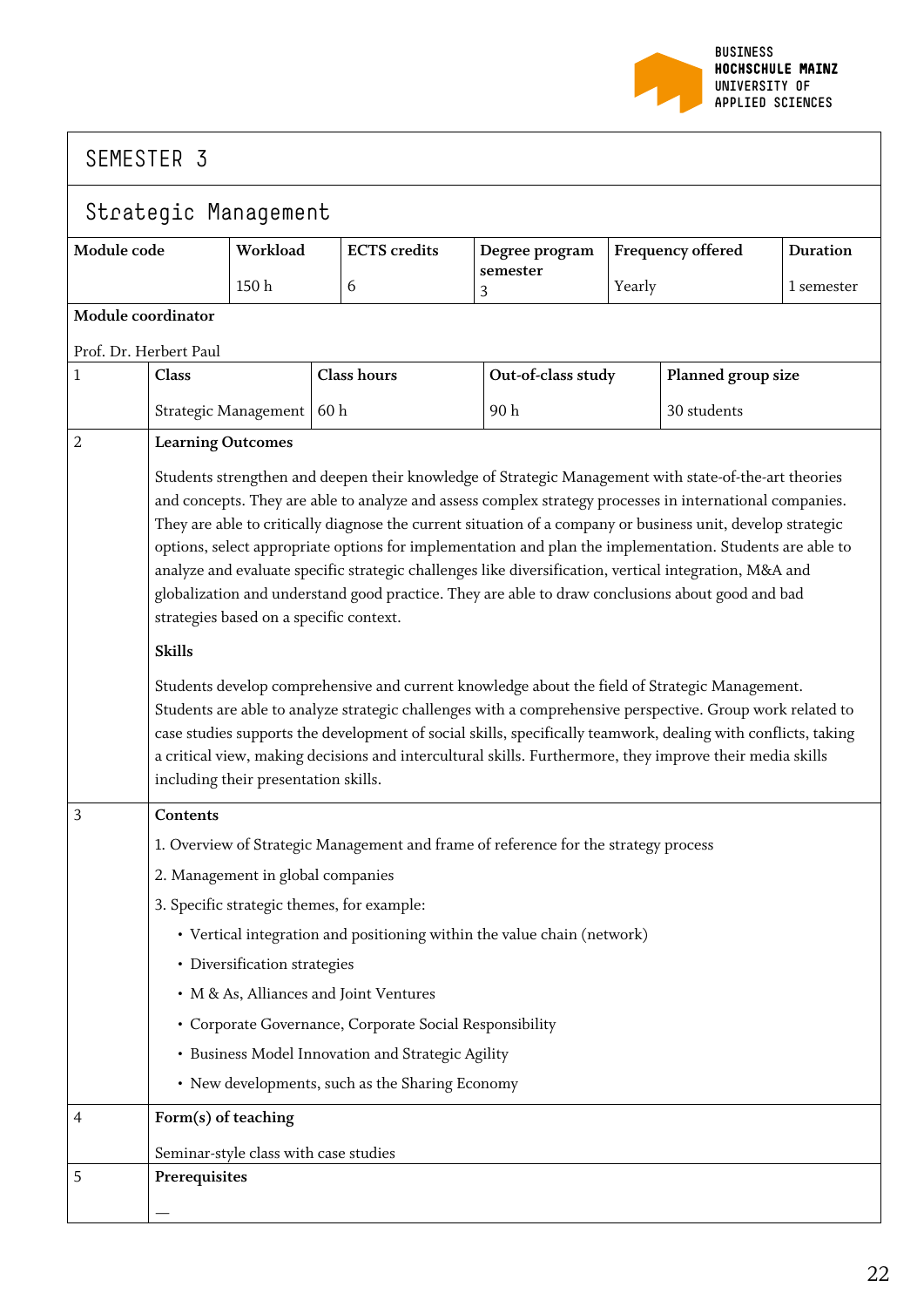

| 6  | <b>Attendance requirements</b>                                                                |
|----|-----------------------------------------------------------------------------------------------|
|    |                                                                                               |
| 7  | Type and scope of assessment                                                                  |
|    | Exam (70%, 90 minutes) and presentation (30%)                                                 |
| 8  | Requirements for receiving credits                                                            |
|    | Passed presentation and passed exam.                                                          |
| 9  | Use of the module in other master's degree programs                                           |
|    |                                                                                               |
| 10 | Relative weight for the final grade                                                           |
|    | 6/108                                                                                         |
| 11 | Reading list (in German and English)                                                          |
|    | Grant, R.: Contemporary Strategy Analysis, Hoboken, NJ, USA, Wiley                            |
|    | Johnson, G., et al.: Exploring Corporate Strategy, Upper Saddle River, NJ, USA, Prentice-Hall |
|    | Lynch, R.: Strategic Management, Essex, Pearson                                               |
|    | Müller-Stewens, G., Lechner, C.: Strategisches Management, Stuttgart, Schäffer-Poeschel       |
|    | Paul, H., Wollny, V.: Instrumente des strategischen Managements, München, Oldenbourg          |
|    | Paroutis, S. et al.: Practising Strategy, CA et al., Los Angeles, Sage                        |
|    | Welge, M. K., Al-Laham, A.: Strategisches Management, Wiesbaden, Springer Gabler              |
|    | Most recent edition.                                                                          |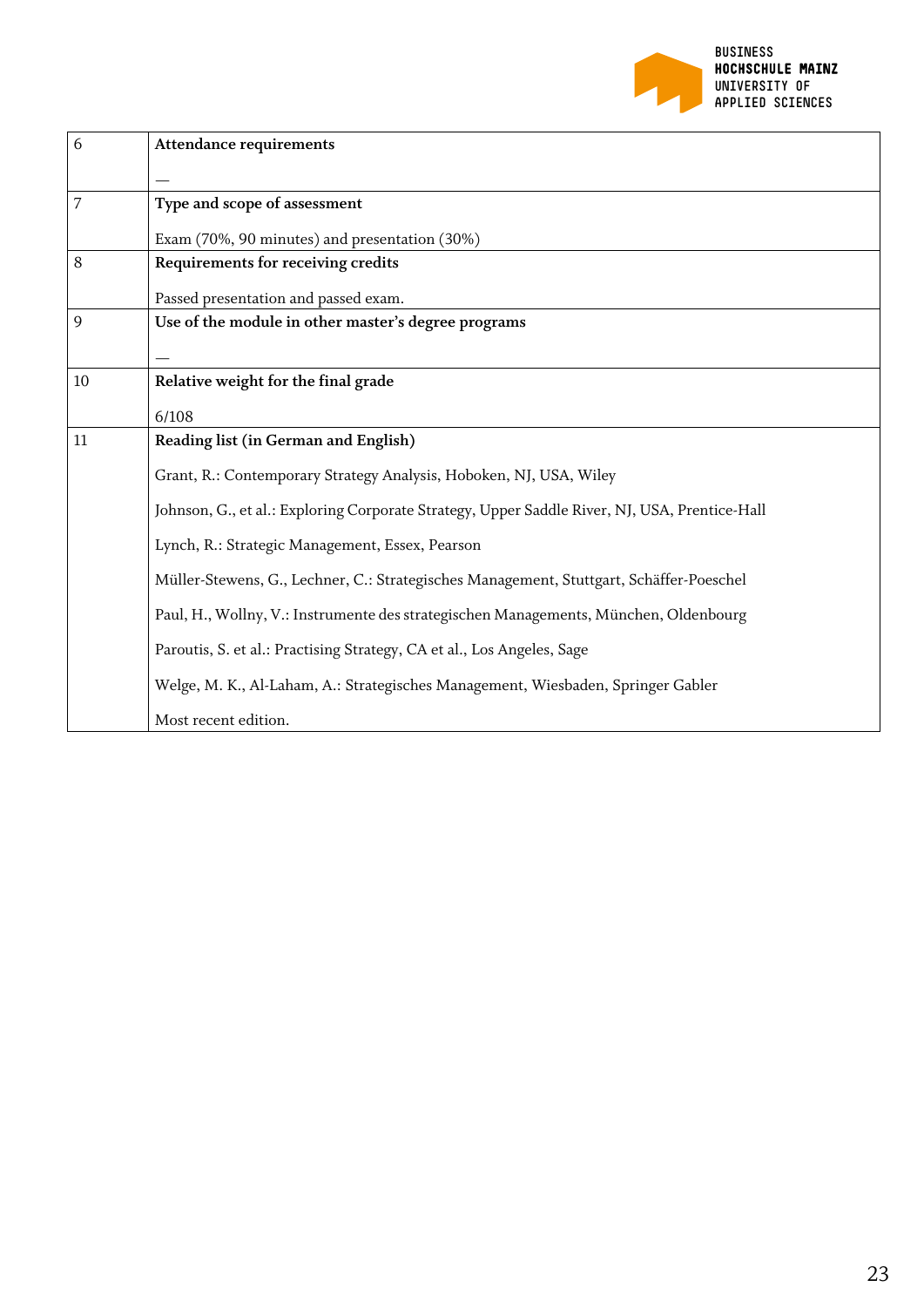

| International Management I: Field Trip |                                                                                                                                                                                                                                                                                                                                                                                                                                                                                                                                                                                                                                                                                                                                                                                                                                                                                                                                                                                                                                                |                                                         |                     |                |     |                    |                                                                                                                   |
|----------------------------------------|------------------------------------------------------------------------------------------------------------------------------------------------------------------------------------------------------------------------------------------------------------------------------------------------------------------------------------------------------------------------------------------------------------------------------------------------------------------------------------------------------------------------------------------------------------------------------------------------------------------------------------------------------------------------------------------------------------------------------------------------------------------------------------------------------------------------------------------------------------------------------------------------------------------------------------------------------------------------------------------------------------------------------------------------|---------------------------------------------------------|---------------------|----------------|-----|--------------------|-------------------------------------------------------------------------------------------------------------------|
| Module code                            |                                                                                                                                                                                                                                                                                                                                                                                                                                                                                                                                                                                                                                                                                                                                                                                                                                                                                                                                                                                                                                                | Workload                                                | <b>ECTS</b> credits | Degree program |     | Frequency offered  | <b>Duration</b>                                                                                                   |
|                                        |                                                                                                                                                                                                                                                                                                                                                                                                                                                                                                                                                                                                                                                                                                                                                                                                                                                                                                                                                                                                                                                | 75 h                                                    | 3                   | semester<br>3  |     | Yearly             | 1 semester                                                                                                        |
|                                        | Module coordinator                                                                                                                                                                                                                                                                                                                                                                                                                                                                                                                                                                                                                                                                                                                                                                                                                                                                                                                                                                                                                             |                                                         |                     |                |     |                    |                                                                                                                   |
|                                        | Prof. Dr. Herbert Paul                                                                                                                                                                                                                                                                                                                                                                                                                                                                                                                                                                                                                                                                                                                                                                                                                                                                                                                                                                                                                         |                                                         |                     |                |     |                    |                                                                                                                   |
| 1                                      | Class                                                                                                                                                                                                                                                                                                                                                                                                                                                                                                                                                                                                                                                                                                                                                                                                                                                                                                                                                                                                                                          |                                                         | <b>Class hours</b>  |                |     | Out-of-class study | Planned group size                                                                                                |
|                                        | I: Field Trip                                                                                                                                                                                                                                                                                                                                                                                                                                                                                                                                                                                                                                                                                                                                                                                                                                                                                                                                                                                                                                  | <b>International Management</b>                         | 30 <sub>h</sub>     |                | 45h |                    | 30 students                                                                                                       |
| 2                                      | <b>Learning Outcomes</b>                                                                                                                                                                                                                                                                                                                                                                                                                                                                                                                                                                                                                                                                                                                                                                                                                                                                                                                                                                                                                       |                                                         |                     |                |     |                    |                                                                                                                   |
| 3                                      | Students get to know a country with a different culture and business approach, in Asia, North or South America,<br>for example. They understand and critically assess the economic and, to a lesser extent, political and societal<br>developments in the country visited. Furthermore, students understand and discuss challenges and solutions in<br>regard to cross-cultural management challenges. They compare foreign management approaches with German<br>approaches and are able to develop a critical view. They are able to identify and evaluate the opportunities and<br>risks of doing business abroad, based on the examples of the companies visited.<br><b>Skills</b><br>Students acquire thorough knowledge about the country visited, especially in regard to its economic<br>development, as well as the opportunities and risks related to international business activities. They improve<br>intercultural skills through the interaction with representatives from institutions and companies in the country<br>visited. |                                                         |                     |                |     |                    |                                                                                                                   |
|                                        | Contents<br>reading material                                                                                                                                                                                                                                                                                                                                                                                                                                                                                                                                                                                                                                                                                                                                                                                                                                                                                                                                                                                                                   |                                                         |                     |                |     |                    | Prior to the country visit: Overview of economic, social and political developments in the country to be visited; |
|                                        | During the visit: Presentations, facility tours and discussions with German, local and international companies<br>in the country visited, as well as presentations and discussions with institutions like the Embassy, Chamber of<br>Commerce, GIZ or local government ministries.<br>After the visit: Feedback session and writing assignment                                                                                                                                                                                                                                                                                                                                                                                                                                                                                                                                                                                                                                                                                                 |                                                         |                     |                |     |                    |                                                                                                                   |
| 4                                      | Form(s) of teaching                                                                                                                                                                                                                                                                                                                                                                                                                                                                                                                                                                                                                                                                                                                                                                                                                                                                                                                                                                                                                            |                                                         |                     |                |     |                    |                                                                                                                   |
|                                        |                                                                                                                                                                                                                                                                                                                                                                                                                                                                                                                                                                                                                                                                                                                                                                                                                                                                                                                                                                                                                                                | Student trip with presentations/discussions and factory |                     |                |     |                    |                                                                                                                   |
| 5                                      | Prerequisites                                                                                                                                                                                                                                                                                                                                                                                                                                                                                                                                                                                                                                                                                                                                                                                                                                                                                                                                                                                                                                  |                                                         |                     |                |     |                    |                                                                                                                   |
| 6                                      |                                                                                                                                                                                                                                                                                                                                                                                                                                                                                                                                                                                                                                                                                                                                                                                                                                                                                                                                                                                                                                                | <b>Attendance requirements</b>                          |                     |                |     |                    |                                                                                                                   |
|                                        |                                                                                                                                                                                                                                                                                                                                                                                                                                                                                                                                                                                                                                                                                                                                                                                                                                                                                                                                                                                                                                                | Attendance mandatory                                    |                     |                |     |                    |                                                                                                                   |
| 7                                      |                                                                                                                                                                                                                                                                                                                                                                                                                                                                                                                                                                                                                                                                                                                                                                                                                                                                                                                                                                                                                                                | Type and scope of assessment                            |                     |                |     |                    |                                                                                                                   |
| 8                                      | Report                                                                                                                                                                                                                                                                                                                                                                                                                                                                                                                                                                                                                                                                                                                                                                                                                                                                                                                                                                                                                                         | Requirements for receiving credits                      |                     |                |     |                    |                                                                                                                   |
|                                        |                                                                                                                                                                                                                                                                                                                                                                                                                                                                                                                                                                                                                                                                                                                                                                                                                                                                                                                                                                                                                                                |                                                         |                     |                |     |                    |                                                                                                                   |
|                                        | Passed report                                                                                                                                                                                                                                                                                                                                                                                                                                                                                                                                                                                                                                                                                                                                                                                                                                                                                                                                                                                                                                  |                                                         |                     |                |     |                    |                                                                                                                   |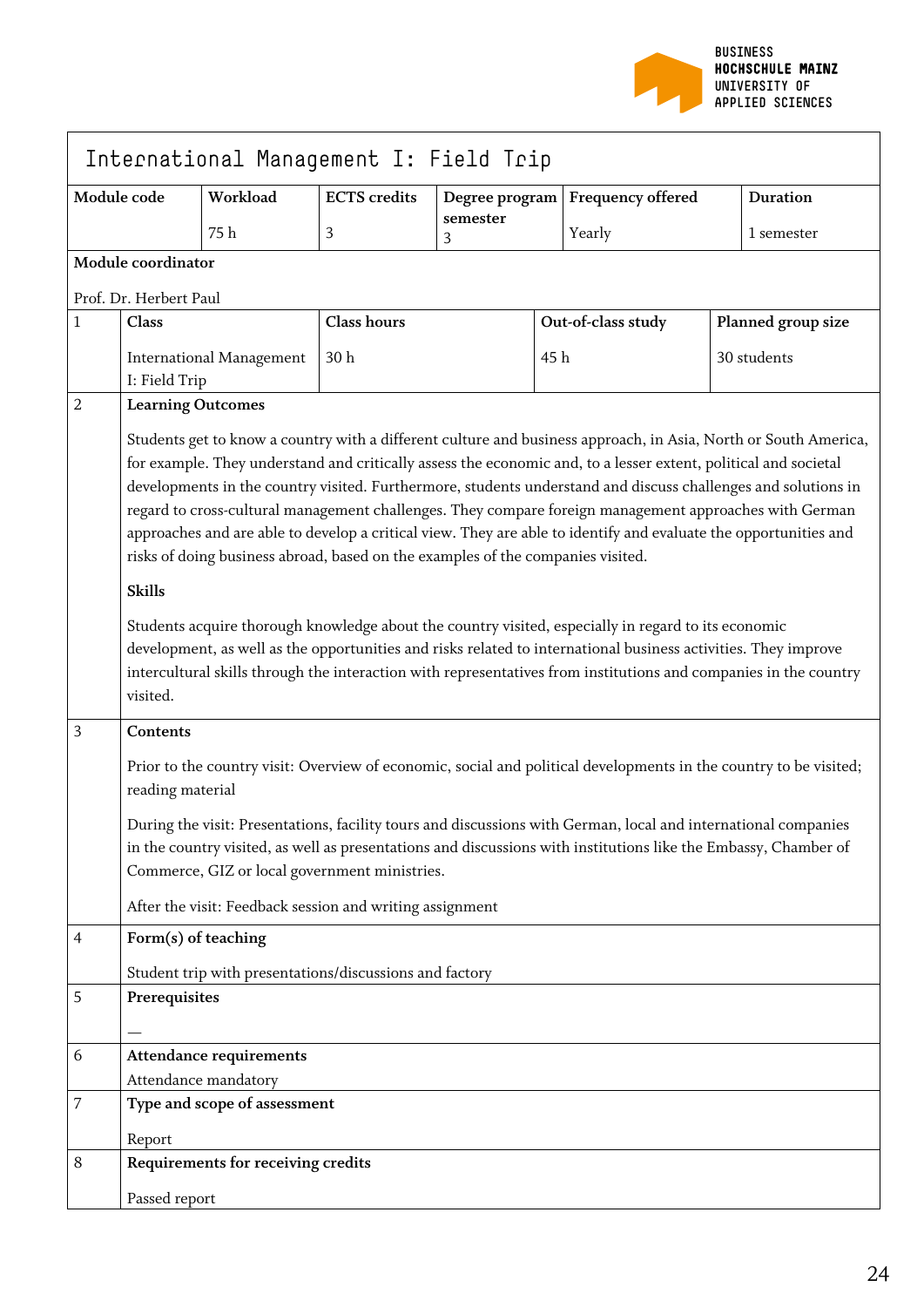

| 9  | Module use for other master's degree programs                                                     |
|----|---------------------------------------------------------------------------------------------------|
|    |                                                                                                   |
| 10 | Relative weight for the final grade                                                               |
|    | 0/108                                                                                             |
| 11 | Further information/reading list (in German and English)                                          |
|    | Selected sources related to the country visited                                                   |
|    | <b>General International Management literature</b>                                                |
|    | Hampden-Turner, C., Trompenaars, F.: Building Cross-cultural Competence; London, New Haven & Yale |
|    | <b>University Press</b>                                                                           |
|    | Kutschker, M., Schmidt, S.: Internationales Management, München, Oldenbourg Welge,                |
|    | M. K., Holtbrügge, D.: Internationales Management, Stuttgart, Schäffer-Poeschel                   |
|    | Most recent edition.                                                                              |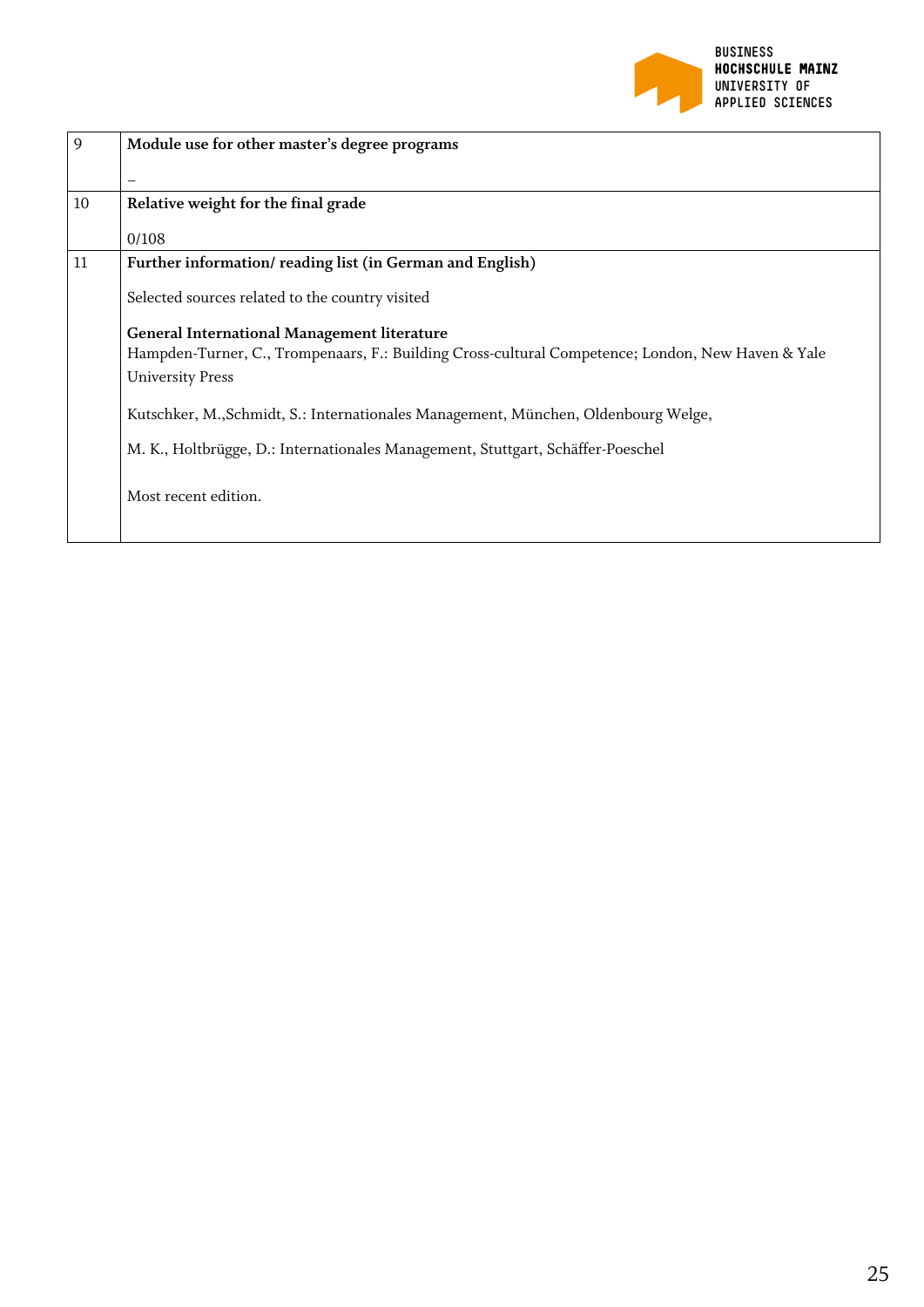

|                  | International Management II: Decision-Making                                                                                                                                                                                                                                                                                                                                                                                                                                                                                                                                                                                                                                                                                                                                                                                                                                                                                                        |                                              |                                               |                |     |                    |                    |  |
|------------------|-----------------------------------------------------------------------------------------------------------------------------------------------------------------------------------------------------------------------------------------------------------------------------------------------------------------------------------------------------------------------------------------------------------------------------------------------------------------------------------------------------------------------------------------------------------------------------------------------------------------------------------------------------------------------------------------------------------------------------------------------------------------------------------------------------------------------------------------------------------------------------------------------------------------------------------------------------|----------------------------------------------|-----------------------------------------------|----------------|-----|--------------------|--------------------|--|
| Module code      |                                                                                                                                                                                                                                                                                                                                                                                                                                                                                                                                                                                                                                                                                                                                                                                                                                                                                                                                                     | Workload                                     | <b>ECTS</b> credits                           | Degree program |     | Frequency offered  | <b>Duration</b>    |  |
|                  |                                                                                                                                                                                                                                                                                                                                                                                                                                                                                                                                                                                                                                                                                                                                                                                                                                                                                                                                                     | 75 h                                         | 3                                             | semester<br>3  |     | Each semester      | 1 semester         |  |
|                  | Module coordinator                                                                                                                                                                                                                                                                                                                                                                                                                                                                                                                                                                                                                                                                                                                                                                                                                                                                                                                                  |                                              |                                               |                |     |                    |                    |  |
|                  | Prof. Dr. Herbert Paul                                                                                                                                                                                                                                                                                                                                                                                                                                                                                                                                                                                                                                                                                                                                                                                                                                                                                                                              |                                              |                                               |                |     |                    |                    |  |
| $\mathbf{1}$     | Class                                                                                                                                                                                                                                                                                                                                                                                                                                                                                                                                                                                                                                                                                                                                                                                                                                                                                                                                               |                                              | <b>Class hours</b>                            |                |     | Out-of-class study | Planned group size |  |
|                  |                                                                                                                                                                                                                                                                                                                                                                                                                                                                                                                                                                                                                                                                                                                                                                                                                                                                                                                                                     | <b>International Management</b>              | 15 h                                          |                | 60h |                    | 30 students        |  |
|                  | II: Decision-Making                                                                                                                                                                                                                                                                                                                                                                                                                                                                                                                                                                                                                                                                                                                                                                                                                                                                                                                                 |                                              |                                               |                |     |                    |                    |  |
| $\overline{2}$   | <b>Learning Outcomes</b>                                                                                                                                                                                                                                                                                                                                                                                                                                                                                                                                                                                                                                                                                                                                                                                                                                                                                                                            |                                              |                                               |                |     |                    |                    |  |
|                  | Students identify and analyze different complex decision situations. They know and differentiate between<br>the basic principles of decision-making. They understand and evaluate basic tools and procedures for dealing<br>with specific decision situations, and they recognize their advantages and disadvantages. Students learn<br>about decision-making under conflicting objectives and decision-making under risk and uncertainty. They<br>learn to distinguish between fact-based and intuitive decisions and analyze the consequences. They compare<br>and assess theory-based concepts with practical decision-making situations in their companies.<br><b>Skills</b><br>Students understand rational decision-making vs. making decisions based on intuition. They acquire theory-<br>based and practical knowledge about making decisions in a managerial context. Special emphasis is put on<br>making decisions under time pressure. |                                              |                                               |                |     |                    |                    |  |
| $\overline{3}$   | <b>Contents</b>                                                                                                                                                                                                                                                                                                                                                                                                                                                                                                                                                                                                                                                                                                                                                                                                                                                                                                                                     |                                              |                                               |                |     |                    |                    |  |
|                  |                                                                                                                                                                                                                                                                                                                                                                                                                                                                                                                                                                                                                                                                                                                                                                                                                                                                                                                                                     | • Different perspectives on making decisions |                                               |                |     |                    |                    |  |
|                  | • Rational decisions                                                                                                                                                                                                                                                                                                                                                                                                                                                                                                                                                                                                                                                                                                                                                                                                                                                                                                                                |                                              |                                               |                |     |                    |                    |  |
|                  |                                                                                                                                                                                                                                                                                                                                                                                                                                                                                                                                                                                                                                                                                                                                                                                                                                                                                                                                                     | • Decisions and intuition                    |                                               |                |     |                    |                    |  |
|                  |                                                                                                                                                                                                                                                                                                                                                                                                                                                                                                                                                                                                                                                                                                                                                                                                                                                                                                                                                     | • Decisions: risk and uncertainty            |                                               |                |     |                    |                    |  |
| 4                | Form(s) of teaching                                                                                                                                                                                                                                                                                                                                                                                                                                                                                                                                                                                                                                                                                                                                                                                                                                                                                                                                 |                                              |                                               |                |     |                    |                    |  |
|                  |                                                                                                                                                                                                                                                                                                                                                                                                                                                                                                                                                                                                                                                                                                                                                                                                                                                                                                                                                     | Lecture, coaching and feedback sessions      |                                               |                |     |                    |                    |  |
| 5                | Prerequisites                                                                                                                                                                                                                                                                                                                                                                                                                                                                                                                                                                                                                                                                                                                                                                                                                                                                                                                                       |                                              |                                               |                |     |                    |                    |  |
|                  |                                                                                                                                                                                                                                                                                                                                                                                                                                                                                                                                                                                                                                                                                                                                                                                                                                                                                                                                                     |                                              |                                               |                |     |                    |                    |  |
| 6                |                                                                                                                                                                                                                                                                                                                                                                                                                                                                                                                                                                                                                                                                                                                                                                                                                                                                                                                                                     | <b>Attendance requirements</b>               |                                               |                |     |                    |                    |  |
|                  |                                                                                                                                                                                                                                                                                                                                                                                                                                                                                                                                                                                                                                                                                                                                                                                                                                                                                                                                                     |                                              |                                               |                |     |                    |                    |  |
| $\boldsymbol{7}$ |                                                                                                                                                                                                                                                                                                                                                                                                                                                                                                                                                                                                                                                                                                                                                                                                                                                                                                                                                     | Type and scope of assessment                 |                                               |                |     |                    |                    |  |
|                  | Report                                                                                                                                                                                                                                                                                                                                                                                                                                                                                                                                                                                                                                                                                                                                                                                                                                                                                                                                              |                                              |                                               |                |     |                    |                    |  |
| 8                |                                                                                                                                                                                                                                                                                                                                                                                                                                                                                                                                                                                                                                                                                                                                                                                                                                                                                                                                                     | Requirements for receiving credits           |                                               |                |     |                    |                    |  |
|                  | Passed report                                                                                                                                                                                                                                                                                                                                                                                                                                                                                                                                                                                                                                                                                                                                                                                                                                                                                                                                       |                                              |                                               |                |     |                    |                    |  |
| 9                |                                                                                                                                                                                                                                                                                                                                                                                                                                                                                                                                                                                                                                                                                                                                                                                                                                                                                                                                                     |                                              | Module use for other master's degree programs |                |     |                    |                    |  |
|                  |                                                                                                                                                                                                                                                                                                                                                                                                                                                                                                                                                                                                                                                                                                                                                                                                                                                                                                                                                     |                                              |                                               |                |     |                    |                    |  |

 $\mathbf{r}$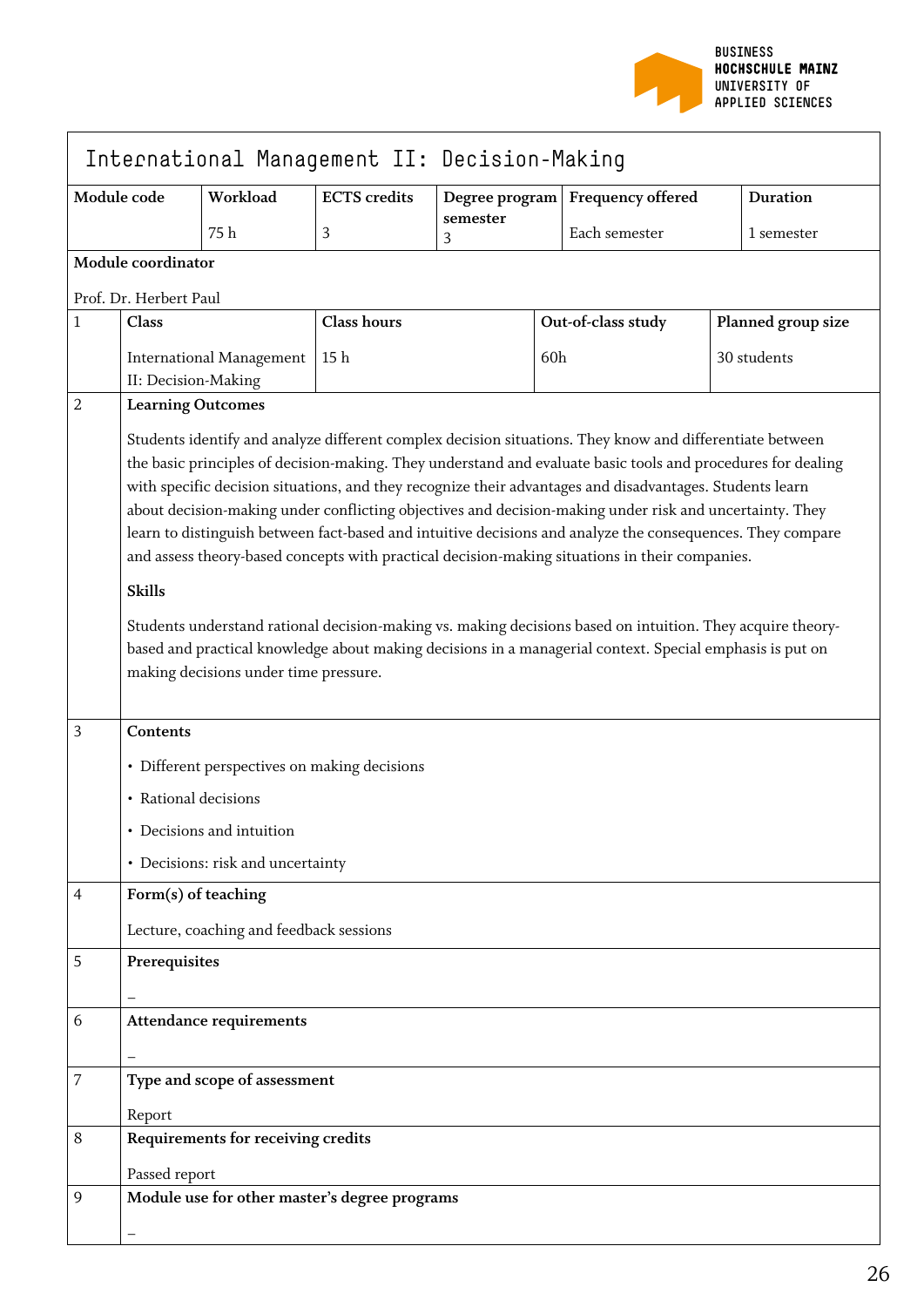

| $10\,$ | Relative weight for the final grade                                                                                                                                   |
|--------|-----------------------------------------------------------------------------------------------------------------------------------------------------------------------|
|        | 0/108                                                                                                                                                                 |
| 11     | Other information reading list (in German and English)                                                                                                                |
|        | Fröse, M. W. et al. (eds.): Emotion und Intuition in Führung und Organisation, Wiesbaden, Springer Gabler                                                             |
|        | Harvard Business School Press (ed.): HBR's 10 Must Readings on Making Smart Decisions, Boston, Harvard                                                                |
|        | <b>Business Review Press</b>                                                                                                                                          |
|        | Kahneman, P.: Thinking, Fast and Slow, London, Penguin                                                                                                                |
|        | Obermaier, R./Saliger, E.: Betriebswirtschaftliche Entscheidungstheorie: Einführung in die Logik individueller<br>und kollektiver Entscheidungen, München, Oldenbourg |
|        | Most recent edition.                                                                                                                                                  |
|        |                                                                                                                                                                       |
|        | Selected journal articles, for example:                                                                                                                               |
|        | Hodgkinson, G. P. et al. (2009) Intuition in organizations: implications for strategic management. Long Range                                                         |
|        | Planning, Volume 42 (No. 3). pp. 277-297                                                                                                                              |
|        |                                                                                                                                                                       |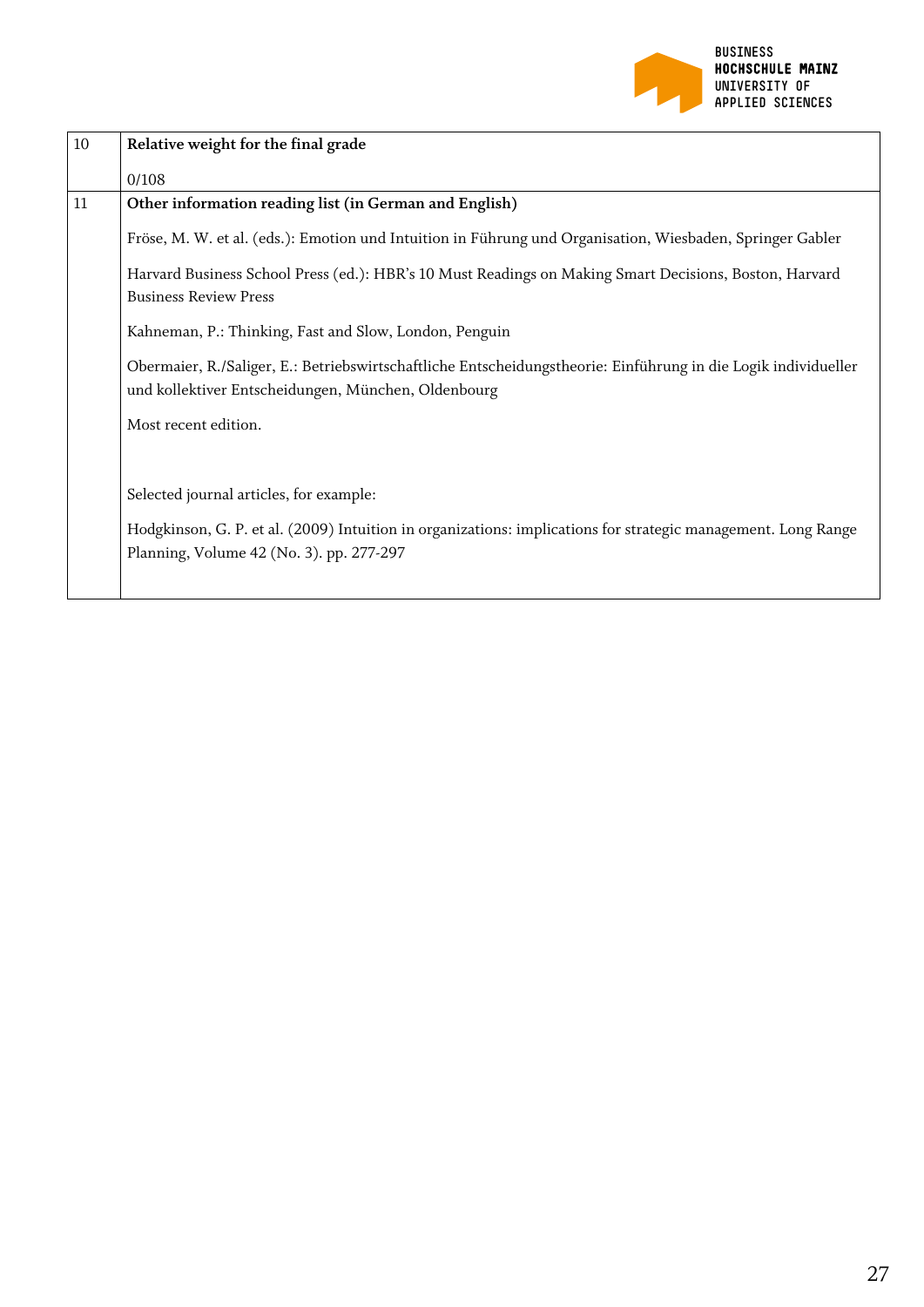

 $\mathbf{I}$ 

|                        | Change Management                                                                                                                                                                                                                                                                                                                                                                                                                                                                                                                                                                                 |                                                                                                                                                                                                                                                                          |                     |                            |                    |                          |                    |                 |
|------------------------|---------------------------------------------------------------------------------------------------------------------------------------------------------------------------------------------------------------------------------------------------------------------------------------------------------------------------------------------------------------------------------------------------------------------------------------------------------------------------------------------------------------------------------------------------------------------------------------------------|--------------------------------------------------------------------------------------------------------------------------------------------------------------------------------------------------------------------------------------------------------------------------|---------------------|----------------------------|--------------------|--------------------------|--------------------|-----------------|
| Module code            |                                                                                                                                                                                                                                                                                                                                                                                                                                                                                                                                                                                                   | Workload                                                                                                                                                                                                                                                                 | <b>ECTS</b> credits |                            | Degree program     | <b>Frequency offered</b> |                    | <b>Duration</b> |
|                        |                                                                                                                                                                                                                                                                                                                                                                                                                                                                                                                                                                                                   | 150 <sub>h</sub>                                                                                                                                                                                                                                                         | 6                   | semester<br>$\overline{4}$ |                    | Yearly                   |                    | 1 semester      |
| Module coordinator     |                                                                                                                                                                                                                                                                                                                                                                                                                                                                                                                                                                                                   |                                                                                                                                                                                                                                                                          |                     |                            |                    |                          |                    |                 |
| Prof. Dr. Susanne Rank |                                                                                                                                                                                                                                                                                                                                                                                                                                                                                                                                                                                                   |                                                                                                                                                                                                                                                                          |                     |                            |                    |                          |                    |                 |
| $\mathbf{1}$           | Class                                                                                                                                                                                                                                                                                                                                                                                                                                                                                                                                                                                             |                                                                                                                                                                                                                                                                          | <b>Class hours</b>  |                            | Out-of-class study |                          | Planned group size |                 |
|                        |                                                                                                                                                                                                                                                                                                                                                                                                                                                                                                                                                                                                   | Change Management                                                                                                                                                                                                                                                        | 60h                 |                            | 90h                |                          | 30 students        |                 |
| $\overline{2}$         |                                                                                                                                                                                                                                                                                                                                                                                                                                                                                                                                                                                                   | Learning outcomes                                                                                                                                                                                                                                                        |                     |                            |                    |                          |                    |                 |
|                        | Students are able to define change management concepts for large-scale change programs (such as an<br>implementation plan for a reorganization) and to plan and control their implementation on the level of<br>measures. The impact of change on the persons affected in the practical cases are determined, compared<br>and evaluated by students using methods presented in advance (including WWW analysis and<br>stakeholder analysis). The work packages and tools of change management are applied to practical case<br>studies and critically questioned with regard to their usefulness. |                                                                                                                                                                                                                                                                          |                     |                            |                    |                          |                    |                 |
|                        | <b>Skills</b>                                                                                                                                                                                                                                                                                                                                                                                                                                                                                                                                                                                     |                                                                                                                                                                                                                                                                          |                     |                            |                    |                          |                    |                 |
|                        |                                                                                                                                                                                                                                                                                                                                                                                                                                                                                                                                                                                                   | By working on a solution concept for a case in small groups and team presentations, the students' social<br>skills are deepened, especially effective teamwork techniques and rhetoric.                                                                                  |                     |                            |                    |                          |                    |                 |
|                        |                                                                                                                                                                                                                                                                                                                                                                                                                                                                                                                                                                                                   | Students understand scientific studies and trends in different examples of change and change<br>management concepts. From this, they develop corresponding derivations for concrete practical issues.                                                                    |                     |                            |                    |                          |                    |                 |
| 3                      | Content                                                                                                                                                                                                                                                                                                                                                                                                                                                                                                                                                                                           |                                                                                                                                                                                                                                                                          |                     |                            |                    |                          |                    |                 |
|                        |                                                                                                                                                                                                                                                                                                                                                                                                                                                                                                                                                                                                   | Fundamentals of Change Management (CM), in particular:                                                                                                                                                                                                                   |                     |                            |                    |                          |                    |                 |
|                        |                                                                                                                                                                                                                                                                                                                                                                                                                                                                                                                                                                                                   | • Success factors and phase model of CM                                                                                                                                                                                                                                  |                     |                            |                    |                          |                    |                 |
|                        |                                                                                                                                                                                                                                                                                                                                                                                                                                                                                                                                                                                                   | • Psychology of change (such as the change curve)                                                                                                                                                                                                                        |                     |                            |                    |                          |                    |                 |
|                        |                                                                                                                                                                                                                                                                                                                                                                                                                                                                                                                                                                                                   | · Stakeholders and responsible persons of the CM                                                                                                                                                                                                                         |                     |                            |                    |                          |                    |                 |
|                        |                                                                                                                                                                                                                                                                                                                                                                                                                                                                                                                                                                                                   | • Project architecture with Change Manager: Role of the client & project manager with regard to CM                                                                                                                                                                       |                     |                            |                    |                          |                    |                 |
|                        |                                                                                                                                                                                                                                                                                                                                                                                                                                                                                                                                                                                                   | • Work packages of the CM: Change impact/WWW analysis, stakeholder analysis & management,<br>participation and change agent networks, sponsor and leadership, communication and mobilization,<br>organization alignment with HR, training strategy and change monitoring |                     |                            |                    |                          |                    |                 |
|                        |                                                                                                                                                                                                                                                                                                                                                                                                                                                                                                                                                                                                   | • CM concepts for large-scale change scenarios with case studies (for global reorganizations, global<br>mergers, process optimization and IT implementation and corporate culture change)                                                                                |                     |                            |                    |                          |                    |                 |
|                        |                                                                                                                                                                                                                                                                                                                                                                                                                                                                                                                                                                                                   | • Measurability of the effectiveness and efficiency of the change management concept                                                                                                                                                                                     |                     |                            |                    |                          |                    |                 |
|                        |                                                                                                                                                                                                                                                                                                                                                                                                                                                                                                                                                                                                   | • Organizational form of the change management competency in the company, especially the CM role of<br>senior management, the project manager, internal vs. external CM consultants and also the HR Business<br>Partner                                                  |                     |                            |                    |                          |                    |                 |
|                        |                                                                                                                                                                                                                                                                                                                                                                                                                                                                                                                                                                                                   | • Intercultural aspects of change management                                                                                                                                                                                                                             |                     |                            |                    |                          |                    |                 |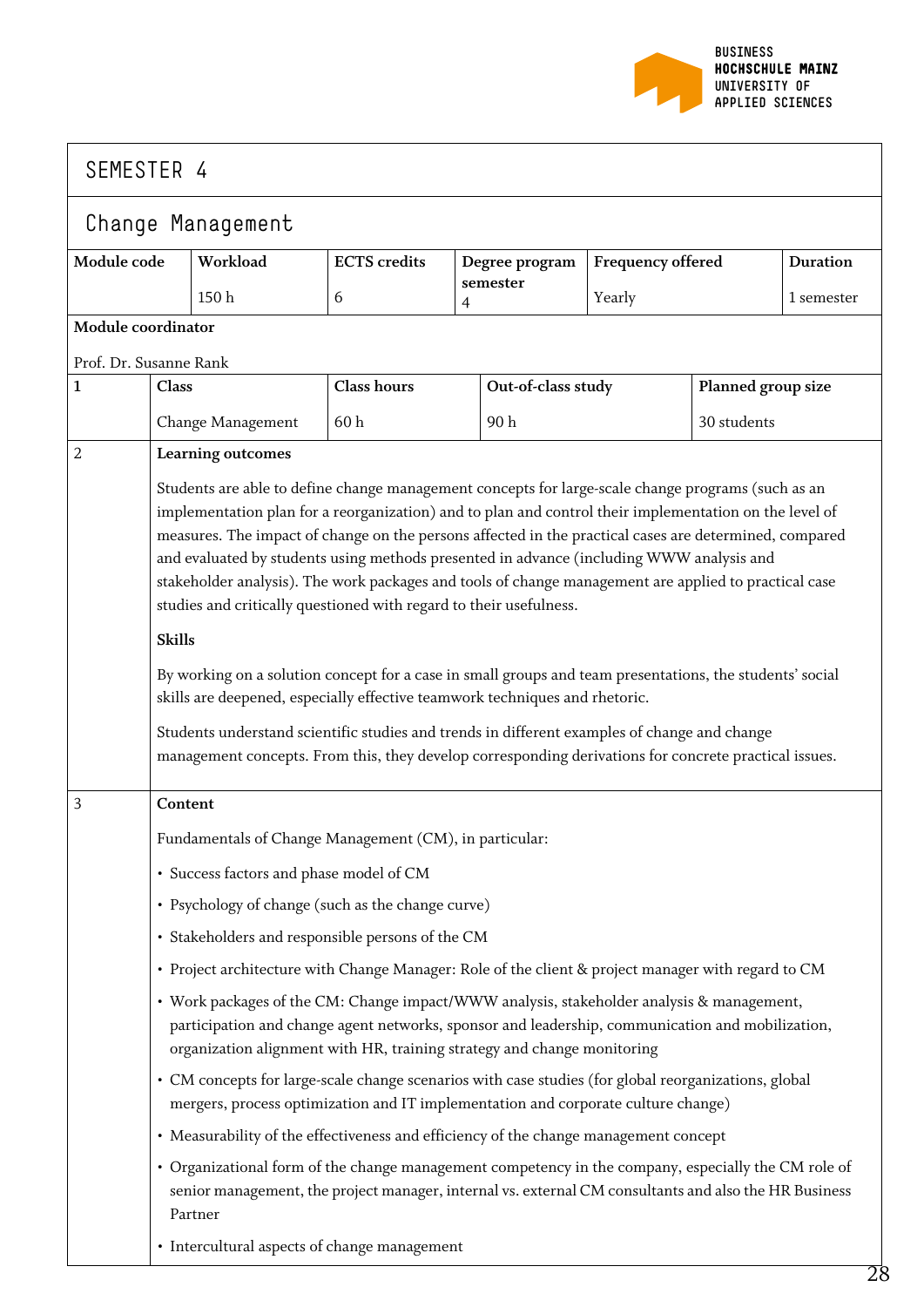

| 4  | Form(s) of teaching                                                                                                      |
|----|--------------------------------------------------------------------------------------------------------------------------|
|    | The class takes place seminar-style. The practical part amounts to approx. 40%.                                          |
| 5  | Prerequisites                                                                                                            |
|    | Foundations of change management, basic knowledge of the communication process and conflict<br>management.               |
| 6  | <b>Attendance requirements</b>                                                                                           |
| 7  | Type and scope of assessment                                                                                             |
|    | Two assignments; a paper with a CM solution concept for a case study (55%) and a presentation on a change<br>topic (45%) |
| 8  | Requirements for receiving credits                                                                                       |
|    | Passed module examination                                                                                                |
| 9  | Use of the module (in other degree programs)                                                                             |
|    |                                                                                                                          |
| 10 | Relative weight for the final grade                                                                                      |
|    | 6/108                                                                                                                    |
| 11 | Further information/ Reading list (in German and English)                                                                |
|    | Hiatt, J.; Creasey, T. J.: Change Management AKDAR Model, Loveland, CO, USA, Prosci Research                             |
|    | Kraus, G.; Becker-Kolle, C.; Fischer, T.: Handbuch Change Management, Berlin, Cornelsen                                  |
|    | Krüger, W.: Excellence in Change - Wege zur strategischen Erneuerung, Wiesbaden, Springer Gabler                         |
|    | Kotter, J.: Leading Change, Boston, MA, USA, Harvard Business Press                                                      |
|    | Kotter, J.; Rathgeber, H.: Our Iseberg is melting, London, Saint Martin's Press                                          |
|    | Rank, S.; Scheinpflug, R.: Change Management in der Praxis, Berlin, ESV Verlag                                           |
|    | Vahs, D.: Organisation, Stuttgart, Schäffer-Poeschel                                                                     |
|    | Rank, S., Neumann, J.: Change Monitoring in Veränderungsprozessen. Wiesbaden, Springer Gabler                            |
|    | Always the latest edition.                                                                                               |
|    |                                                                                                                          |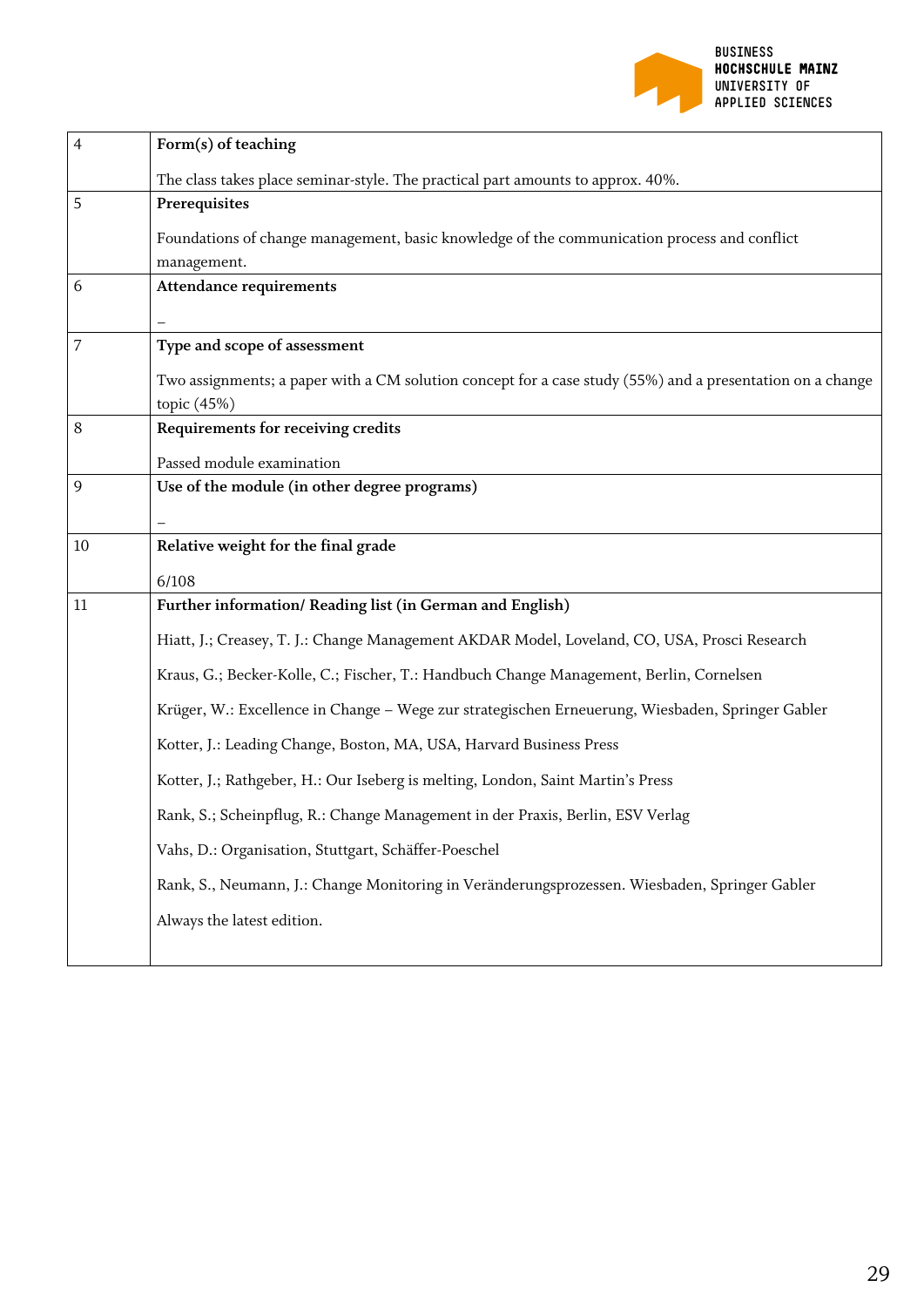

|   |                                                                                                                                                                                                                                                                                                                                                                                                                                                                                                                                                                                                                                                                                                                                                                                                                                                                                                                                                                                                                                                                                                               | Management Simulation Game     |                                                            |                |     |                    |             |                    |
|---|---------------------------------------------------------------------------------------------------------------------------------------------------------------------------------------------------------------------------------------------------------------------------------------------------------------------------------------------------------------------------------------------------------------------------------------------------------------------------------------------------------------------------------------------------------------------------------------------------------------------------------------------------------------------------------------------------------------------------------------------------------------------------------------------------------------------------------------------------------------------------------------------------------------------------------------------------------------------------------------------------------------------------------------------------------------------------------------------------------------|--------------------------------|------------------------------------------------------------|----------------|-----|--------------------|-------------|--------------------|
|   | Module code                                                                                                                                                                                                                                                                                                                                                                                                                                                                                                                                                                                                                                                                                                                                                                                                                                                                                                                                                                                                                                                                                                   | Workload                       | <b>ECTS</b> credits                                        | Degree program |     | Frequency offered  |             | <b>Duration</b>    |
|   |                                                                                                                                                                                                                                                                                                                                                                                                                                                                                                                                                                                                                                                                                                                                                                                                                                                                                                                                                                                                                                                                                                               | 75 h                           | 3                                                          | semester<br>4  |     | Every semester     |             | 1 semester         |
|   | Module coordinator                                                                                                                                                                                                                                                                                                                                                                                                                                                                                                                                                                                                                                                                                                                                                                                                                                                                                                                                                                                                                                                                                            |                                |                                                            |                |     |                    |             |                    |
|   | Prof. Dr. Herbert Paul                                                                                                                                                                                                                                                                                                                                                                                                                                                                                                                                                                                                                                                                                                                                                                                                                                                                                                                                                                                                                                                                                        |                                |                                                            |                |     |                    |             |                    |
| 1 | Class                                                                                                                                                                                                                                                                                                                                                                                                                                                                                                                                                                                                                                                                                                                                                                                                                                                                                                                                                                                                                                                                                                         |                                | <b>Class hours</b>                                         |                |     | Out-of-class study |             | Planned group size |
|   | Game                                                                                                                                                                                                                                                                                                                                                                                                                                                                                                                                                                                                                                                                                                                                                                                                                                                                                                                                                                                                                                                                                                          | Management Simulation          | 30h                                                        |                | 45h |                    | 30 students |                    |
| 2 |                                                                                                                                                                                                                                                                                                                                                                                                                                                                                                                                                                                                                                                                                                                                                                                                                                                                                                                                                                                                                                                                                                               | <b>Learning Outcomes</b>       |                                                            |                |     |                    |             |                    |
|   | Within the framework of the strategic management simulation game TOPSIM Going Global (or a comparable<br>game), students apply and strengthen their managerial knowledge. Students have to cooperate in different<br>management teams and lead an international company in a highly competitive market. Students have to make<br>efficient decisions under time pressure, and they learn to evaluate their decisions, develop solutions to<br>managerial problems and revise their strategy based on feedback from the market. They learn to make<br>decisions in a complex game environment and manage a company from an integrative bird's eye perspective.<br><b>Skills</b><br>Business simulations are more or less complex mapping of business processes. As the students take on the role<br>of a leading manager, they apply their managerial knowledge: They analyze markets, scenarios and reports,<br>formulate and implement long-term business objectives and make efficient decisions in uncertain situations.<br>Furthermore, the students are able to train their abilities to work in a team. |                                |                                                            |                |     |                    |             |                    |
| 3 | <b>Contents</b><br>After an introduction into the simulation, the students work together in management teams and lead their<br>companies during several periods. The performance of teams and the results in several markets are discussed<br>with all students. The course ends with a shareholder's meeting, in which the management teams have to<br>present their strategies and performance during the periods. During the simulation, the students will be<br>support by the instructors giving certain hints and illustrations of economical and managerial interrelations.                                                                                                                                                                                                                                                                                                                                                                                                                                                                                                                            |                                |                                                            |                |     |                    |             |                    |
| 4 | Form(s) of teaching                                                                                                                                                                                                                                                                                                                                                                                                                                                                                                                                                                                                                                                                                                                                                                                                                                                                                                                                                                                                                                                                                           |                                |                                                            |                |     |                    |             |                    |
|   |                                                                                                                                                                                                                                                                                                                                                                                                                                                                                                                                                                                                                                                                                                                                                                                                                                                                                                                                                                                                                                                                                                               |                                | Business Simulation with integrated instructive discourses |                |     |                    |             |                    |
| 5 | Prerequisites                                                                                                                                                                                                                                                                                                                                                                                                                                                                                                                                                                                                                                                                                                                                                                                                                                                                                                                                                                                                                                                                                                 |                                |                                                            |                |     |                    |             |                    |
| 6 |                                                                                                                                                                                                                                                                                                                                                                                                                                                                                                                                                                                                                                                                                                                                                                                                                                                                                                                                                                                                                                                                                                               | <b>Attendance requirements</b> |                                                            |                |     |                    |             |                    |
|   |                                                                                                                                                                                                                                                                                                                                                                                                                                                                                                                                                                                                                                                                                                                                                                                                                                                                                                                                                                                                                                                                                                               | Attendance mandatory           |                                                            |                |     |                    |             |                    |
| 7 |                                                                                                                                                                                                                                                                                                                                                                                                                                                                                                                                                                                                                                                                                                                                                                                                                                                                                                                                                                                                                                                                                                               | Type and scope of assessment   |                                                            |                |     |                    |             |                    |
|   | Presentation (60%) including report (40%)                                                                                                                                                                                                                                                                                                                                                                                                                                                                                                                                                                                                                                                                                                                                                                                                                                                                                                                                                                                                                                                                     |                                |                                                            |                |     |                    |             |                    |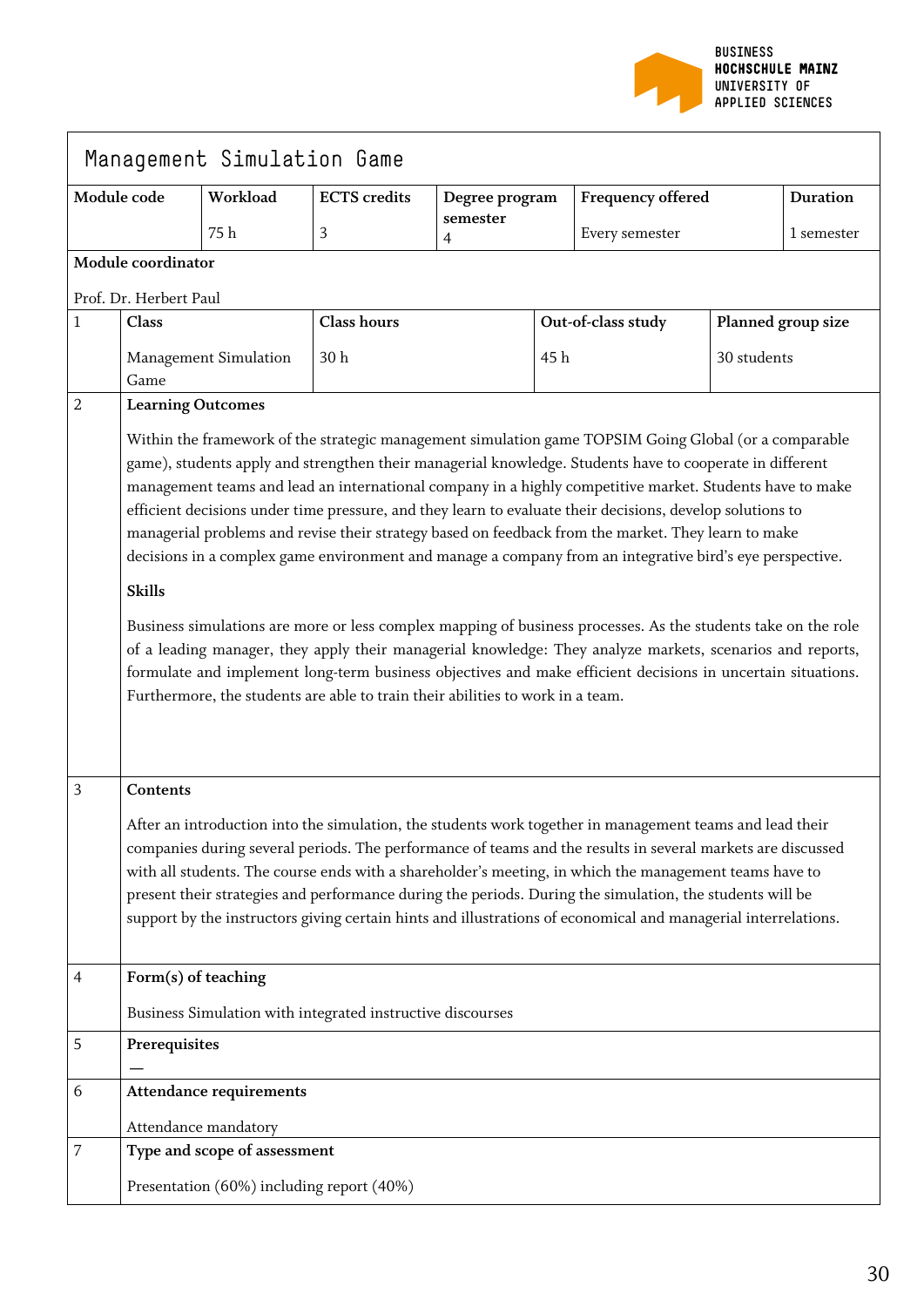

| 8  | Requirements for receiving credits                                                                                                 |
|----|------------------------------------------------------------------------------------------------------------------------------------|
|    | Passed assessment                                                                                                                  |
| 9  | Module use for other master's degree programs                                                                                      |
|    |                                                                                                                                    |
| 10 | Relative weight for the final grade                                                                                                |
|    | 3/108                                                                                                                              |
| 11 | Further information/reading list                                                                                                   |
|    | Participant's manual                                                                                                               |
|    | Additional sources (in German):                                                                                                    |
|    | Dillerup, Ralf, Stoi, Roman: Unternehmensführung, München, Vahlen                                                                  |
|    | Holtbrügge, Dirk, Welge, Martin K.: Internationales Management: Theorien, Funktionen, Fallstudien, Stuttgart,<br>Schäffer-Poeschel |
|    | Most recent edition.                                                                                                               |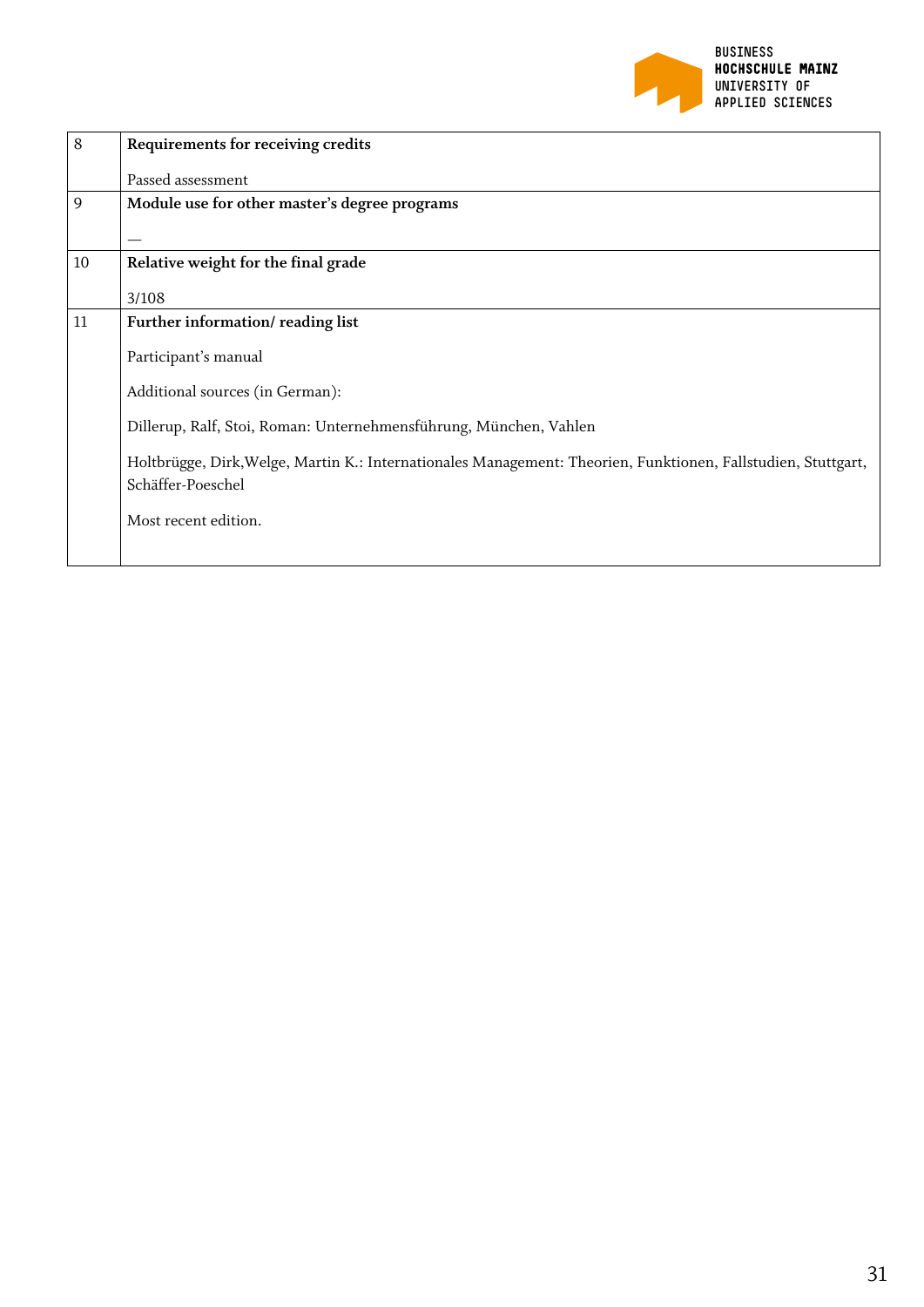

|             |                                                                                                                                                                                                                                                                                                                                                                                                                                                             |                                    | Scientific Work in the Practice              |                                       |                                                                                                    |                    |  |
|-------------|-------------------------------------------------------------------------------------------------------------------------------------------------------------------------------------------------------------------------------------------------------------------------------------------------------------------------------------------------------------------------------------------------------------------------------------------------------------|------------------------------------|----------------------------------------------|---------------------------------------|----------------------------------------------------------------------------------------------------|--------------------|--|
| Module code |                                                                                                                                                                                                                                                                                                                                                                                                                                                             | Workload                           | <b>ECTS</b> credits                          | Degree                                | <b>Frequency offered</b>                                                                           | <b>Duration</b>    |  |
|             |                                                                                                                                                                                                                                                                                                                                                                                                                                                             | 75h                                | 3                                            | program<br>semester<br>$\overline{4}$ | Yearly                                                                                             | 1 semester         |  |
|             | Module coordinator                                                                                                                                                                                                                                                                                                                                                                                                                                          |                                    |                                              |                                       |                                                                                                    |                    |  |
|             | Prof. Dr. Herbert Paul                                                                                                                                                                                                                                                                                                                                                                                                                                      |                                    |                                              |                                       |                                                                                                    |                    |  |
| 1           | Class                                                                                                                                                                                                                                                                                                                                                                                                                                                       |                                    | <b>Class hours</b>                           |                                       | Out-of-class study                                                                                 | Planned group size |  |
|             |                                                                                                                                                                                                                                                                                                                                                                                                                                                             | Scientific Work in the             |                                              |                                       |                                                                                                    | 30 students        |  |
|             | Practice                                                                                                                                                                                                                                                                                                                                                                                                                                                    |                                    | 15 <sub>h</sub>                              |                                       | 60h                                                                                                |                    |  |
| 2           | Learning outcomes                                                                                                                                                                                                                                                                                                                                                                                                                                           |                                    |                                              |                                       |                                                                                                    |                    |  |
|             | Students are able to identify and analyze a complex business management problem that is to be worked on in<br>detail in the course of their master's thesis. In a first step, they sift through and evaluate the relevant literature.<br>Students define research questions and are able to compare, select and clearly describe research<br>methodologies for the handling of research questions. They develop a suitable time and resource plan.          |                                    |                                              |                                       |                                                                                                    |                    |  |
|             | <b>Skills</b>                                                                                                                                                                                                                                                                                                                                                                                                                                               |                                    |                                              |                                       |                                                                                                    |                    |  |
|             | Students are able to plan in advance the work on a complex topic important for the business practice. Social<br>skills are trained by means of the subject-related or department-related preliminary coordination of the topic<br>and the group presentation of the individual topic proposals within the class Scientific Work in the Practice<br>The planning is application-oriented and is intended to contribute to a comprehensive solution approach. |                                    |                                              |                                       |                                                                                                    |                    |  |
| 3           | Content                                                                                                                                                                                                                                                                                                                                                                                                                                                     |                                    |                                              |                                       |                                                                                                    |                    |  |
|             | Depends on the topic                                                                                                                                                                                                                                                                                                                                                                                                                                        |                                    |                                              |                                       |                                                                                                    |                    |  |
| 4           | Form(s) of teaching                                                                                                                                                                                                                                                                                                                                                                                                                                         |                                    |                                              |                                       |                                                                                                    |                    |  |
|             | Individual support                                                                                                                                                                                                                                                                                                                                                                                                                                          |                                    |                                              |                                       |                                                                                                    |                    |  |
| 5           | Prerequisites                                                                                                                                                                                                                                                                                                                                                                                                                                               |                                    |                                              |                                       |                                                                                                    |                    |  |
|             |                                                                                                                                                                                                                                                                                                                                                                                                                                                             |                                    |                                              |                                       |                                                                                                    |                    |  |
| 6           |                                                                                                                                                                                                                                                                                                                                                                                                                                                             | <b>Attendance requirements</b>     |                                              |                                       |                                                                                                    |                    |  |
| 7           |                                                                                                                                                                                                                                                                                                                                                                                                                                                             | Type and scope of assessment       |                                              |                                       |                                                                                                    |                    |  |
|             |                                                                                                                                                                                                                                                                                                                                                                                                                                                             |                                    |                                              |                                       | Assignment: Presentation of a project proposal for the master thesis and a written proposal (100%) |                    |  |
| 8           |                                                                                                                                                                                                                                                                                                                                                                                                                                                             | Requirements for receiving credits |                                              |                                       |                                                                                                    |                    |  |
|             |                                                                                                                                                                                                                                                                                                                                                                                                                                                             | Passed module examination          |                                              |                                       |                                                                                                    |                    |  |
| 9           |                                                                                                                                                                                                                                                                                                                                                                                                                                                             |                                    | Use of the module (in other degree programs) |                                       |                                                                                                    |                    |  |
|             |                                                                                                                                                                                                                                                                                                                                                                                                                                                             |                                    |                                              |                                       |                                                                                                    |                    |  |
|             |                                                                                                                                                                                                                                                                                                                                                                                                                                                             |                                    |                                              |                                       |                                                                                                    |                    |  |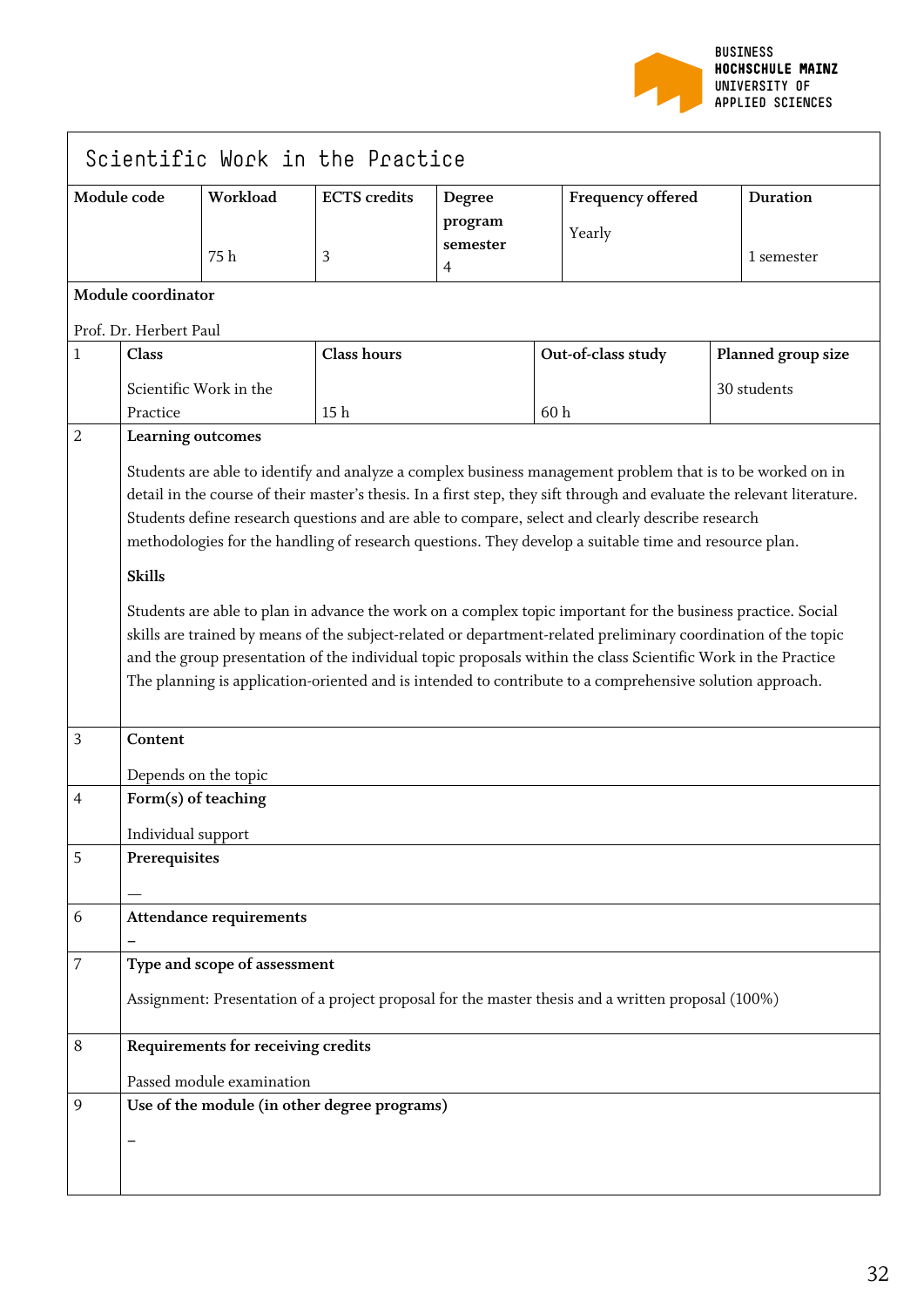

| 10 | Relative weight for the final grade                                                                                           |
|----|-------------------------------------------------------------------------------------------------------------------------------|
|    | 0/108                                                                                                                         |
| 11 | <b>Further information</b>                                                                                                    |
|    | The topic is largely dealt with together with the companies.                                                                  |
|    | Reading list (in German and English)                                                                                          |
|    | Koeder, K.: Studienmethodik, München, Vahlen                                                                                  |
|    | Minto, B.: The Pyramid Principle, Harlow, Essex, UK, Pearson Education                                                        |
|    | Punch, K. F.: Developing Effective Research Proposals, USA, Los Angeles, Sage                                                 |
|    | Saunders, M. N. K., Lewis, P., Thornhill, A.: Research Methods for Business Students, Harlow, Essex, UK,<br>Pearson Education |
|    | Sesnik, W.: Einführung in das wissenschaftliche Arbeiten, München, Oldenbourg                                                 |
|    | Always the latest edition.                                                                                                    |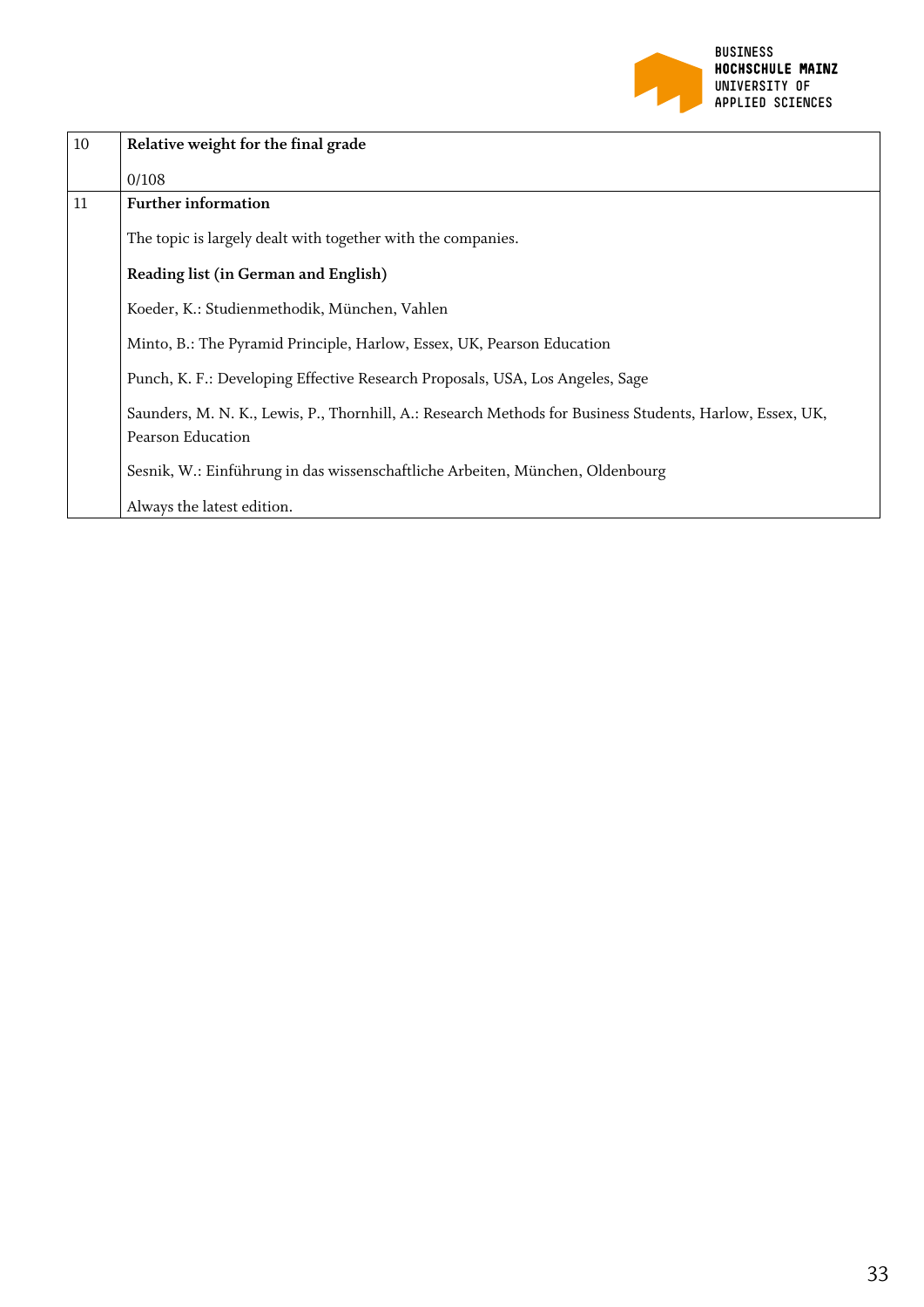

|                                              | List of options                                                                                                                                                                                                                                                                                                                                                                                                                                                                                                                                                                                                                                                                                                                |                                                        |                               |   |                                    |                                                                                                         |                               |                    |
|----------------------------------------------|--------------------------------------------------------------------------------------------------------------------------------------------------------------------------------------------------------------------------------------------------------------------------------------------------------------------------------------------------------------------------------------------------------------------------------------------------------------------------------------------------------------------------------------------------------------------------------------------------------------------------------------------------------------------------------------------------------------------------------|--------------------------------------------------------|-------------------------------|---|------------------------------------|---------------------------------------------------------------------------------------------------------|-------------------------------|--------------------|
| Area of specialization Controlling & Finance |                                                                                                                                                                                                                                                                                                                                                                                                                                                                                                                                                                                                                                                                                                                                |                                                        |                               |   |                                    |                                                                                                         |                               |                    |
|                                              |                                                                                                                                                                                                                                                                                                                                                                                                                                                                                                                                                                                                                                                                                                                                | Controlling and Consulting                             |                               |   |                                    |                                                                                                         |                               |                    |
| Workload<br>Module code<br>150 <sub>h</sub>  |                                                                                                                                                                                                                                                                                                                                                                                                                                                                                                                                                                                                                                                                                                                                | <b>Credits</b><br>6                                    | Degree<br>program<br>semester |   | Frequency offered<br>Each semester |                                                                                                         | <b>Duration</b><br>1 semester |                    |
|                                              | Module coordinator                                                                                                                                                                                                                                                                                                                                                                                                                                                                                                                                                                                                                                                                                                             |                                                        |                               | 3 |                                    |                                                                                                         |                               |                    |
|                                              |                                                                                                                                                                                                                                                                                                                                                                                                                                                                                                                                                                                                                                                                                                                                | Prof. Dr. Sven Fischbach/Prof. Prof. Dr. Britta Rathje |                               |   |                                    |                                                                                                         |                               |                    |
| $\mathbf{1}$                                 | Class                                                                                                                                                                                                                                                                                                                                                                                                                                                                                                                                                                                                                                                                                                                          |                                                        | <b>Class hours</b>            |   |                                    | Out-of-class study                                                                                      |                               | Planned group size |
|                                              |                                                                                                                                                                                                                                                                                                                                                                                                                                                                                                                                                                                                                                                                                                                                | Controlling and Consulting                             | 60h                           |   | 120h                               |                                                                                                         | 30                            |                    |
|                                              | 2<br>Learning outcomes<br>Students are able to analyze important concepts in the field of consulting and controlling and discuss them<br>critically. By working on concrete case studies, students are able to implement suitable controlling tools and assess<br>their usefulness. Students know how to analyze practical problems and to derive and present appropriate<br>solutions.<br><b>Skills</b><br>Students have comprehensive and detailed controlling knowledge. As consultants, they independently develop<br>problem-solving strategies. In teams, the tasks must be organized and worked on independently, which<br>promotes social skills, especially teamwork, conflict, criticism and decision-making skills. |                                                        |                               |   |                                    |                                                                                                         |                               |                    |
| $\overline{3}$                               | Content<br>In this course, students work on challenging controlling issues in practical case studies and tasks from the<br>business world. The students take on the role of an external consultant. They independently develop solutions<br>for the issues and present their results to company representatives and/or other experts.<br>In class, subject-specific issues are worked out, discussed, appropriate decisions are determined and results are<br>analyzed together.<br>Specific areas covered:<br>Controlling and current trends in controlling / consulting, phases of a consulting project, the consultant as a<br>personality, conduct of a concrete project.                                                  |                                                        |                               |   |                                    |                                                                                                         |                               |                    |
| $\overline{4}$                               | Form(s) of teaching                                                                                                                                                                                                                                                                                                                                                                                                                                                                                                                                                                                                                                                                                                            |                                                        |                               |   |                                    | Teaching discussion, exercises, case studies with group work or projects, presentations by the students |                               |                    |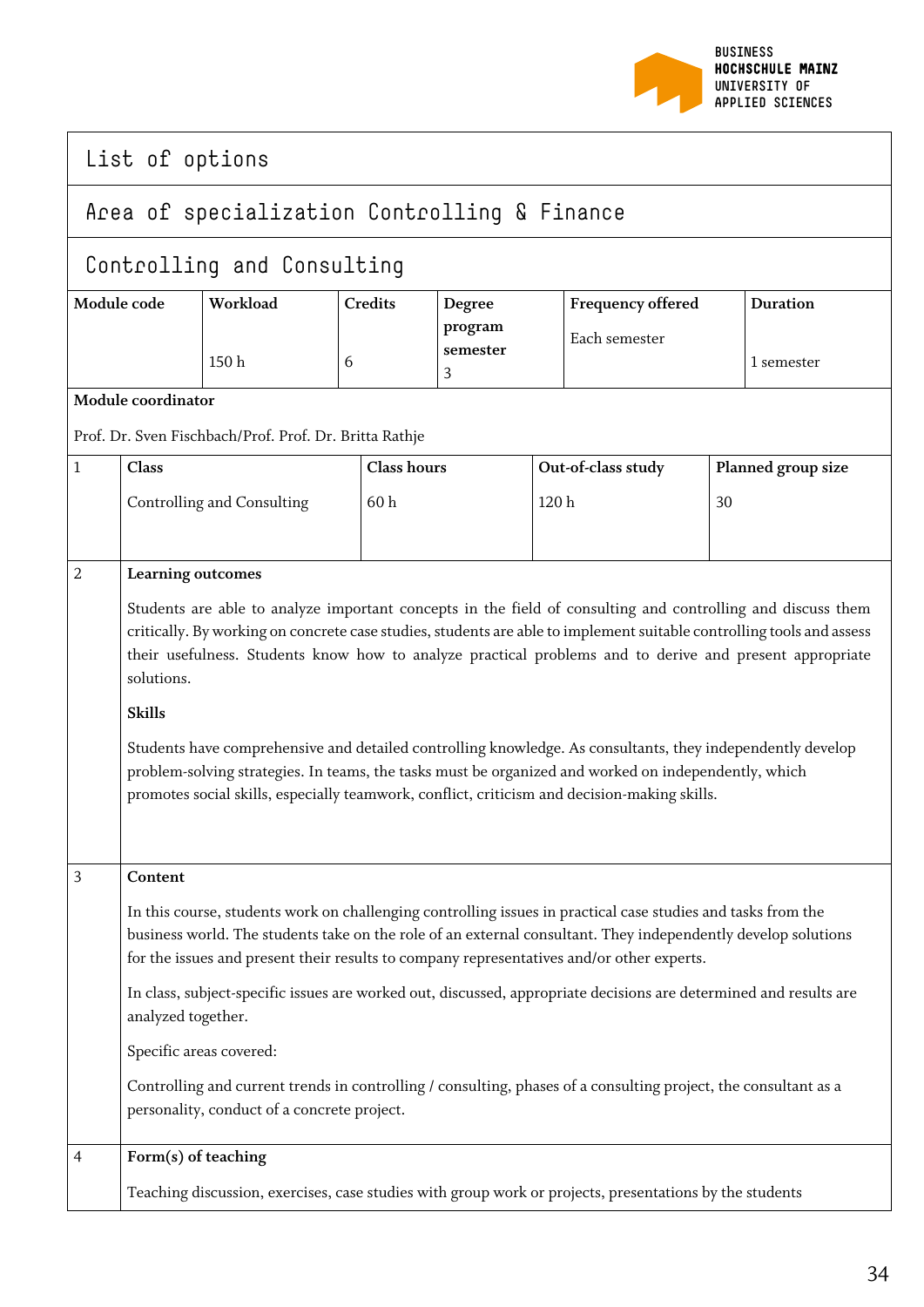

| 5              | Prerequisites                                                                                                         |
|----------------|-----------------------------------------------------------------------------------------------------------------------|
|                | Students should be well-versed in the foundations of business administration and controlling                          |
| 6              | <b>Attendance requirements</b>                                                                                        |
|                |                                                                                                                       |
| $\overline{7}$ | Type and scope of assessment                                                                                          |
|                | Project report (50%) including presentation (50%)                                                                     |
| 8              | Requirements for receiving credits                                                                                    |
|                | Passing the exam                                                                                                      |
| 9              | Use of the module (in other degree programs)                                                                          |
|                | Master's degree in Management                                                                                         |
| 10             | Relative weight for the final grade                                                                                   |
|                | 6/108                                                                                                                 |
| 11             | Further information/reading list (in German)                                                                          |
|                | Bamberger, I., Wrona, T. (Hrsg.): Strategische Unternehmensberatung, Wiesbaden, Springer Gabler                       |
|                | Fink, D.: Strategische Unternehmensberatung, München, Vahlen                                                          |
|                | Krings, U. (Hrsg.): Controlling als Inhouse-Consulting, Wiesbaden, Springer Gabler                                    |
|                | Lippold, D.: Die Unternehmensberatung, Wiesbaden, Springer Gabler                                                     |
|                | Niedereichholz, C.: Unternehmensberatung: Band 1: Beratungsmarketing und Auftragsakquisition,<br>München, Oldenbourg  |
|                | Niedereichholz, C.: Unternehmensberatung: Band 2: Auftragsdurchführung und Qualitätssicherung,<br>München, Oldenbourg |
|                | Niedereichholz, C., Niedereichholz, J.: Inhouse Consulting, München, Oldenbourg                                       |
|                | Always the latest edition.                                                                                            |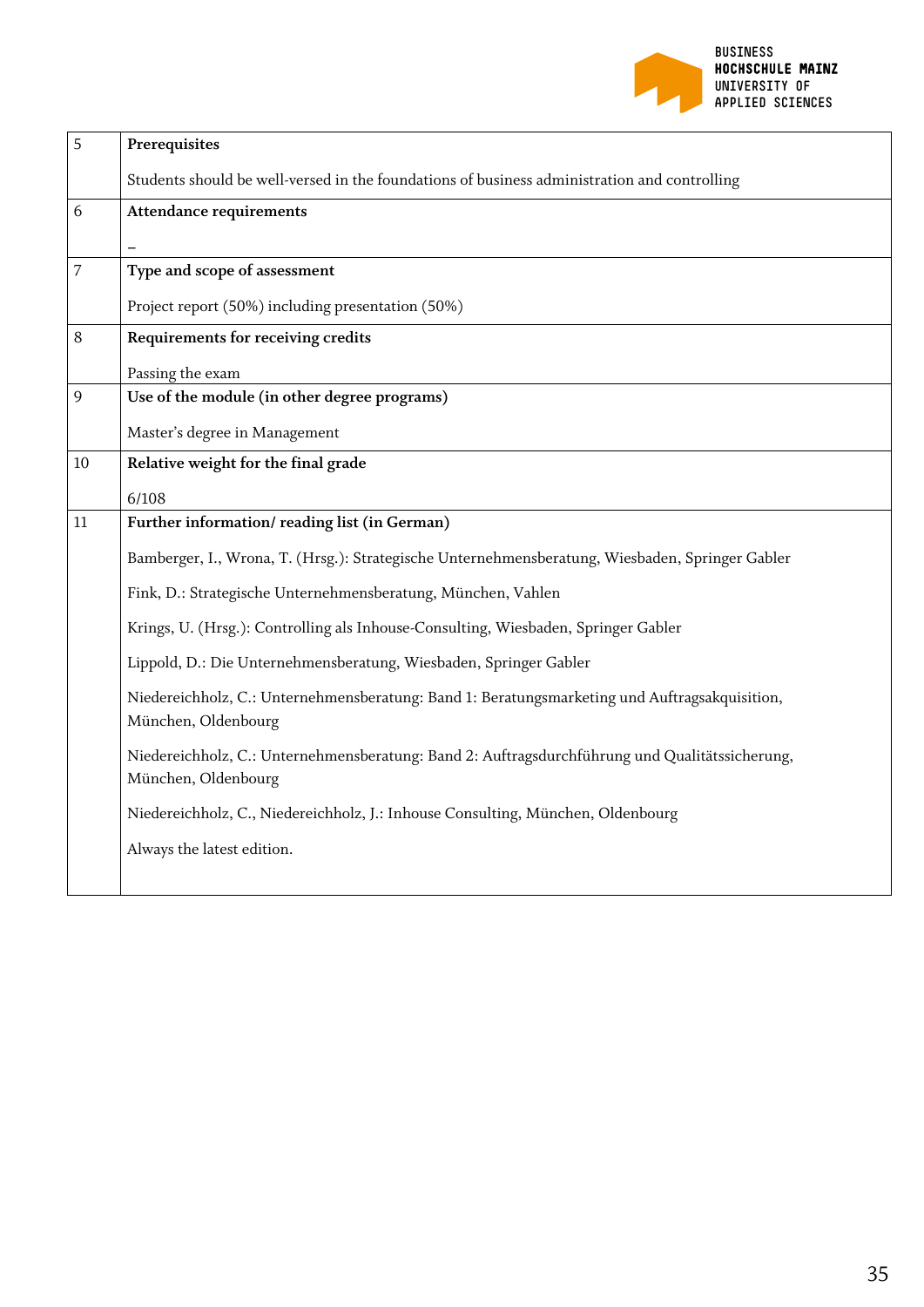

|                |                                                                                                                                                                                                                      | Corporate Controlling                                      |                     |                |     |                                                                                                                                                                                                                                  |             |                    |
|----------------|----------------------------------------------------------------------------------------------------------------------------------------------------------------------------------------------------------------------|------------------------------------------------------------|---------------------|----------------|-----|----------------------------------------------------------------------------------------------------------------------------------------------------------------------------------------------------------------------------------|-------------|--------------------|
| Module code    |                                                                                                                                                                                                                      | Workload                                                   | <b>ECTS</b> credits | Degree program |     | <b>Frequency offered</b>                                                                                                                                                                                                         |             | <b>Duration</b>    |
|                |                                                                                                                                                                                                                      | 150 hrs.                                                   | $6\,$               | semester<br>3  |     | Every semester                                                                                                                                                                                                                   |             | 1 semester         |
|                | Module coordinator                                                                                                                                                                                                   |                                                            |                     |                |     |                                                                                                                                                                                                                                  |             |                    |
|                | Prof. Dr. Randolf Schrank                                                                                                                                                                                            |                                                            |                     |                |     |                                                                                                                                                                                                                                  |             |                    |
| $\mathbf{1}$   | Class                                                                                                                                                                                                                |                                                            | <b>Class hours</b>  |                |     | Out-of-class study                                                                                                                                                                                                               |             | Planned group size |
|                |                                                                                                                                                                                                                      | Corporate Controlling                                      | 60h                 |                | 90h |                                                                                                                                                                                                                                  | 30 students |                    |
| $\overline{2}$ | <b>Learning Outcomes</b>                                                                                                                                                                                             |                                                            |                     |                |     |                                                                                                                                                                                                                                  |             |                    |
|                |                                                                                                                                                                                                                      |                                                            |                     |                |     | Students understand the background, and apply fundamental financial concepts like Cash Flow, Return on                                                                                                                           |             |                    |
|                | Sales, Return on Equity, Return on Assets, Capital Cost, Discount Rates, etc. and assess their implications for<br>management. They interpret information sources like Balance Sheet, Income Statement and Cash Flow |                                                            |                     |                |     |                                                                                                                                                                                                                                  |             |                    |
|                |                                                                                                                                                                                                                      |                                                            |                     |                |     |                                                                                                                                                                                                                                  |             |                    |
|                |                                                                                                                                                                                                                      |                                                            |                     |                |     | Statement of international multi-divisional corporations in English. Participants develop know-how to evaluate<br>complex investments using risk analysis and investment criteria (present value index, expected commercial      |             |                    |
|                |                                                                                                                                                                                                                      |                                                            |                     |                |     | value, decision trees, etc.). They understand the critical assumptions and data requirements. Based on the                                                                                                                       |             |                    |
|                |                                                                                                                                                                                                                      |                                                            |                     |                |     | course, students are able to critically evaluate and practically apply different valuation techniques for M&A                                                                                                                    |             |                    |
|                |                                                                                                                                                                                                                      |                                                            |                     |                |     | transactions like Discounted Cash Flow or Multiples. They gain knowledge about strategic controlling tools                                                                                                                       |             |                    |
|                |                                                                                                                                                                                                                      |                                                            |                     |                |     | and know how to apply them and analyze the basic concepts of performance measurement and Corporate                                                                                                                               |             |                    |
|                |                                                                                                                                                                                                                      |                                                            |                     |                |     | Social Responsibility reporting. Participants also analyze and discuss basic problems of international<br>controlling of subsidiaries and are able to apply specific concepts of corporate financial portfolio analysis like     |             |                    |
|                |                                                                                                                                                                                                                      |                                                            |                     |                |     | the Marakon matrix. They learn to make fact-based recommendations to management.                                                                                                                                                 |             |                    |
|                | <b>Skills</b>                                                                                                                                                                                                        |                                                            |                     |                |     |                                                                                                                                                                                                                                  |             |                    |
|                |                                                                                                                                                                                                                      |                                                            |                     |                |     |                                                                                                                                                                                                                                  |             |                    |
|                |                                                                                                                                                                                                                      |                                                            |                     |                |     | Participants develop the abilities and skills to be able to work in the corporate controlling department of large<br>multinational companies. After passing the course, students will have a deep knowledge of English technical |             |                    |
|                |                                                                                                                                                                                                                      | terms in accounting, controlling, finance and strategy.    |                     |                |     |                                                                                                                                                                                                                                  |             |                    |
|                |                                                                                                                                                                                                                      |                                                            |                     |                |     |                                                                                                                                                                                                                                  |             |                    |
| 3              | Contents                                                                                                                                                                                                             |                                                            |                     |                |     |                                                                                                                                                                                                                                  |             |                    |
|                |                                                                                                                                                                                                                      | • Introduction to Corporate Controlling                    |                     |                |     |                                                                                                                                                                                                                                  |             |                    |
|                |                                                                                                                                                                                                                      | • The Information Base of Corporate Controlling            |                     |                |     |                                                                                                                                                                                                                                  |             |                    |
|                |                                                                                                                                                                                                                      | • Investment Analysis                                      |                     |                |     |                                                                                                                                                                                                                                  |             |                    |
|                |                                                                                                                                                                                                                      | • Mergers and Acquisitions                                 |                     |                |     |                                                                                                                                                                                                                                  |             |                    |
|                |                                                                                                                                                                                                                      | • Strategic Controlling                                    |                     |                |     |                                                                                                                                                                                                                                  |             |                    |
|                |                                                                                                                                                                                                                      | • International Controlling of Subsidiaries and Affiliates |                     |                |     |                                                                                                                                                                                                                                  |             |                    |
|                |                                                                                                                                                                                                                      | • Performance Measurement                                  |                     |                |     |                                                                                                                                                                                                                                  |             |                    |
|                |                                                                                                                                                                                                                      | • Controlling for Corporate Social Responsibility          |                     |                |     |                                                                                                                                                                                                                                  |             |                    |
| 4              | Form(s) of teaching                                                                                                                                                                                                  |                                                            |                     |                |     |                                                                                                                                                                                                                                  |             |                    |
|                |                                                                                                                                                                                                                      | Seminar-style class with case studies.                     |                     |                |     |                                                                                                                                                                                                                                  |             |                    |
| 5              | Prerequisites                                                                                                                                                                                                        |                                                            |                     |                |     |                                                                                                                                                                                                                                  |             |                    |
|                |                                                                                                                                                                                                                      |                                                            |                     |                |     |                                                                                                                                                                                                                                  |             |                    |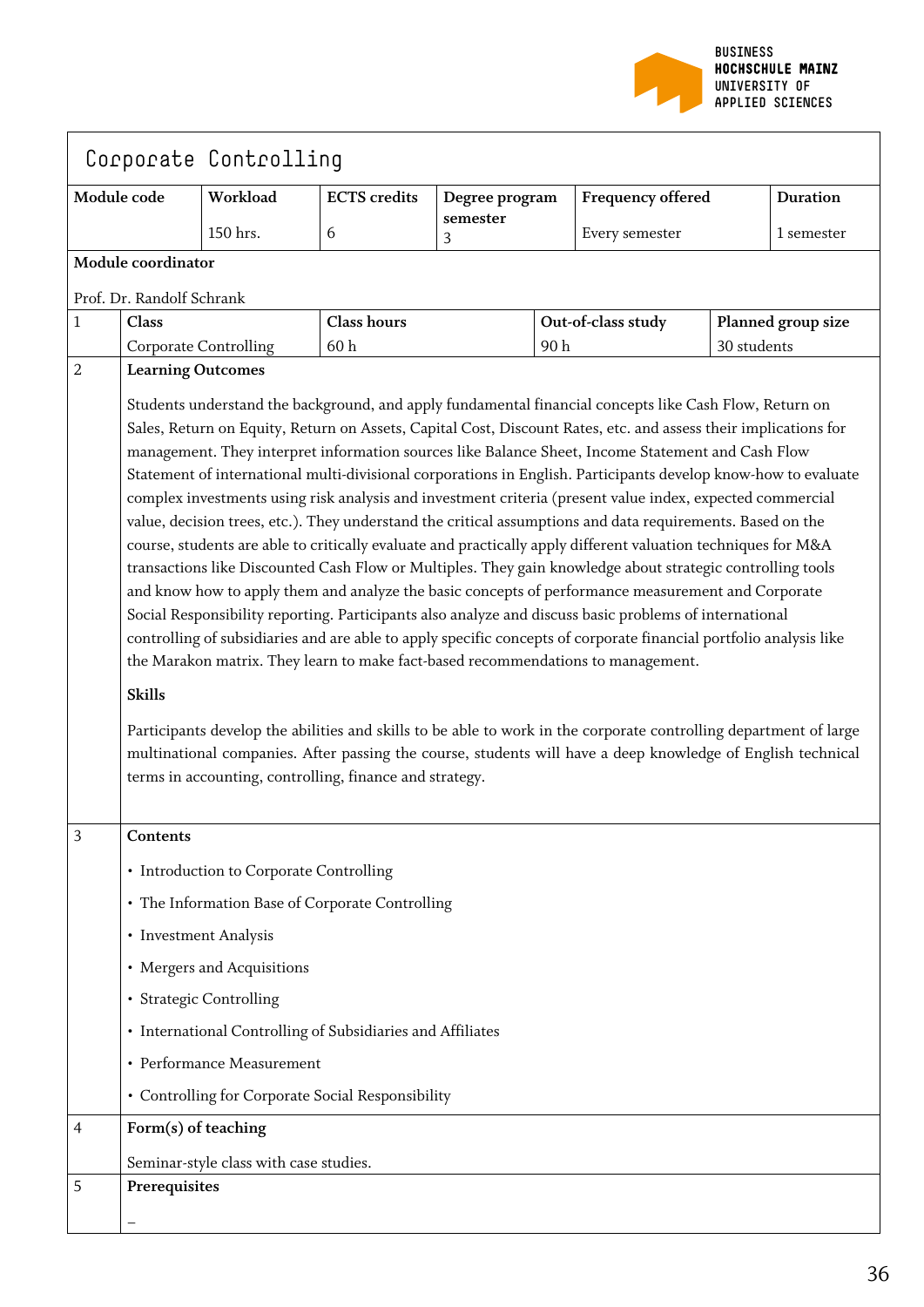

| 6  | <b>Attendance requirements</b>                                                                                                                                            |
|----|---------------------------------------------------------------------------------------------------------------------------------------------------------------------------|
|    |                                                                                                                                                                           |
| 7  | Type and scope of assessment                                                                                                                                              |
|    | Written exam (75%, 90 minutes) and presentation of group work (25%)                                                                                                       |
| 8  | Requirements for receiving credits                                                                                                                                        |
|    | Passed group work and exam.                                                                                                                                               |
| 9  | Use of the module in other master's degree programs                                                                                                                       |
|    | Master's degree in Management                                                                                                                                             |
| 10 | Relative weight for the final grade                                                                                                                                       |
|    | 6/108                                                                                                                                                                     |
| 11 | Reading list (in German and English)                                                                                                                                      |
|    | Anthony, R. N., Govindarajan, V., Hartmann, F. G. H., Kraus, K., Nilsson, G.: Management Control Systems,<br>New York, McGraw-Hill Education                              |
|    | Brealey, Richard A., Myers, Stewart C., Allen, Franklin: Principles of Corporate Finance, New York, McGraw-                                                               |
|    | Hill                                                                                                                                                                      |
|    | Bruner, R. F., Perella, J. R., Applied Mergers and Acquisitions, Hoboken, John Wiley & Sons                                                                               |
|    | Deimel, K., Heupel, T., Wiltinger, K.: Controlling, München, Vahlen                                                                                                       |
|    | Helfert, E.A.: Techniques of Financial Analysis: A Practical Guide to Measuring Business Performance, New<br>York: McGraw-Hill                                            |
|    | Kaplan, R.S., Norton, D. P. The Balanced Scorecard. Translating Strategy into Action, Boston: Harvard Business<br><b>School Press</b>                                     |
|    | Koller, T., Goedhart, M., Wessels, D.: Valuation: Measuring and Managing the Value of Companies,<br>Hoboken: New York, USA, John Wiley & Sons                             |
|    | Zhang, X.: Standards for Enterprise Management Control, Heidelberg, Springer Gabler                                                                                       |
|    | Most recent edition.                                                                                                                                                      |
|    | Journal article:                                                                                                                                                          |
|    | Carenys, J.: Management Control Systems: A Historical Perspective, in: International Journal of Economy, Ma-<br>nagement and Social Sciences, Vol. 1, No. 1/2012, pp. 1-8 |
|    |                                                                                                                                                                           |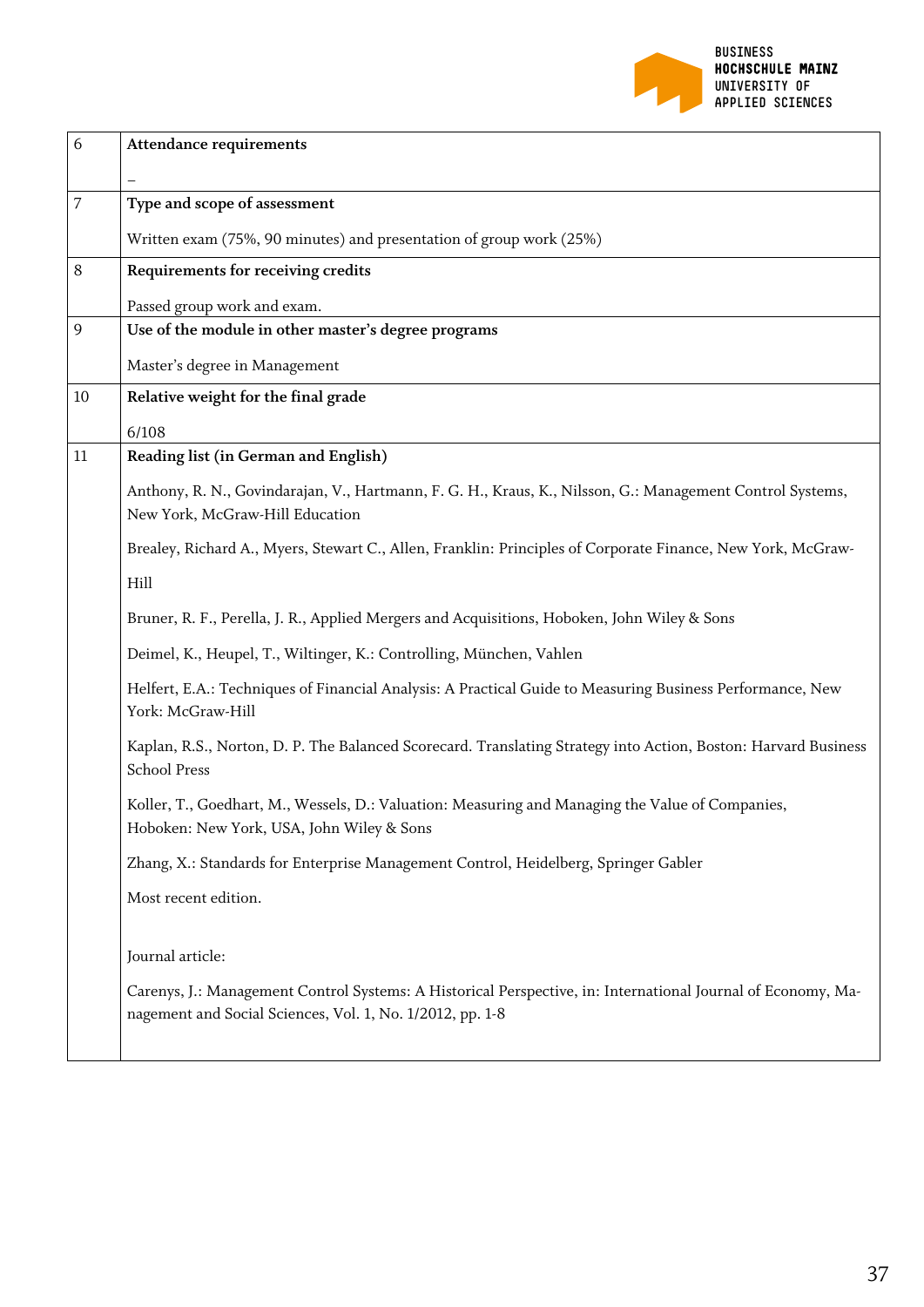

|             |                                                                                                                                                                                                                                                                                                                                                                                                                                                                                                                                                                                                                                                                                                                                                                                                                                                                                                                                                                                                                                                                                                                                                                                                                                                                                                                                                                                                                                                                                                                     | Financial Risk Management |                          |                                 |                                   |                                    |                    |                               |
|-------------|---------------------------------------------------------------------------------------------------------------------------------------------------------------------------------------------------------------------------------------------------------------------------------------------------------------------------------------------------------------------------------------------------------------------------------------------------------------------------------------------------------------------------------------------------------------------------------------------------------------------------------------------------------------------------------------------------------------------------------------------------------------------------------------------------------------------------------------------------------------------------------------------------------------------------------------------------------------------------------------------------------------------------------------------------------------------------------------------------------------------------------------------------------------------------------------------------------------------------------------------------------------------------------------------------------------------------------------------------------------------------------------------------------------------------------------------------------------------------------------------------------------------|---------------------------|--------------------------|---------------------------------|-----------------------------------|------------------------------------|--------------------|-------------------------------|
| Module code |                                                                                                                                                                                                                                                                                                                                                                                                                                                                                                                                                                                                                                                                                                                                                                                                                                                                                                                                                                                                                                                                                                                                                                                                                                                                                                                                                                                                                                                                                                                     | Workload<br>150h          | <b>ECTS</b> credits<br>6 | Degree program<br>semester<br>3 |                                   | Frequency offered<br>Each semester |                    | <b>Duration</b><br>1 semester |
|             | Module coordinator                                                                                                                                                                                                                                                                                                                                                                                                                                                                                                                                                                                                                                                                                                                                                                                                                                                                                                                                                                                                                                                                                                                                                                                                                                                                                                                                                                                                                                                                                                  |                           |                          |                                 |                                   |                                    |                    |                               |
|             | Prof. Dr. Arno Peppmeier                                                                                                                                                                                                                                                                                                                                                                                                                                                                                                                                                                                                                                                                                                                                                                                                                                                                                                                                                                                                                                                                                                                                                                                                                                                                                                                                                                                                                                                                                            |                           |                          |                                 |                                   |                                    |                    |                               |
| 1           | Class                                                                                                                                                                                                                                                                                                                                                                                                                                                                                                                                                                                                                                                                                                                                                                                                                                                                                                                                                                                                                                                                                                                                                                                                                                                                                                                                                                                                                                                                                                               | <b>Class hours</b><br>60h |                          | 90h                             | Out-of-class study<br>30 students |                                    | Planned group size |                               |
| $\sqrt{2}$  | Financial Risk Management<br>Learning outcomes<br>Students analyze models for determining option prices and are able to interpret and apply the sensitivity<br>figures derived from the option price model of Black & Scholes. In addition, they will be able to identify,<br>analyze, measure and manage market price change and maturity transformation risks and the instruments<br>necessary to manage them, such as options, futures and swaps. In addition to the quantification and<br>management of various risks arising from changes in market prices, the quantification and management<br>of counterparty default risks is another key learning outcome. The first step is to understand the expected and<br>unexpected loss (CVaR) variables, including on a mathematical-statistical level, in order to determine a credit<br>value at risk on this basis in accordance with credit portfolio models relevant to the practice. Students<br>understand the basic forms of credit derivatives and are able to determine prices for them and to use these<br>instruments to hedge risks. They learn instruments, methods, structures and processes of compliance<br>management in the financial sector and are able to assess their benefit for management.<br><b>Skills</b><br>Students have broad and in-depth knowledge that enables them to identify the risks inherent in an asset or a<br>liability. Building on this knowledge, they are able to develop investment and hedging strategies and to |                           |                          |                                 |                                   |                                    |                    |                               |
|             | identify, quantify and clearly present their impact in various scenarios. Based on their knowledge, students<br>are able to break down complex tasks and delegate the handling thereof. By working on case studies in group<br>sessions, students strengthen their ability to work in a team and, by subsequently presenting and defending<br>their results, acquire the ability to represent them in area-specific and interdisciplinary discussions with the<br>class. Students are able to fully grasp the impact of new financial derivatives and are able to construct<br>financial derivatives suitable for these expectations depending on different expectations. They are also able to<br>assess a compliance system and to participate in its design and further development.                                                                                                                                                                                                                                                                                                                                                                                                                                                                                                                                                                                                                                                                                                                             |                           |                          |                                 |                                   |                                    |                    |                               |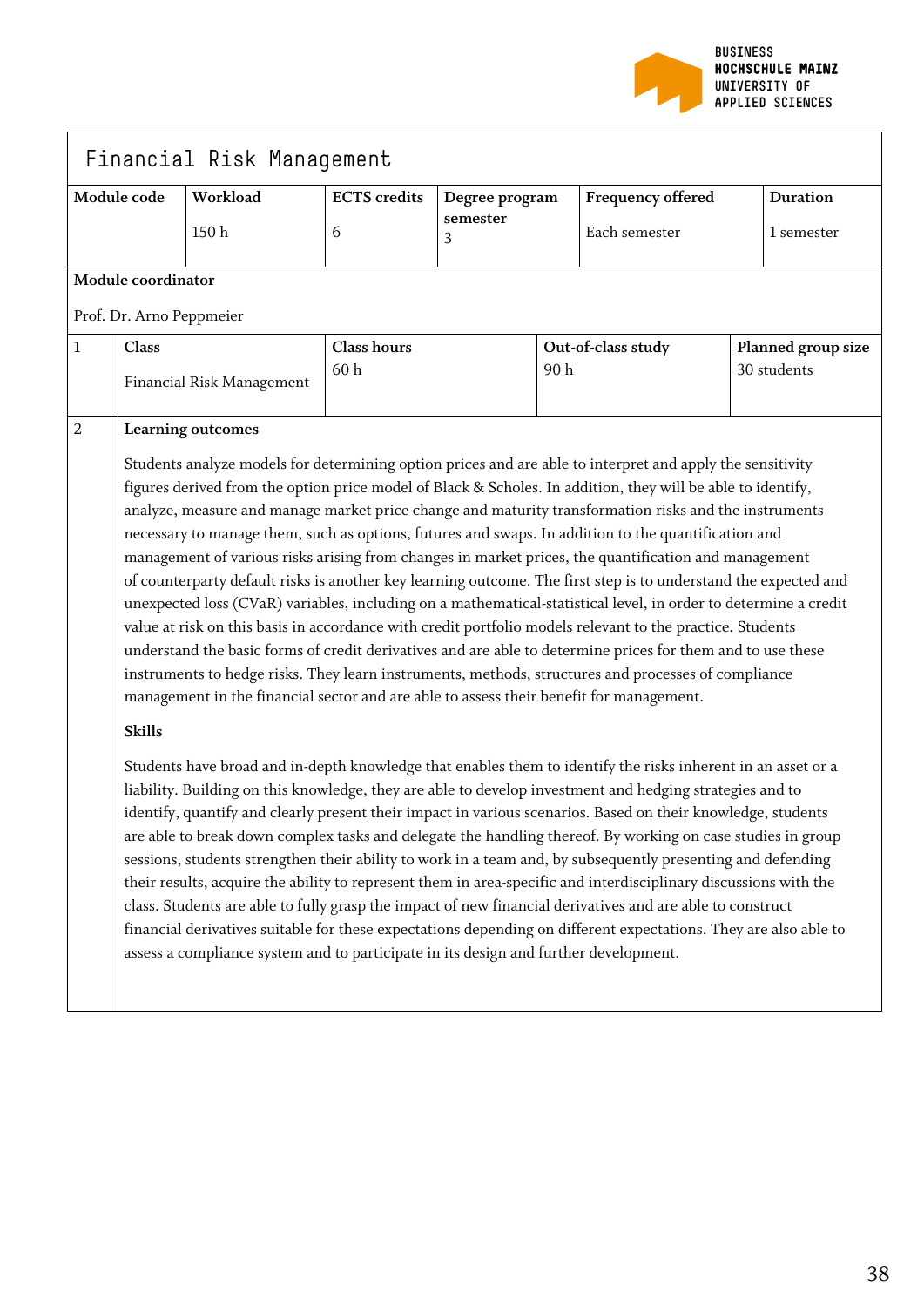

| 3      | Content                                                                                              |  |  |  |  |  |
|--------|------------------------------------------------------------------------------------------------------|--|--|--|--|--|
|        | • Option price theory and option sensitivity measures                                                |  |  |  |  |  |
|        | • Introduction to the equity index future                                                            |  |  |  |  |  |
|        | • Hedging of stock price change risks through stock options and stock index futures                  |  |  |  |  |  |
|        | • Sensitivity indicators for the assessment of interest rate instruments                             |  |  |  |  |  |
|        | • Management of the risks of market price changes of complex instruments                             |  |  |  |  |  |
|        | · Identification, measurement and management of maturity transformation risks                        |  |  |  |  |  |
|        | • Basic forms of credit derivatives                                                                  |  |  |  |  |  |
|        | · Quantification and management of counterparty default risks                                        |  |  |  |  |  |
|        | • Instruments, methods, structures and processes of compliance management in the financial sector    |  |  |  |  |  |
| 4      | Form(s) of teaching                                                                                  |  |  |  |  |  |
|        | The class takes place seminar-style.                                                                 |  |  |  |  |  |
| 5      | Prerequisites                                                                                        |  |  |  |  |  |
|        | Knowledge of investment and financing, plus basic knowledge of financial derivatives is recommended. |  |  |  |  |  |
| 6      | <b>Attendance requirements</b>                                                                       |  |  |  |  |  |
|        |                                                                                                      |  |  |  |  |  |
| 7      | Type and scope of assessment                                                                         |  |  |  |  |  |
|        | Written assessment in the form of an exam (120 minutes).                                             |  |  |  |  |  |
| 8      | Requirements for receiving credits                                                                   |  |  |  |  |  |
|        | Passed module examination                                                                            |  |  |  |  |  |
| 9      | Use of the module (in other degree programs)                                                         |  |  |  |  |  |
|        | Master's degree in Management                                                                        |  |  |  |  |  |
| $10\,$ | Relative weight for the final grade                                                                  |  |  |  |  |  |
|        | 6/108                                                                                                |  |  |  |  |  |
| 11     | Further information/reading list (in German and English)                                             |  |  |  |  |  |
|        | Becker, H. P., Peppmeier, A.: Bankbetriebslehre, Herne, Kiehl                                        |  |  |  |  |  |
|        | Deutsch, H.-P.: Derivate und Interne Modelle, Stuttgart, Schäffer-Poeschel                           |  |  |  |  |  |
|        | Hull, John C.: Options, Futures and other Derivates, Harlow, Essex, UK, Pearson                      |  |  |  |  |  |
|        | Hull, J.: Risikomanagement - Banken, Versicherungen und andere Finanzinstitutionen, München, Pearson |  |  |  |  |  |
|        | Martin, M. R. W., Reitz, S., Wehn, C. S.: Kreditderivate und Kreditrisikomodelle, Wiesbaden, Vierweg |  |  |  |  |  |
|        | Steiner, M., Bruns, C., Stöckl, S.: Wertpapiermanagement, Stuttgart, Schäffer-Poeschel               |  |  |  |  |  |
|        | Peppmeier, A.: Einführung in Kreditderivate, Aachen, Shaker                                          |  |  |  |  |  |
|        |                                                                                                      |  |  |  |  |  |
|        | Always the latest edition.                                                                           |  |  |  |  |  |
|        |                                                                                                      |  |  |  |  |  |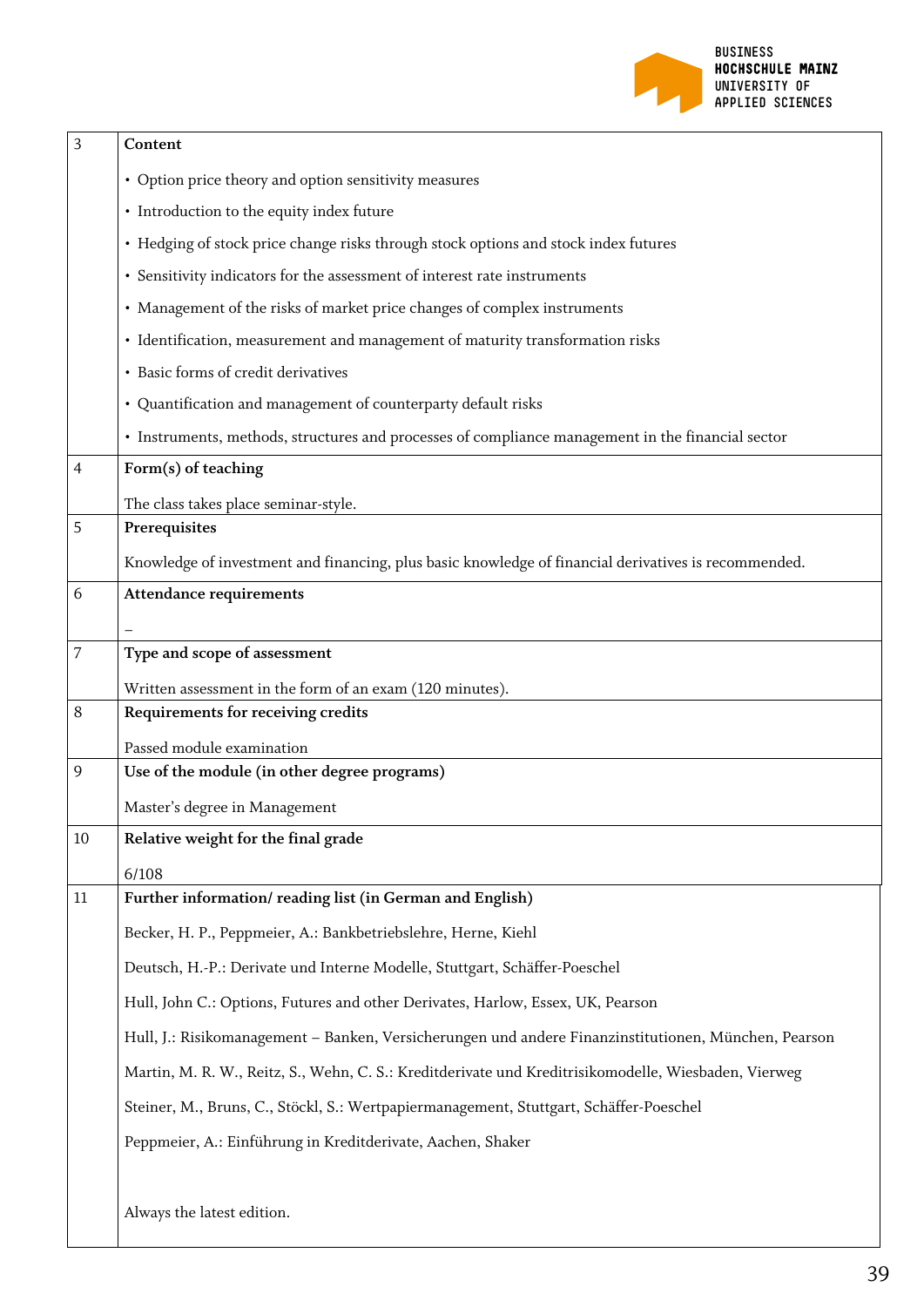

|  | Area of specialization Human Resource Management |  |  |  |
|--|--------------------------------------------------|--|--|--|
|--|--------------------------------------------------|--|--|--|

## Leadership and Human Resource Management in International Companies

| Module code | Workload | ECTS credits   Degree program | <b>Frequency offered</b> | <b>Duration</b> |
|-------------|----------|-------------------------------|--------------------------|-----------------|
|             | 150 h    | semester<br>3/4               | Every semester           | 1 semester      |

**Module coordinator**

Prof. Dr. Michael Christ

| $\mathbf 1$    | Class                                                                                                                                                                                                                                                                                                                                                                                                                                                                                                                                                                                                                                                                                                                                                                                                                                                                                                                                                                                                                                                                                            | <b>Class hours</b>                                                                                      | Out-of-class study | Planned group size |  |  |  |  |
|----------------|--------------------------------------------------------------------------------------------------------------------------------------------------------------------------------------------------------------------------------------------------------------------------------------------------------------------------------------------------------------------------------------------------------------------------------------------------------------------------------------------------------------------------------------------------------------------------------------------------------------------------------------------------------------------------------------------------------------------------------------------------------------------------------------------------------------------------------------------------------------------------------------------------------------------------------------------------------------------------------------------------------------------------------------------------------------------------------------------------|---------------------------------------------------------------------------------------------------------|--------------------|--------------------|--|--|--|--|
|                | Leadership and HRM in<br><b>International Companies</b>                                                                                                                                                                                                                                                                                                                                                                                                                                                                                                                                                                                                                                                                                                                                                                                                                                                                                                                                                                                                                                          | 60h                                                                                                     | 120 h              | 30 students        |  |  |  |  |
| $\overline{2}$ | <b>Learning Outcomes</b>                                                                                                                                                                                                                                                                                                                                                                                                                                                                                                                                                                                                                                                                                                                                                                                                                                                                                                                                                                                                                                                                         |                                                                                                         |                    |                    |  |  |  |  |
|                | Students develop a critical understanding of international management and HRM concepts in all relevant<br>HR and Leadership fields. They are able to distinguish between these concepts and assess their implications<br>for management. They learn about the relationship between leadership and HRM in the context of<br>multinational companies. This includes an understanding of HRM best practice concepts and their<br>application and relevance in different cultural environments.<br><b>Skills</b><br>In addition, students train their own capabilities of self-management and enhance their social skills in<br>teamwork situations. They learn about management techniques and their application in business<br>operations. Students are able to critically apply the concepts and theories examined to practical<br>international management and HRM problems, critically evaluate international management and HRM<br>trends and developments and demonstrate<br>a critical knowledge and awareness of varying international perspectives and practices of management and<br>HRM. |                                                                                                         |                    |                    |  |  |  |  |
| 3              | Contents                                                                                                                                                                                                                                                                                                                                                                                                                                                                                                                                                                                                                                                                                                                                                                                                                                                                                                                                                                                                                                                                                         |                                                                                                         |                    |                    |  |  |  |  |
|                |                                                                                                                                                                                                                                                                                                                                                                                                                                                                                                                                                                                                                                                                                                                                                                                                                                                                                                                                                                                                                                                                                                  | • Management and HRM practices in important economic regions in the world                               |                    |                    |  |  |  |  |
|                |                                                                                                                                                                                                                                                                                                                                                                                                                                                                                                                                                                                                                                                                                                                                                                                                                                                                                                                                                                                                                                                                                                  | • General management issues and problems in international firms,                                        |                    |                    |  |  |  |  |
|                | • Human resource strategies and practices                                                                                                                                                                                                                                                                                                                                                                                                                                                                                                                                                                                                                                                                                                                                                                                                                                                                                                                                                                                                                                                        |                                                                                                         |                    |                    |  |  |  |  |
|                |                                                                                                                                                                                                                                                                                                                                                                                                                                                                                                                                                                                                                                                                                                                                                                                                                                                                                                                                                                                                                                                                                                  | • Management issues with regard to international mergers & acquisitions, international joint ventures   |                    |                    |  |  |  |  |
|                | • Cross-cultural management                                                                                                                                                                                                                                                                                                                                                                                                                                                                                                                                                                                                                                                                                                                                                                                                                                                                                                                                                                                                                                                                      |                                                                                                         |                    |                    |  |  |  |  |
|                | • Management development                                                                                                                                                                                                                                                                                                                                                                                                                                                                                                                                                                                                                                                                                                                                                                                                                                                                                                                                                                                                                                                                         |                                                                                                         |                    |                    |  |  |  |  |
|                | • International transfers and expatriation                                                                                                                                                                                                                                                                                                                                                                                                                                                                                                                                                                                                                                                                                                                                                                                                                                                                                                                                                                                                                                                       |                                                                                                         |                    |                    |  |  |  |  |
| 4              | Form(s) of teaching                                                                                                                                                                                                                                                                                                                                                                                                                                                                                                                                                                                                                                                                                                                                                                                                                                                                                                                                                                                                                                                                              |                                                                                                         |                    |                    |  |  |  |  |
|                |                                                                                                                                                                                                                                                                                                                                                                                                                                                                                                                                                                                                                                                                                                                                                                                                                                                                                                                                                                                                                                                                                                  | The module consists of lectures, working, self-study and case studies in small teams, presentations and |                    |                    |  |  |  |  |
| 5              | Prerequisites                                                                                                                                                                                                                                                                                                                                                                                                                                                                                                                                                                                                                                                                                                                                                                                                                                                                                                                                                                                                                                                                                    | discussions of their results in class. Teaching and learning are student-centered.                      |                    |                    |  |  |  |  |
|                |                                                                                                                                                                                                                                                                                                                                                                                                                                                                                                                                                                                                                                                                                                                                                                                                                                                                                                                                                                                                                                                                                                  |                                                                                                         |                    |                    |  |  |  |  |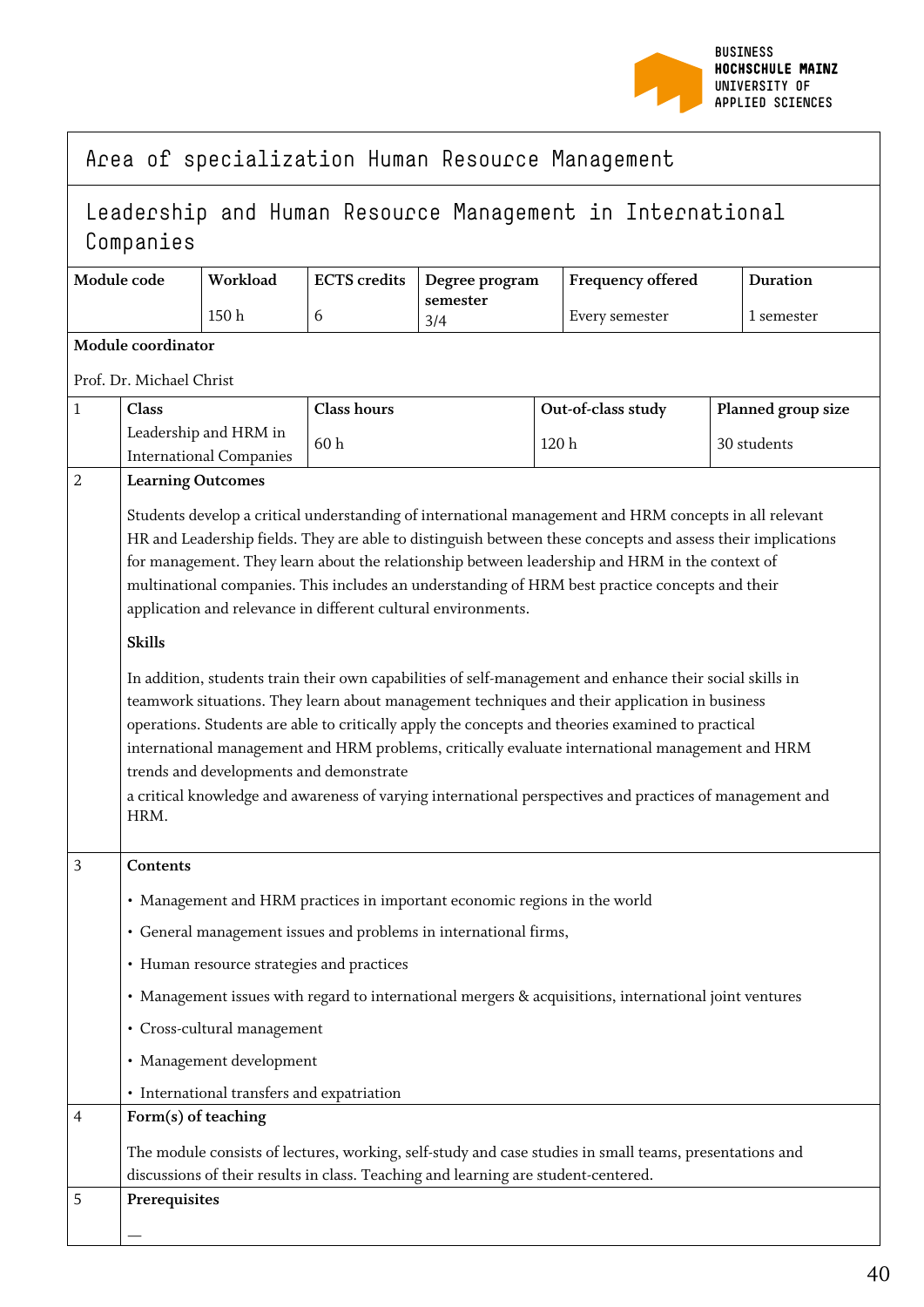

| <b>Attendance requirements</b>                                                                                                           |
|------------------------------------------------------------------------------------------------------------------------------------------|
|                                                                                                                                          |
| Type and scope of assessment                                                                                                             |
| Two assignments; Presentation (50%) based on best practice application of HR concepts and theories within                                |
| international companies or based on analyzing scientific articles and case studies. Reflection paper (50%), in                           |
| which students combine their theoretical learnings within the module and their own experiences, analyze them                             |
| and describe their impact on their future professional behavior and goals.                                                               |
| Requirements for receiving credits                                                                                                       |
| Passed presentation and essay/reflection paper                                                                                           |
| Use of the module in other master's degree programs                                                                                      |
| Master's degree in Management                                                                                                            |
| Relative weight for the final grade                                                                                                      |
| 6/108                                                                                                                                    |
| Other information reading list (in English)                                                                                              |
| Beardwell J., Holden, L., Claydon T.: Human Resource Management - A Contemporary Approach, Upper Saddle<br>River, NJ, USA, Prentice Hall |
| Sparrow, P., Brewster, C., Harris, H.: Globalizing Human Resource Management, London, Routledge                                          |
| Mead, R.: International Management, Hoboken, NJ, USA, Blackwell Publishers                                                               |
| Harzing, A.W., von Ruysseveldt, J.: International Human Resource Management, London, Sage                                                |
| Tayeb, M.: International Management - Theories and Practice, Upper Saddle River, NJ, USA, Prentice Hall                                  |
| Most recent edition.                                                                                                                     |
|                                                                                                                                          |
|                                                                                                                                          |
|                                                                                                                                          |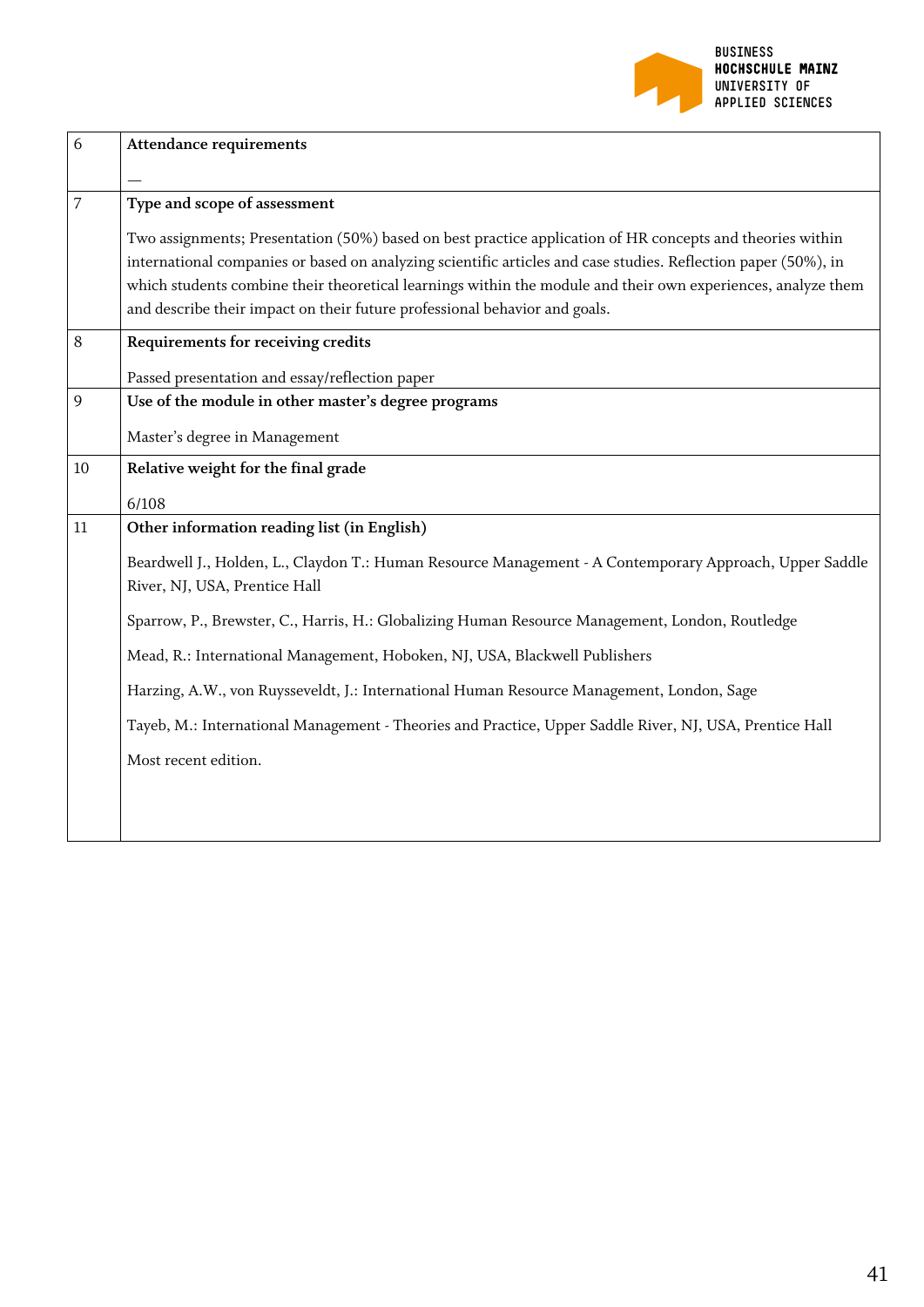

## Strategic HR Management and Implementation of Innovative HR Concepts

| Module code | Workload | <b>ECTS</b> credits | Degree program  | <b>Frequency offered</b> | <b>Duration</b> |
|-------------|----------|---------------------|-----------------|--------------------------|-----------------|
|             | 150 h    |                     | semester<br>3/4 | Each semester            | l semester      |

#### **Module coordinator**

Prof. Dr. Norbert Rohleder

| Class                                                                             | <b>Class hours</b> | Out-of-class study | <b>Planned group size</b> |
|-----------------------------------------------------------------------------------|--------------------|--------------------|---------------------------|
| Strategic HR Management<br>and Implementation of<br><b>Innovative HR Concepts</b> | 60 h               | 90 h               | 30 students               |

#### 2 **Learning outcomes**

Students are able to depict the important elements of the topic of Human Resource Management and discuss them critically. In close cooperation with the HR departments of selected companies, students will also analyze applied concepts and instruments of human resource management in contact with company representatives. They gain a deeper and more practical insight into the functions and selected areas of human resource management. They exchange information with HR practitioners, discuss operational issues and develop applicable solutions for the HR sector. After completing the module, students will also have internalized the comprehensive significance of the topics dealt with in their strategic contexts and effects. They are familiar with the operative and strategic instruments that have been intensively discussed and dealt with, and are able to use them. They are able to critically reflect on future HR management issues, process them and design them in a target-oriented manner. Furthermore, they are able to implement suitable HR measures and instruments.

#### **Skills**

In the role of consultant, students develop problem-solving strategies independently. In small working groups, tasks must be organized and worked on independently, which promotes social skills, especially teamwork, conflict, criticism and decision-making skills. In a team presentation to company representatives they also train their rhetorical and social skills to convince listeners about their specific concept. The theoretical knowledge gained is linked to the conditions of the chosen company, which enables the students to define and categorize current trends and concepts of human resource management and to document them in a written paper for the target group.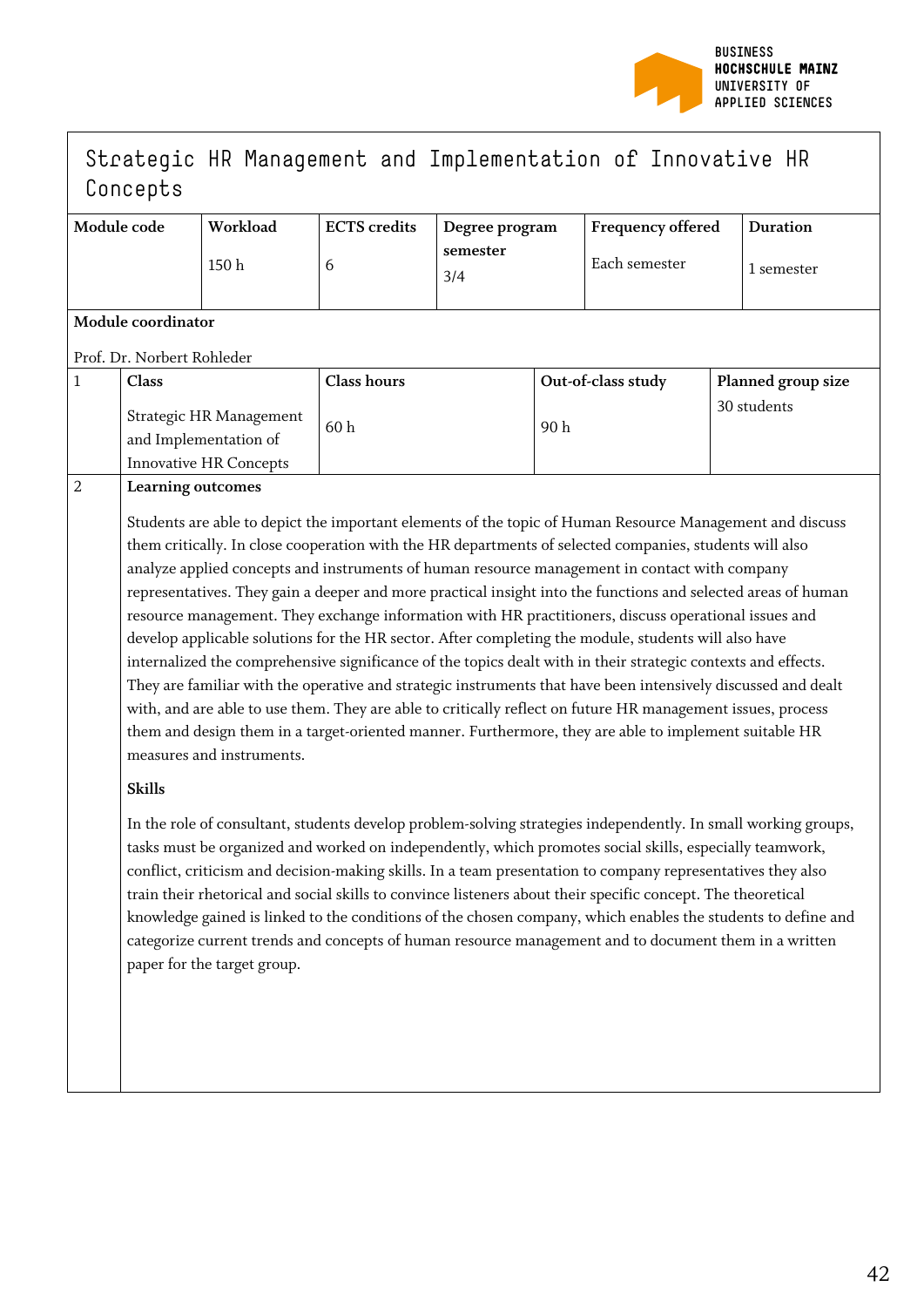

| 3  | Content                                                                                                                                                                                                                                                                                                                                  |
|----|------------------------------------------------------------------------------------------------------------------------------------------------------------------------------------------------------------------------------------------------------------------------------------------------------------------------------------------|
|    | In this course, students work on challenging HR management issues in practical case studies and tasks from<br>the business world. The students take on the role of an external consultant. They independently develop<br>solutions suggestions for the issues and present their results to company representatives and/or other experts. |
|    | In the class, subject-specific issues are worked out, discussed, appropriate decisions are determined and results<br>are analyzed together.                                                                                                                                                                                              |
|    | Specific areas covered: Human Resource Management and current trends in personnel management, such as<br>the organization of human resource management, employer branding, labor law developments, talent<br>management, strategic personnel planning.                                                                                   |
| 4  | Form(s) of teaching                                                                                                                                                                                                                                                                                                                      |
|    | The class is held seminar-style and includes exercises, work in small groups, case studies with group work or<br>projects, discussion and presentation elements.                                                                                                                                                                         |
| 5  | Prerequisites                                                                                                                                                                                                                                                                                                                            |
|    | Knowledge of the basic principles of human resource management is recommended                                                                                                                                                                                                                                                            |
| 6  | <b>Attendance requirements</b>                                                                                                                                                                                                                                                                                                           |
| 7  | Type and scope of assessment                                                                                                                                                                                                                                                                                                             |
|    | Paper (Financial statement analysis 50%) including presentation (50%)                                                                                                                                                                                                                                                                    |
| 8  | Requirements for receiving credits                                                                                                                                                                                                                                                                                                       |
|    |                                                                                                                                                                                                                                                                                                                                          |
|    | Passed module examination                                                                                                                                                                                                                                                                                                                |
| 9  | Use of the module (in other degree programs)                                                                                                                                                                                                                                                                                             |
|    | Master's degree in Management                                                                                                                                                                                                                                                                                                            |
| 9  | Relative weight for the final grade                                                                                                                                                                                                                                                                                                      |
|    | 6/108                                                                                                                                                                                                                                                                                                                                    |
| 11 | Further information/reading list (in German)                                                                                                                                                                                                                                                                                             |
|    | Beck, C. (Hrsg.): Personalmarketing 2.0, Neuwied, Wolters-Kluwer                                                                                                                                                                                                                                                                         |
|    | Bernauer, D.; Hesse, G.; Laick. S.; Schmitz, B. (Hrsg.): Social Media im Personalmarketing, Neuwied,<br>Wolters-Kluwer                                                                                                                                                                                                                   |
|    | Jäger, W.; Lukasczyk, A. (Hrsg.): Talent Management, Neuwied, Wolters-Kluwer                                                                                                                                                                                                                                                             |
|    | Scholz, C Grundlagen des Personalmanagement, Offenbach, Gabal                                                                                                                                                                                                                                                                            |
|    | Simon, W.: GABALs großer Methodenkoffer. Grundlagen der Kommunikation, Offenbach, Gabal                                                                                                                                                                                                                                                  |
|    | Stock-Homburg, R.: Personalmanagement - Theorien, Konzepte, Instrumente, Wiesbaden, Springer-Gabler                                                                                                                                                                                                                                      |
|    | Always the latest edition.                                                                                                                                                                                                                                                                                                               |
|    |                                                                                                                                                                                                                                                                                                                                          |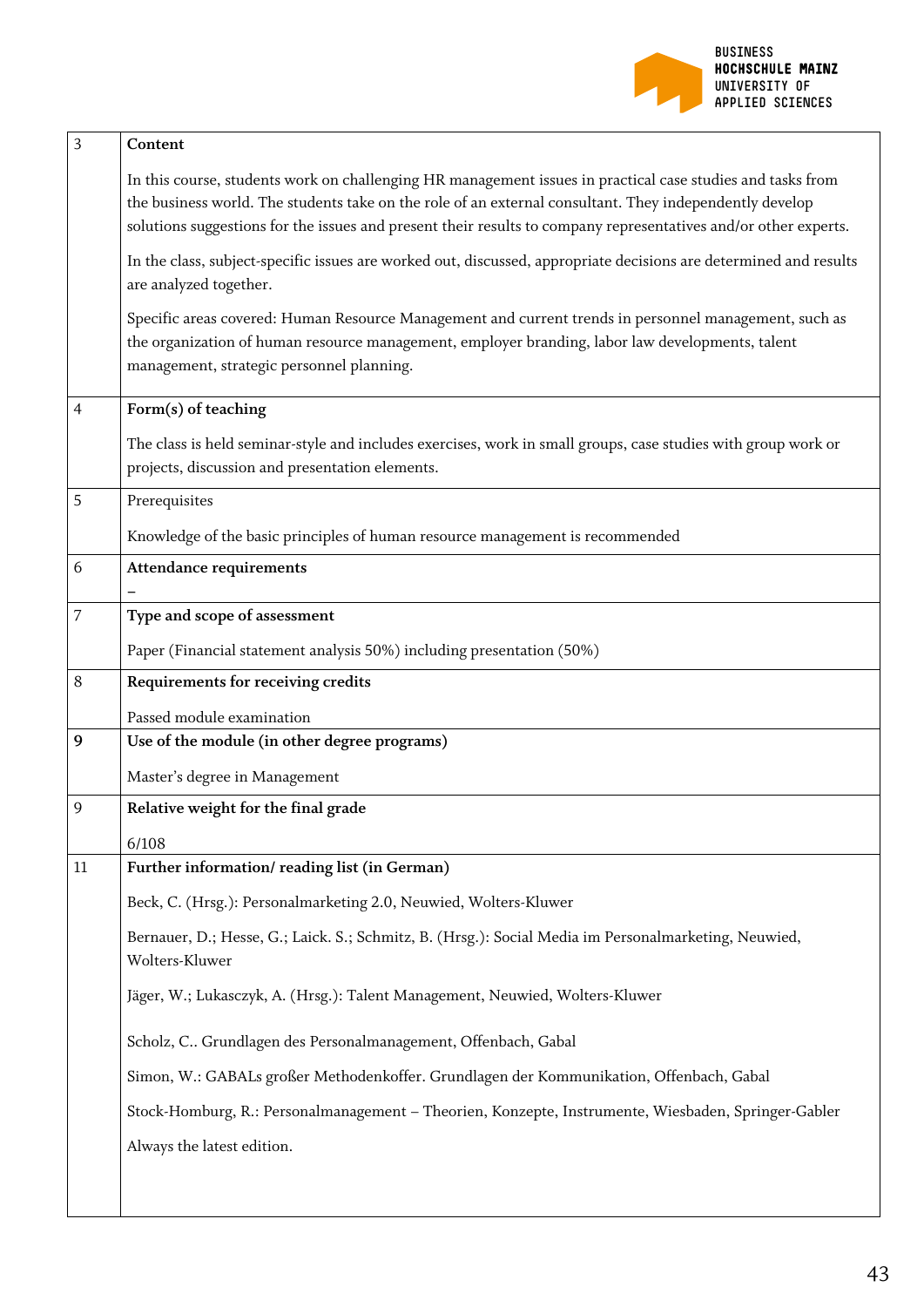

|                |                                                                                                                                                                                                                                                                                                                                                                                                                                                                                                                                                                                                                                                                                                      | Business Psychology for HR Consulting |                     |                            |      |                    |  |                    |
|----------------|------------------------------------------------------------------------------------------------------------------------------------------------------------------------------------------------------------------------------------------------------------------------------------------------------------------------------------------------------------------------------------------------------------------------------------------------------------------------------------------------------------------------------------------------------------------------------------------------------------------------------------------------------------------------------------------------------|---------------------------------------|---------------------|----------------------------|------|--------------------|--|--------------------|
|                | Module code                                                                                                                                                                                                                                                                                                                                                                                                                                                                                                                                                                                                                                                                                          | Workload                              | <b>ECTS</b> credits | Degree                     |      | Frequency offered  |  | <b>Duration</b>    |
|                |                                                                                                                                                                                                                                                                                                                                                                                                                                                                                                                                                                                                                                                                                                      | 150h                                  | 6                   | program<br>semester<br>3/4 |      | Each semester      |  | 1 semester         |
|                | Module coordinator                                                                                                                                                                                                                                                                                                                                                                                                                                                                                                                                                                                                                                                                                   |                                       |                     |                            |      |                    |  |                    |
|                | Prof. Dr. Susanne Rank                                                                                                                                                                                                                                                                                                                                                                                                                                                                                                                                                                                                                                                                               |                                       |                     |                            |      |                    |  |                    |
| 1              | <b>Class</b>                                                                                                                                                                                                                                                                                                                                                                                                                                                                                                                                                                                                                                                                                         |                                       | <b>Class hours</b>  |                            |      | Out-of-class study |  | Planned group size |
|                | Consulting                                                                                                                                                                                                                                                                                                                                                                                                                                                                                                                                                                                                                                                                                           | Business Psychology for HR            | 60h                 |                            | 120h |                    |  | 30 students        |
| $\overline{2}$ | Learning outcomes                                                                                                                                                                                                                                                                                                                                                                                                                                                                                                                                                                                                                                                                                    |                                       |                     |                            |      |                    |  |                    |
|                | Students are familiar with and able to explain basic research findings and models of economic, social and<br>organizational psychology, which explain the psychological background and effects of human behavior and<br>experience and lay the foundation for human resource management (HRM) concepts. By creating team<br>presentations, students link these psychological findings from basic research with best practice approaches from<br>companies.<br>The students apply these findings to specific HR consulting situations of the HR Business Partner (BP) or to<br>large-scale HR practice cases from companies. They are able to analyze and evaluate the benefits for HR<br>management. |                                       |                     |                            |      |                    |  |                    |
|                | <b>Skills</b>                                                                                                                                                                                                                                                                                                                                                                                                                                                                                                                                                                                                                                                                                        |                                       |                     |                            |      |                    |  |                    |
|                | They differentiate and analyze the problems of the cases presented on the individual, team, departmental and<br>company levels. They learn analysis techniques of systemic consulting in order to derive interventions in oral<br>form and in a comprehensive written solution concept.                                                                                                                                                                                                                                                                                                                                                                                                              |                                       |                     |                            |      |                    |  |                    |
|                | Students conduct analysis and solution concepts based on the discussed psychological or systemic explanatory<br>models for given case studies. They train their social skills in leading a conversation in HR consulting sessions<br>by preparing and carrying out interview exercises in the role of a manager or HR BP.                                                                                                                                                                                                                                                                                                                                                                            |                                       |                     |                            |      |                    |  |                    |
|                | By working on cases from the context of Human Resources Management (HRM) and in conversation exercises<br>with video analysis, in small group work and team presentations, the students train their primary psychological<br>skills, in particular the ability to conduct conversations and HR consulting.                                                                                                                                                                                                                                                                                                                                                                                           |                                       |                     |                            |      |                    |  |                    |
|                |                                                                                                                                                                                                                                                                                                                                                                                                                                                                                                                                                                                                                                                                                                      |                                       |                     |                            |      |                    |  |                    |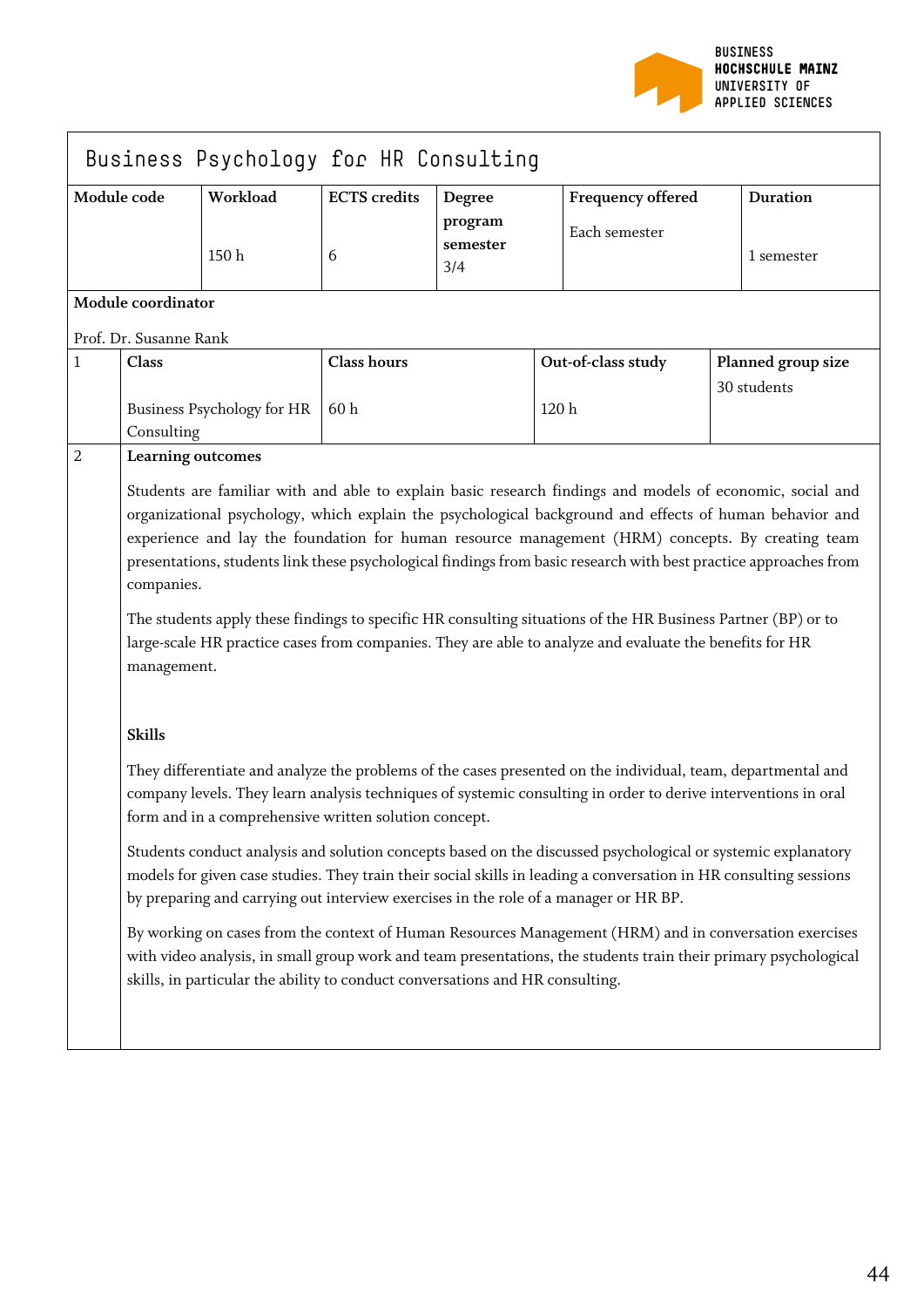

| 3  | Content                                                                                                                                                                                                                                                                                                                                                                                                                               |
|----|---------------------------------------------------------------------------------------------------------------------------------------------------------------------------------------------------------------------------------------------------------------------------------------------------------------------------------------------------------------------------------------------------------------------------------------|
|    | Economic and social psychology as a branch of applied psychology is the science of the behavior and<br>experience of people in the working world and organizations. In the context of this seminar the following<br>topics are to be dealt with in greater depth:                                                                                                                                                                     |
|    | · Economic and organizational psychology (including work motivation and satisfaction, leadership models,<br>performance reviews, talent management, aptitude diagnostics, dynamics and conflicts in work groups, team<br>diagnostics and development, company health management, personnel layoff concepts)                                                                                                                           |
|    | · Social psychology (dissonance theory, distortions in attitude formation and decision making, information<br>processing, cognitive theories of stereotypes, group processes and social identity, conformity processes in<br>social influence)                                                                                                                                                                                        |
|    | • The concept of HR business partners and its consulting role                                                                                                                                                                                                                                                                                                                                                                         |
|    | In addition, the psychological insights gained are to be further deepened in the focus of HR consulting work<br>and the consulting situations derived from it. The systemic approach is chosen in order to be able to apply the<br>systemic questioning techniques and interventions as HR BP in consultation with managers.<br>Finally, the students reflect on their own conduct towards professionalization in different HR roles. |
| 4  | Form(s) of teaching                                                                                                                                                                                                                                                                                                                                                                                                                   |
|    | The class is divided into lectures, work in small groups and exercises. It takes place seminar-style.                                                                                                                                                                                                                                                                                                                                 |
| 5  | Prerequisites                                                                                                                                                                                                                                                                                                                                                                                                                         |
| 6  | <b>Attendance requirements</b>                                                                                                                                                                                                                                                                                                                                                                                                        |
| 7  | Type and scope of assessment                                                                                                                                                                                                                                                                                                                                                                                                          |
|    | Two assignments: Presentation on conducting a consultation (50%) and development of a solution concept for<br>the consulting case (50%)                                                                                                                                                                                                                                                                                               |
| 8  | Requirements for receiving credits                                                                                                                                                                                                                                                                                                                                                                                                    |
|    | Passed module examination                                                                                                                                                                                                                                                                                                                                                                                                             |
| 9  | Use of the module (in other degree programs)                                                                                                                                                                                                                                                                                                                                                                                          |
|    | Master's degree in Management                                                                                                                                                                                                                                                                                                                                                                                                         |
| 10 | Relative weight for the final grade                                                                                                                                                                                                                                                                                                                                                                                                   |
|    | 6/108                                                                                                                                                                                                                                                                                                                                                                                                                                 |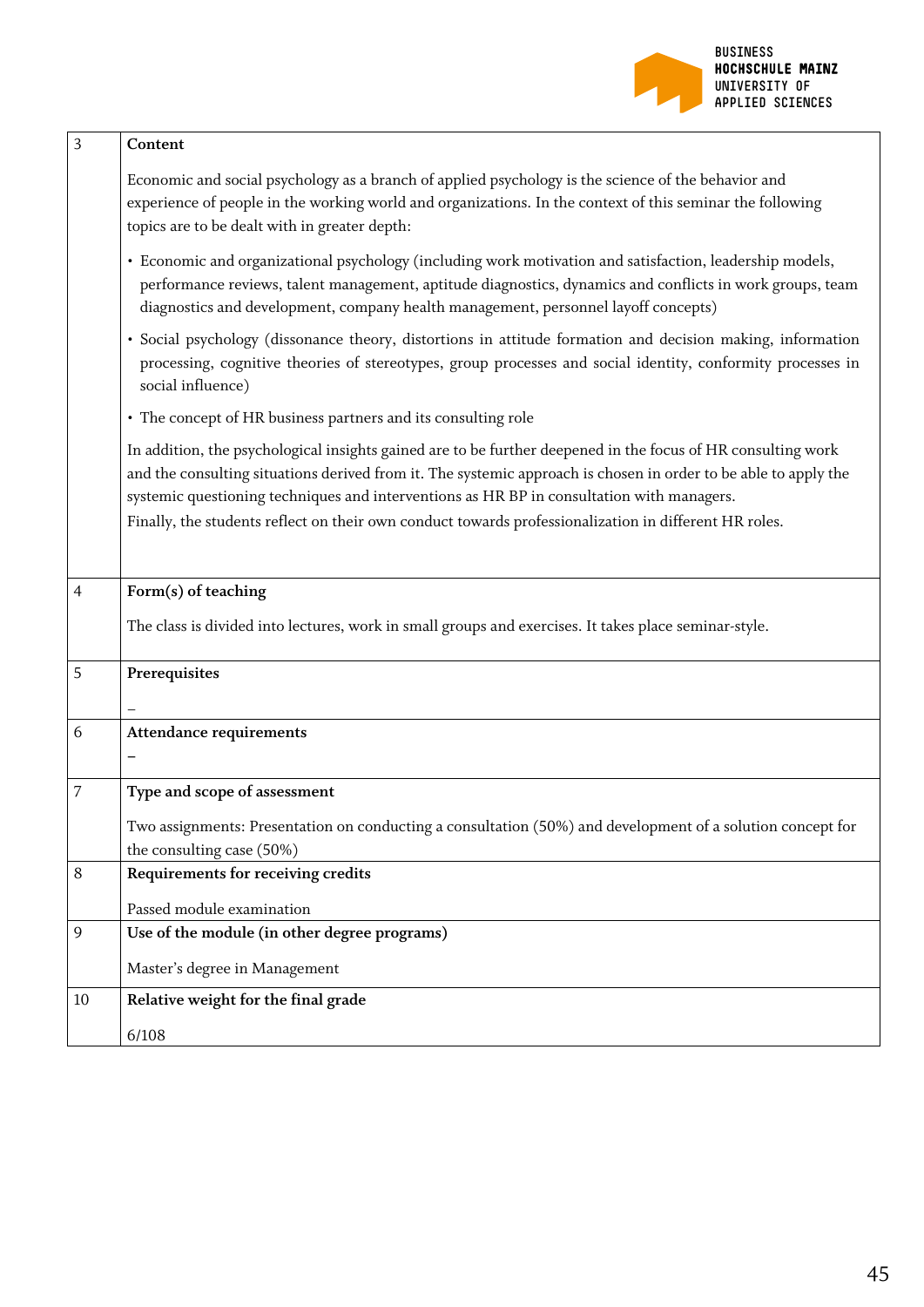

| 11 | Further information /                                                                                            |
|----|------------------------------------------------------------------------------------------------------------------|
|    | <b>Reading list (in German)</b>                                                                                  |
|    | Boos, F., Mitterer, G.: Einführung in das systemische Management, Augsburg, Carl Auer Verlag                     |
|    | Fischer, P., Asal, K., Krüger, J.I.: Sozialpsychologie, Wiesbaden, Springer Gabler                               |
|    | Kauffeld, S.: Arbeits-, Organisations- und Personalpsychologie. Wiesbaden, Springer Gabler                       |
|    | Rosenstiel, v. L., Nerdinger, F.: Grundlagen der Organisationspsychologie. Stuttgart, Schäffer                   |
|    | Poeschel Schuler, H., Kanning, U.P.: Lehrbuch Personalpsychologie, Göttingen, Hogrefe Verlag                     |
|    | Werkmann-Karcher, B., Rietiker, J.: Angewandte Psychologie für das Human Resource Management,<br>Springer Gabler |
|    | Zimbardo, P.G., Gerring, R.: Psychologie. Eine Einführung. München, Pearson                                      |
|    | Always the latest edition.                                                                                       |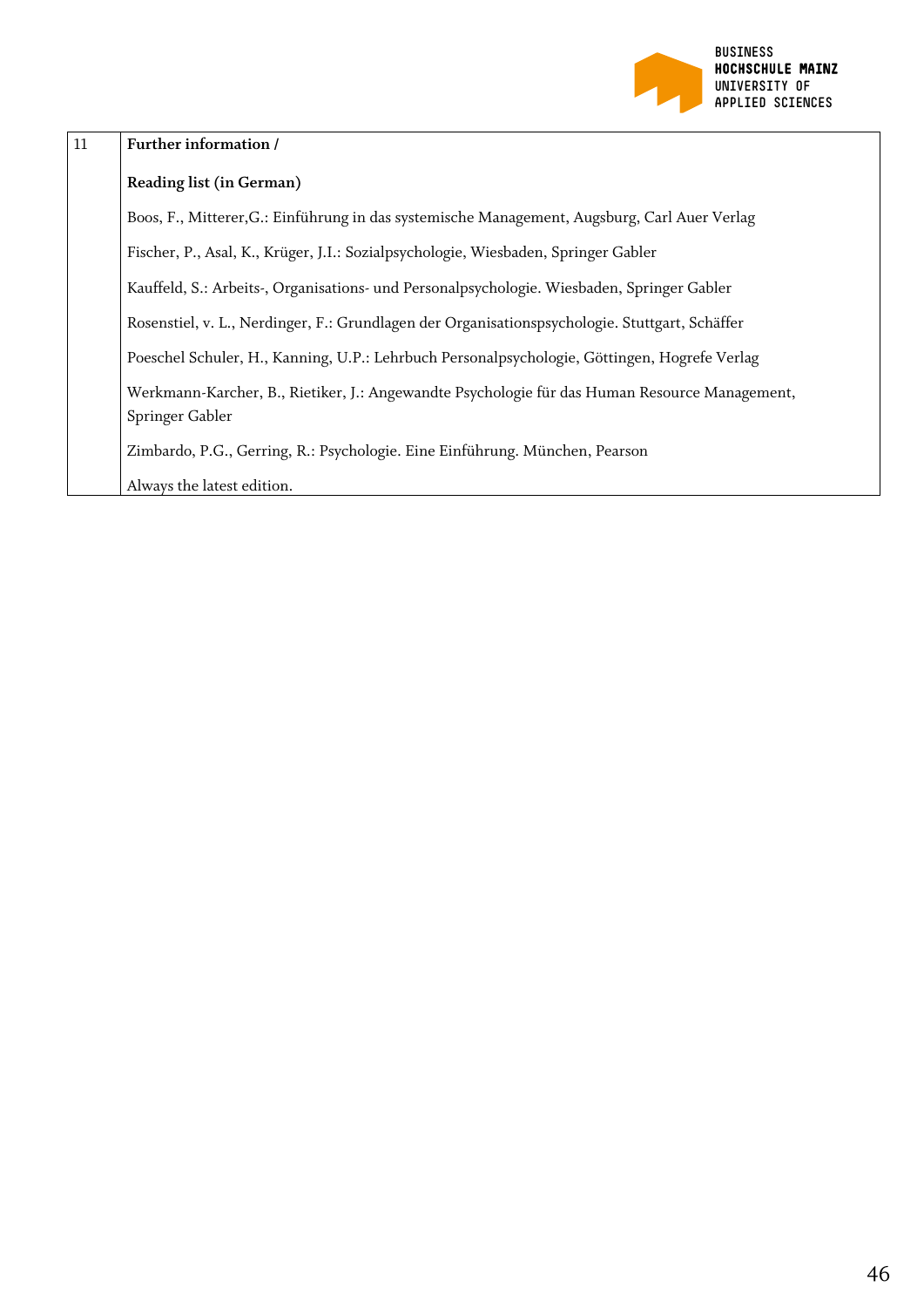

## Area of specialization Marketing & Corporate Communications

## Customer Centric Marketing

| Module code       | Workload | <b>ECTS</b> credits |                 | Degree program   Frequency offered | <b>Duration</b> |
|-------------------|----------|---------------------|-----------------|------------------------------------|-----------------|
|                   | 150 h    |                     | semester<br>3/4 | Each semester                      | l semester      |
| .<br>$\mathbf{L}$ |          |                     |                 |                                    |                 |

### **Module coordinator**

Prof. Dr. Oliver Kaul

| $\mathbf{1}$   | <b>Class</b>                                                                                                                                                                                                                                                                                                                                                                                                                                                                                                                                                                                                                                                                                                                                                                                                                                                                                                                                                                                                                                                                                                                                                                                                                                                                                                                                                                                                                                                                                                                                                                                                                                                                                       | <b>Class hours</b>                                                            | Out-of-class study | Planned group size |  |  |  |
|----------------|----------------------------------------------------------------------------------------------------------------------------------------------------------------------------------------------------------------------------------------------------------------------------------------------------------------------------------------------------------------------------------------------------------------------------------------------------------------------------------------------------------------------------------------------------------------------------------------------------------------------------------------------------------------------------------------------------------------------------------------------------------------------------------------------------------------------------------------------------------------------------------------------------------------------------------------------------------------------------------------------------------------------------------------------------------------------------------------------------------------------------------------------------------------------------------------------------------------------------------------------------------------------------------------------------------------------------------------------------------------------------------------------------------------------------------------------------------------------------------------------------------------------------------------------------------------------------------------------------------------------------------------------------------------------------------------------------|-------------------------------------------------------------------------------|--------------------|--------------------|--|--|--|
|                | <b>Customer Centric Marketing</b>                                                                                                                                                                                                                                                                                                                                                                                                                                                                                                                                                                                                                                                                                                                                                                                                                                                                                                                                                                                                                                                                                                                                                                                                                                                                                                                                                                                                                                                                                                                                                                                                                                                                  | 60h                                                                           | 90h                | 30 students        |  |  |  |
| $\overline{2}$ | <b>Learning outcomes</b><br>Students understand the implications of the concept of customer-centric marketing. They also recognize how<br>this concept has led to major new developments in the field of marketing. Students know, apply and discuss<br>customer centric marketing concepts including disruptive innovations, emotional storytelling and need state-<br>based product innovations. Students discuss and formulate customer-centric marketing as a strategy that<br>places the individual customer at the center of the marketing design and delivery and understand that this<br>starts from the realization that there is no "average" customer and that there is no "one-size-fits-all" marketing<br>approach. Students compare customer-centric marketing with other common marketing approaches. They<br>assess the aim of co-creating value with the customer and the revolution in big data analysis, which has<br>enabled a game-changing approach to marketing.<br><b>Skills</b><br>Students discuss and evaluate how customer centricity empowers marketing-driven companies to target the<br>right customer with the right product, via the right channel and with right message - at the right time. They<br>understand how to enable the entire company to align around a strategy that will drive long-term value to the<br>business: acquiring high-value customers, and keeping them coming back. Students develop concept-related<br>and analytical skills in the areas of customer centric marketing. The discussion of case studies and intensive<br>group work will sharpen students' ability to analyze customer insights and condense them in a comprehensive |                                                                               |                    |                    |  |  |  |
| $\overline{3}$ | Contents                                                                                                                                                                                                                                                                                                                                                                                                                                                                                                                                                                                                                                                                                                                                                                                                                                                                                                                                                                                                                                                                                                                                                                                                                                                                                                                                                                                                                                                                                                                                                                                                                                                                                           |                                                                               |                    |                    |  |  |  |
|                |                                                                                                                                                                                                                                                                                                                                                                                                                                                                                                                                                                                                                                                                                                                                                                                                                                                                                                                                                                                                                                                                                                                                                                                                                                                                                                                                                                                                                                                                                                                                                                                                                                                                                                    | • Transition process: From Marketing to Customer Centricity                   |                    |                    |  |  |  |
|                |                                                                                                                                                                                                                                                                                                                                                                                                                                                                                                                                                                                                                                                                                                                                                                                                                                                                                                                                                                                                                                                                                                                                                                                                                                                                                                                                                                                                                                                                                                                                                                                                                                                                                                    | • Why and when does the traditional marketing process fail?                   |                    |                    |  |  |  |
|                | • Pillars of Customer Centricity                                                                                                                                                                                                                                                                                                                                                                                                                                                                                                                                                                                                                                                                                                                                                                                                                                                                                                                                                                                                                                                                                                                                                                                                                                                                                                                                                                                                                                                                                                                                                                                                                                                                   |                                                                               |                    |                    |  |  |  |
|                |                                                                                                                                                                                                                                                                                                                                                                                                                                                                                                                                                                                                                                                                                                                                                                                                                                                                                                                                                                                                                                                                                                                                                                                                                                                                                                                                                                                                                                                                                                                                                                                                                                                                                                    | • Separating fact from fiction: Big data and occasion-based customer insights |                    |                    |  |  |  |
|                | · Encouraging customer innovation & designing products around customer needs:<br>Users, customers and shoppers                                                                                                                                                                                                                                                                                                                                                                                                                                                                                                                                                                                                                                                                                                                                                                                                                                                                                                                                                                                                                                                                                                                                                                                                                                                                                                                                                                                                                                                                                                                                                                                     |                                                                               |                    |                    |  |  |  |
|                | • Measuring what matters to customers                                                                                                                                                                                                                                                                                                                                                                                                                                                                                                                                                                                                                                                                                                                                                                                                                                                                                                                                                                                                                                                                                                                                                                                                                                                                                                                                                                                                                                                                                                                                                                                                                                                              |                                                                               |                    |                    |  |  |  |
|                | • Fostering a customer-centric culture                                                                                                                                                                                                                                                                                                                                                                                                                                                                                                                                                                                                                                                                                                                                                                                                                                                                                                                                                                                                                                                                                                                                                                                                                                                                                                                                                                                                                                                                                                                                                                                                                                                             |                                                                               |                    |                    |  |  |  |
| 4              | Form(s) of teaching                                                                                                                                                                                                                                                                                                                                                                                                                                                                                                                                                                                                                                                                                                                                                                                                                                                                                                                                                                                                                                                                                                                                                                                                                                                                                                                                                                                                                                                                                                                                                                                                                                                                                |                                                                               |                    |                    |  |  |  |
|                | Interactive lecture and case studies, semester project                                                                                                                                                                                                                                                                                                                                                                                                                                                                                                                                                                                                                                                                                                                                                                                                                                                                                                                                                                                                                                                                                                                                                                                                                                                                                                                                                                                                                                                                                                                                                                                                                                             |                                                                               |                    |                    |  |  |  |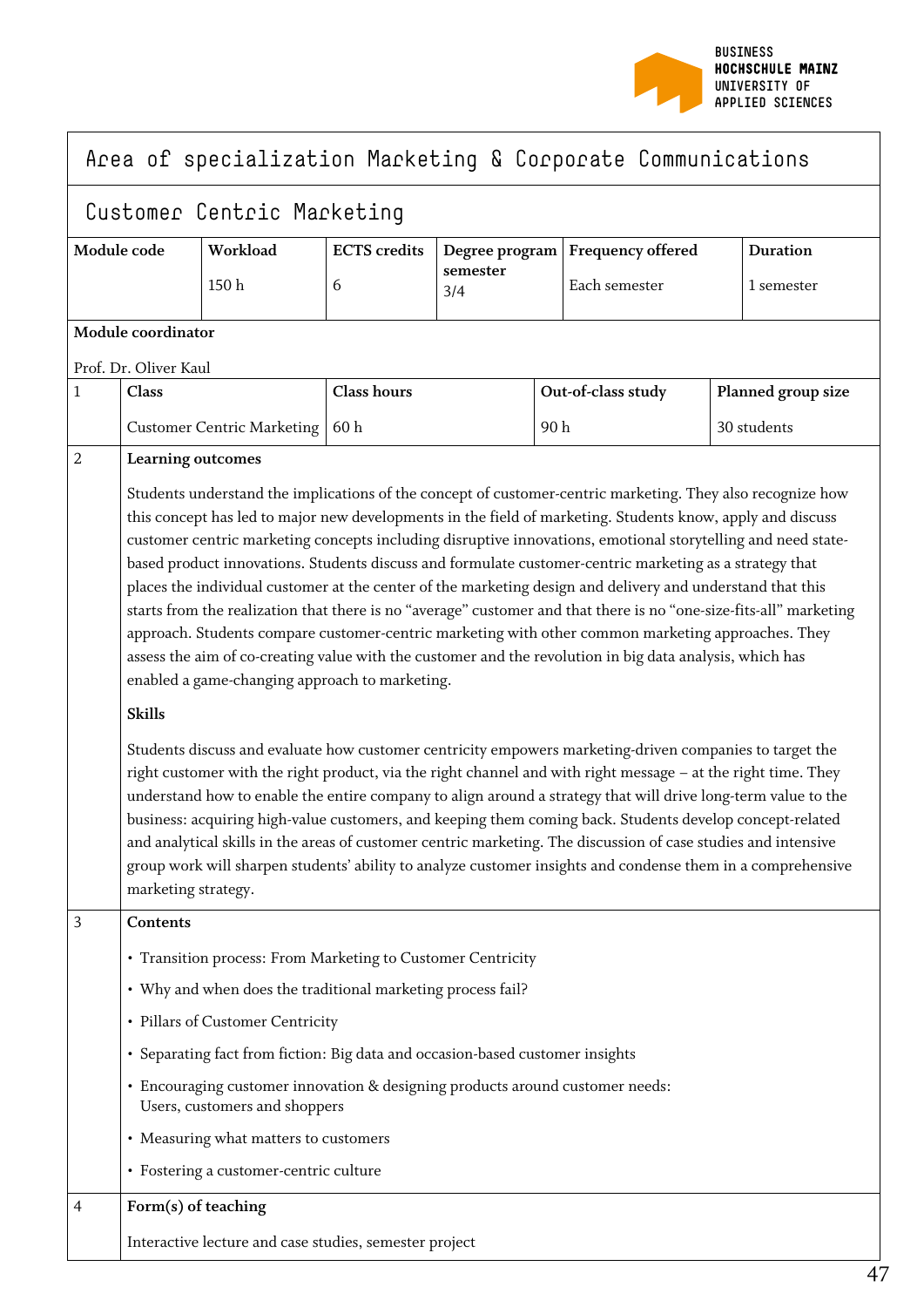

| 5  | Prerequisites                                                                                                                                                      |
|----|--------------------------------------------------------------------------------------------------------------------------------------------------------------------|
|    |                                                                                                                                                                    |
| 6  | <b>Attendance requirements</b>                                                                                                                                     |
|    |                                                                                                                                                                    |
| 7  | Type and scope of assessment                                                                                                                                       |
|    | Project report on a case study (70%) including presentation (30%)                                                                                                  |
| 8  | Requirements for receiving credits                                                                                                                                 |
|    | Passed case study report and presentation                                                                                                                          |
| 9  | Use of the module in other master's degree programs                                                                                                                |
|    | Master's degree in Management                                                                                                                                      |
| 10 | Relative weight for the final grade                                                                                                                                |
|    | 6/108                                                                                                                                                              |
| 11 | Reading list (in English)                                                                                                                                          |
|    | Aldo Cundari: Customer Centric Marketing, Weinheim, Wiley                                                                                                          |
|    | R. Ravi & Baohong: Customer-Centric Marketing: A Pragmatic Framework, Cambridge, MA, USA, The MIT<br>Press                                                         |
|    | Jackie Golden: Effective Customer Success Execution: A Customer Centric Approach to Creating a Customer for<br>Life, Oakland, CA, USA, LandNExpand                 |
|    | Marion Debruyne: Customer Innovation: Customer-Centric Strategy for Enduring Growth, London, UK, Kogan<br>Page                                                     |
|    | Jay R. Galbraith: Designing the Customer-Centric Organization: A Guide to Strategy, Structure, and Process,<br>San Francisco, CA, USA, Weinheim, Jossey-Bass/Wiley |
|    | Most recent edition.                                                                                                                                               |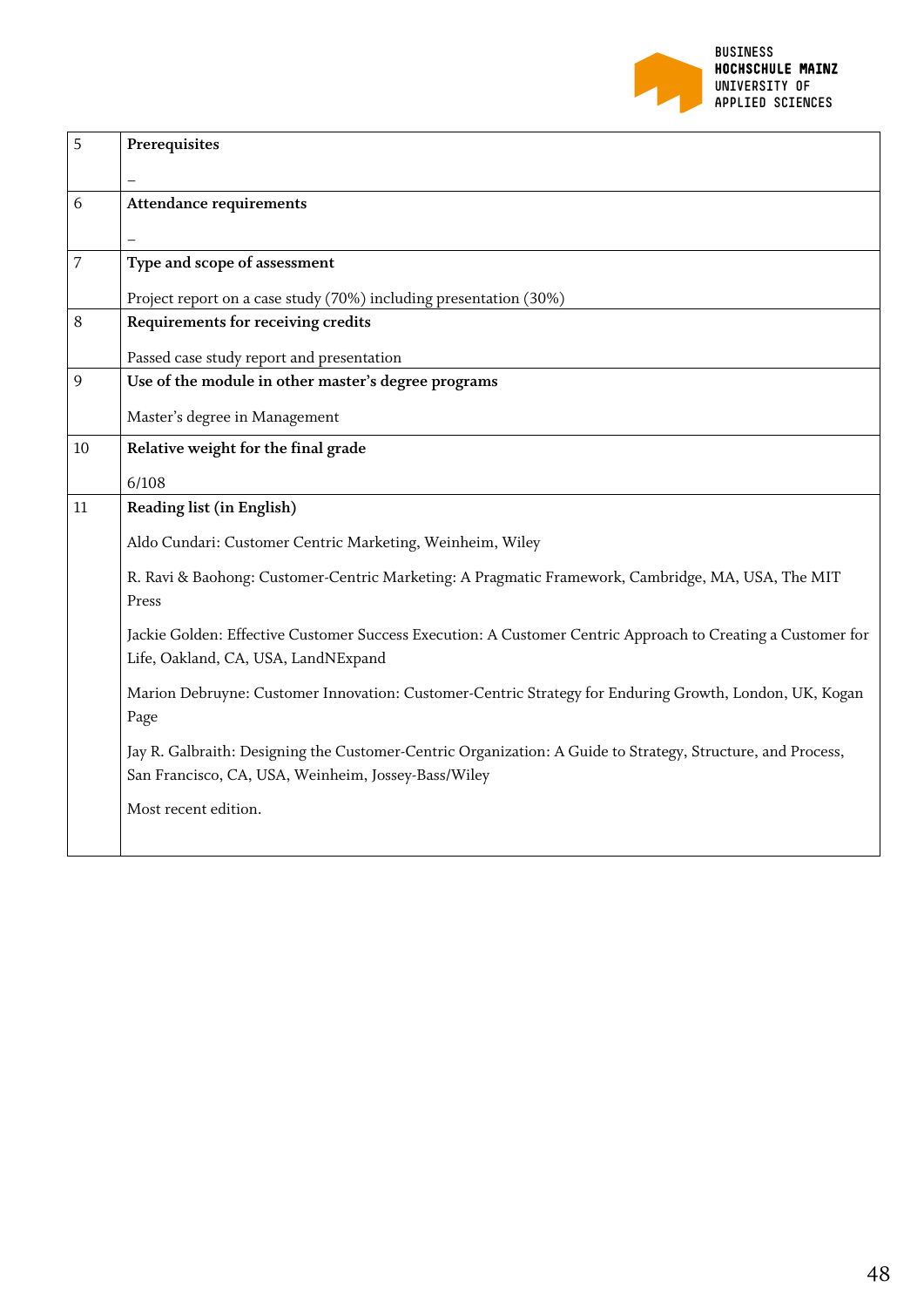

| Integrated Corporate Communications |                                                                                                                                                                                                                                                                                                                                                                                                                                                                                                             |                                      |                                                                                |                                      |                                                                                                                                                                                                                                                                                                           |                               |  |
|-------------------------------------|-------------------------------------------------------------------------------------------------------------------------------------------------------------------------------------------------------------------------------------------------------------------------------------------------------------------------------------------------------------------------------------------------------------------------------------------------------------------------------------------------------------|--------------------------------------|--------------------------------------------------------------------------------|--------------------------------------|-----------------------------------------------------------------------------------------------------------------------------------------------------------------------------------------------------------------------------------------------------------------------------------------------------------|-------------------------------|--|
| Module code                         |                                                                                                                                                                                                                                                                                                                                                                                                                                                                                                             | Workload<br>150h                     | <b>ECTS</b> credits<br>6                                                       | Degree<br>program<br>semester<br>3/4 | <b>Frequency offered</b><br>Each semester                                                                                                                                                                                                                                                                 | <b>Duration</b><br>1 semester |  |
|                                     | Module coordinator                                                                                                                                                                                                                                                                                                                                                                                                                                                                                          |                                      |                                                                                |                                      |                                                                                                                                                                                                                                                                                                           |                               |  |
|                                     | Prof. Dr. Lothar Rolke                                                                                                                                                                                                                                                                                                                                                                                                                                                                                      |                                      |                                                                                |                                      |                                                                                                                                                                                                                                                                                                           |                               |  |
| $\mathbf{1}$                        | Class                                                                                                                                                                                                                                                                                                                                                                                                                                                                                                       |                                      | <b>Class hours</b>                                                             |                                      | Out-of-class study                                                                                                                                                                                                                                                                                        | Planned group size            |  |
|                                     | <b>Integrated Corporate</b><br>Communications                                                                                                                                                                                                                                                                                                                                                                                                                                                               |                                      | 60h                                                                            |                                      | 120 <sub>h</sub>                                                                                                                                                                                                                                                                                          | 30 students                   |  |
| $\overline{2}$                      |                                                                                                                                                                                                                                                                                                                                                                                                                                                                                                             | Learning outcomes/ skills            |                                                                                |                                      |                                                                                                                                                                                                                                                                                                           |                               |  |
|                                     | Learning outcomes                                                                                                                                                                                                                                                                                                                                                                                                                                                                                           |                                      |                                                                                |                                      | Students know the systematic overview of stakeholder corporate communication (including online<br>communication) and are able to differentiate and apply the instruments of integrated corporate<br>communication, in particular to plan and manage strategically and to monitor success. They understand |                               |  |
|                                     |                                                                                                                                                                                                                                                                                                                                                                                                                                                                                                             |                                      |                                                                                |                                      | from a business perspective the transformation of intangible assets (information, news, relationships and<br>networking) into material success and are able to explain the benefits for corporate management.                                                                                             |                               |  |
|                                     |                                                                                                                                                                                                                                                                                                                                                                                                                                                                                                             |                                      | sensitive moral aspects and to integrate it into an overall strategic concept. |                                      | Students are able to categorize communication as a success factor of economic activity with particularly                                                                                                                                                                                                  |                               |  |
|                                     | <b>Skills</b>                                                                                                                                                                                                                                                                                                                                                                                                                                                                                               |                                      |                                                                                |                                      |                                                                                                                                                                                                                                                                                                           |                               |  |
|                                     | In the Integrated Corporate Communications module, students also discuss issues of social responsibility<br>in public discourse, the significance of values for internal and external corporate communication, and<br>rules for the use of ethically sound and solid information technologies. They learn to reflect on the<br>differing positions of partners and competitors in order to recognize that understanding based on a set of<br>shared basic rules leads to cooperation gains for all parties. |                                      |                                                                                |                                      |                                                                                                                                                                                                                                                                                                           |                               |  |
| 3                                   | Content                                                                                                                                                                                                                                                                                                                                                                                                                                                                                                     |                                      |                                                                                |                                      |                                                                                                                                                                                                                                                                                                           |                               |  |
|                                     |                                                                                                                                                                                                                                                                                                                                                                                                                                                                                                             |                                      | • Integrated corporate communications as a success factor                      |                                      |                                                                                                                                                                                                                                                                                                           |                               |  |
|                                     | • Relationship management based on the stakeholder compass<br>(sales market: customers/retail, resource market: employees/suppliers, financial market:<br>shareholders/analysts, acceptance market: media/politics/NGOs)                                                                                                                                                                                                                                                                                    |                                      |                                                                                |                                      |                                                                                                                                                                                                                                                                                                           |                               |  |
|                                     |                                                                                                                                                                                                                                                                                                                                                                                                                                                                                                             |                                      | • International communication management                                       |                                      | (CEO communication, crisis communication, corporate brand management, online communication)                                                                                                                                                                                                               |                               |  |
|                                     |                                                                                                                                                                                                                                                                                                                                                                                                                                                                                                             | • Communication controlling          |                                                                                |                                      | (communication planning, impact models, key figures for corporate communication)                                                                                                                                                                                                                          |                               |  |
| 4                                   | Form(s) of teaching                                                                                                                                                                                                                                                                                                                                                                                                                                                                                         |                                      |                                                                                |                                      |                                                                                                                                                                                                                                                                                                           |                               |  |
|                                     |                                                                                                                                                                                                                                                                                                                                                                                                                                                                                                             | The class takes place seminar-style. |                                                                                |                                      |                                                                                                                                                                                                                                                                                                           |                               |  |

 $\blacksquare$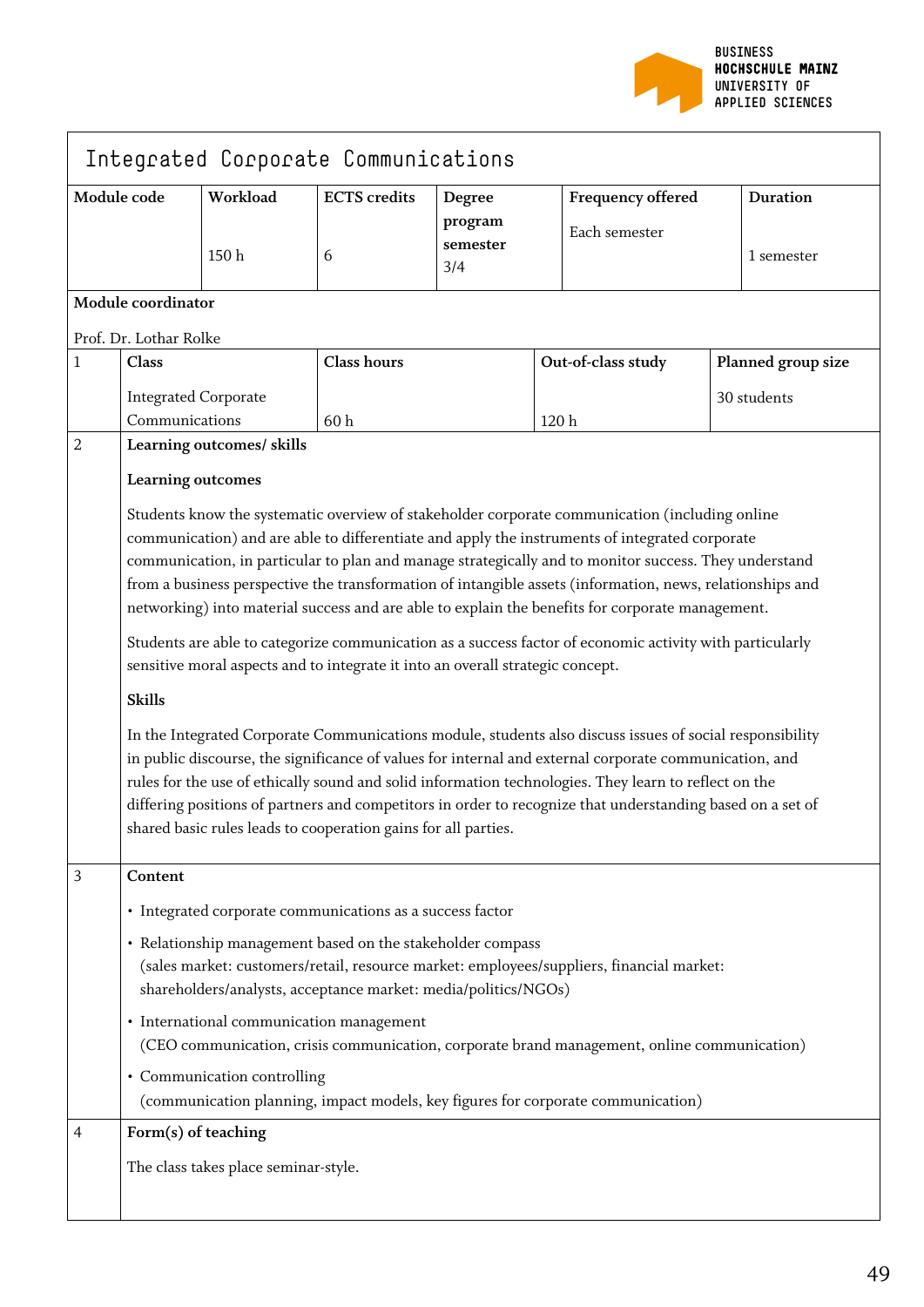

| 5              | Prerequisites                                                                                                                                  |
|----------------|------------------------------------------------------------------------------------------------------------------------------------------------|
|                |                                                                                                                                                |
| 6              | <b>Attendance requirements</b>                                                                                                                 |
|                |                                                                                                                                                |
| $\overline{7}$ | Type and scope of assessment                                                                                                                   |
|                | Two assignments: Presentation of the results of a study on communication effectiveness (50%) followed by                                       |
|                | revision and preparation of a final report (50%)                                                                                               |
| 8              | Requirements for receiving credits                                                                                                             |
|                | Passed module examination                                                                                                                      |
| 9              | Use of the module (in other degree programs)                                                                                                   |
|                | Master's degree in Management                                                                                                                  |
| 10             | Relative weight for the final grade                                                                                                            |
|                | 6/108                                                                                                                                          |
| 11             | Further information /                                                                                                                          |
|                | Reading list (in German)                                                                                                                       |
|                | Bruhn, M.: Unternehmens- und Marketingkommunikation. Handbuch für ein integriertes Kommunikations-<br>management, München, Vahlen              |
|                |                                                                                                                                                |
|                | Bruhn, M., Esch, F.-R., Langner, T. (Hrsg.): Handbuch Kommunikation, Wiesbaden, Springer Gabler                                                |
|                | Fröhlich, R, Szyszka, P, Bentele, G. (Hrsg.): Handbuch der Public Relations, Wiesbaden, Springer Gabler                                        |
|                | Mast, C.: Unternehmenskommunikation, Stuttgart, UTB                                                                                            |
|                | Rolke, L, Sass, J. (Hrsg): Kommunikationssteuerung, München DeGruyter/Oldenbourg                                                               |
|                | Zerfaß, A./M. Piwinger, M. (Hrsg.): Handbuch Unternehmenskommunikation, Wiesbaden, Springer Gabler                                             |
|                | Zerfaß, A., Pleil, T. (Hrsg.): Handbuch Online-PR. Strategische Kommunikation in Internet und Social Web,<br>Konstanz, UVK Verlagsgesellschaft |
|                | Always the latest edition.                                                                                                                     |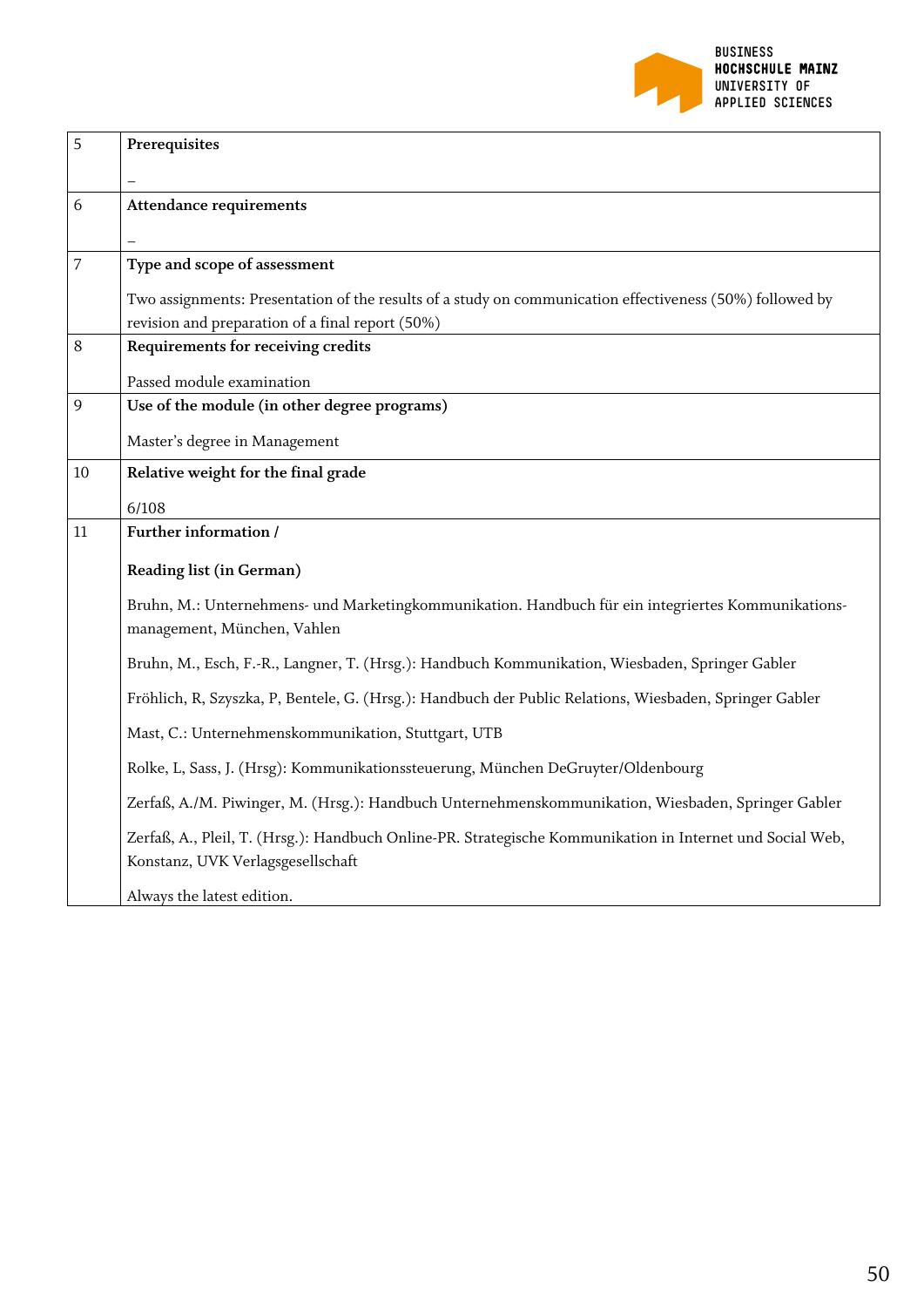

| Interactive Marketing |                                                                                                                                                                                                                                                                                                                                                                                                                                                                                                                                                                                        |          |                     |                            |                    |                   |                    |
|-----------------------|----------------------------------------------------------------------------------------------------------------------------------------------------------------------------------------------------------------------------------------------------------------------------------------------------------------------------------------------------------------------------------------------------------------------------------------------------------------------------------------------------------------------------------------------------------------------------------------|----------|---------------------|----------------------------|--------------------|-------------------|--------------------|
|                       | Module code                                                                                                                                                                                                                                                                                                                                                                                                                                                                                                                                                                            | Workload | <b>ECTS</b> credits | Degree program<br>semester |                    | Frequency offered | <b>Duration</b>    |
|                       |                                                                                                                                                                                                                                                                                                                                                                                                                                                                                                                                                                                        | 180h     | 6                   | 3/4                        |                    | Each semester     | 1 semester         |
| Module coordinator    |                                                                                                                                                                                                                                                                                                                                                                                                                                                                                                                                                                                        |          |                     |                            |                    |                   |                    |
|                       | Prof. Dr. Heinrich Holland                                                                                                                                                                                                                                                                                                                                                                                                                                                                                                                                                             |          |                     |                            |                    |                   |                    |
| 1                     | Class                                                                                                                                                                                                                                                                                                                                                                                                                                                                                                                                                                                  |          | <b>Class hours</b>  |                            | Out-of-class study |                   | Planned group size |
|                       | <b>Interactive Marketing</b>                                                                                                                                                                                                                                                                                                                                                                                                                                                                                                                                                           |          | 60h                 |                            | 120h               |                   | 30 students        |
| $\overline{2}$        | Learning outcomes                                                                                                                                                                                                                                                                                                                                                                                                                                                                                                                                                                      |          |                     |                            |                    |                   |                    |
|                       | Students are able to analyze the development of individual customer relationships and to plan and evaluate<br>the use of online media in a cross-media approach. They are able to assess the possibilities and threats of Big<br>Data and design its use in marketing. Building on data-driven marketing, they are able to plan and evaluate<br>strategies for customer retention. Students are able to evaluate current trends like social media marketing,<br>customer journey analysis and electronic customer relationship management (eCRM) in terms of their<br>benefits.        |          |                     |                            |                    |                   |                    |
|                       | <b>Skills</b>                                                                                                                                                                                                                                                                                                                                                                                                                                                                                                                                                                          |          |                     |                            |                    |                   |                    |
|                       | Students acquire in-depth knowledge of interactive marketing. They are able to use the media and<br>instruments cross-medially and monitor their success. Case studies and lectures by experts from the field<br>sharpen their ability to assess the transfer of theoretical knowledge to the practice. Group work teaches key<br>abilities such as the ability to work in a team, to give and receive criticism and decision-making skills.<br>Presentation skills and media expertise as well as self-management are developed through the presentation<br>and discussion of papers. |          |                     |                            |                    |                   |                    |
| 3                     | Content                                                                                                                                                                                                                                                                                                                                                                                                                                                                                                                                                                                |          |                     |                            |                    |                   |                    |
|                       | • Interactive marketing (paradigm shift in marketing, dialog marketing)                                                                                                                                                                                                                                                                                                                                                                                                                                                                                                                |          |                     |                            |                    |                   |                    |
|                       | · Interactive marketing media (offline media, online media, mobile marketing, social media branding)                                                                                                                                                                                                                                                                                                                                                                                                                                                                                   |          |                     |                            |                    |                   |                    |
|                       | · Interactive marketing strategies (planning, optimization, controlling, cross-media communication)                                                                                                                                                                                                                                                                                                                                                                                                                                                                                    |          |                     |                            |                    |                   |                    |
|                       | · Data-driven marketing (big data, data mining, customer evaluation and targeting)                                                                                                                                                                                                                                                                                                                                                                                                                                                                                                     |          |                     |                            |                    |                   |                    |
|                       | • Customer relationship management (functionalities, customer loyalty management, CRM and E-CRM)                                                                                                                                                                                                                                                                                                                                                                                                                                                                                       |          |                     |                            |                    |                   |                    |
| 4                     | Form(s) of teaching                                                                                                                                                                                                                                                                                                                                                                                                                                                                                                                                                                    |          |                     |                            |                    |                   |                    |
|                       | The class takes place seminar-style.                                                                                                                                                                                                                                                                                                                                                                                                                                                                                                                                                   |          |                     |                            |                    |                   |                    |
| 5                     | Prerequisites                                                                                                                                                                                                                                                                                                                                                                                                                                                                                                                                                                          |          |                     |                            |                    |                   |                    |
| 6                     | <b>Attendance requirements</b>                                                                                                                                                                                                                                                                                                                                                                                                                                                                                                                                                         |          |                     |                            |                    |                   |                    |
|                       |                                                                                                                                                                                                                                                                                                                                                                                                                                                                                                                                                                                        |          |                     |                            |                    |                   |                    |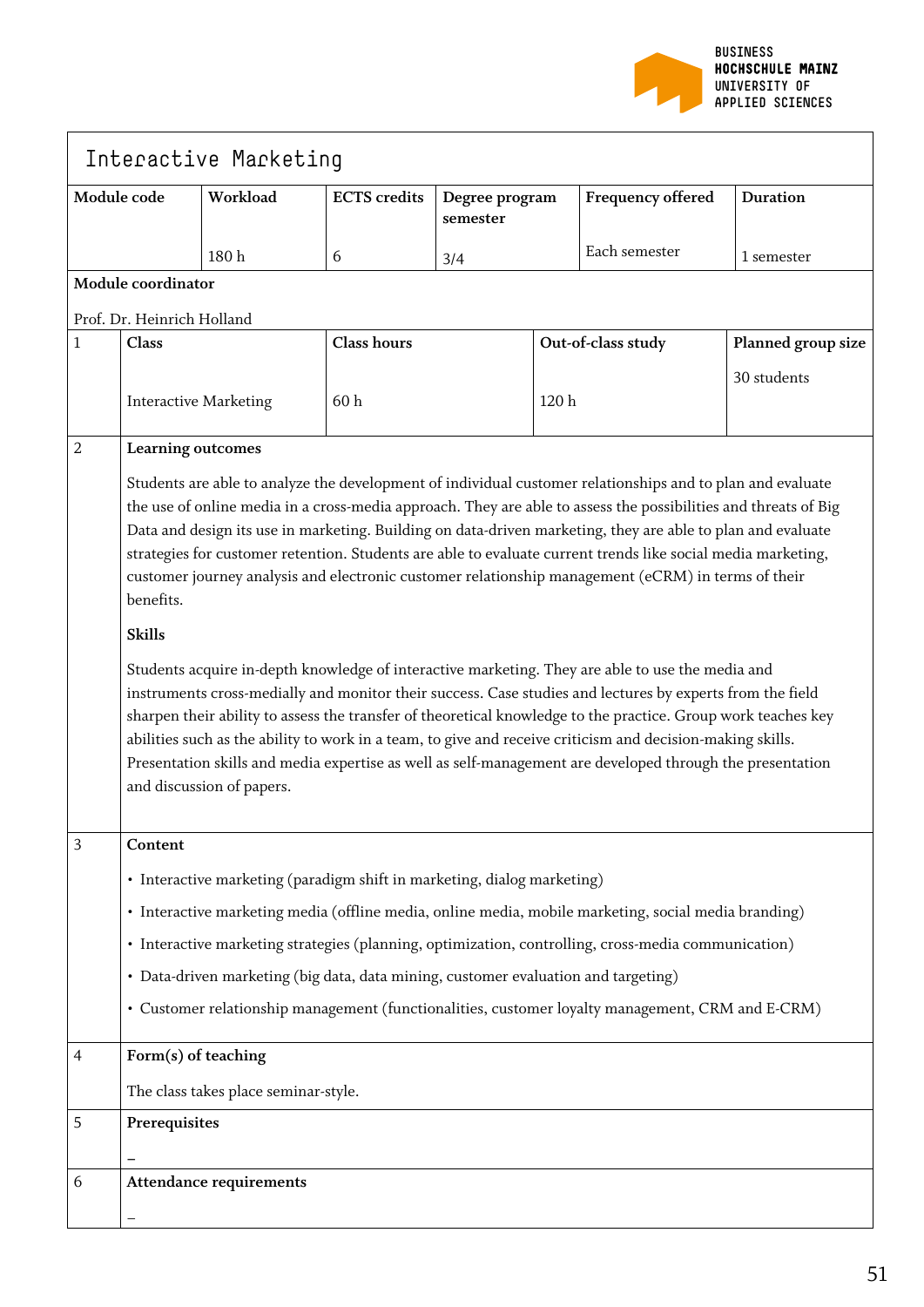

| $\overline{7}$ | Type and scope of assessment                                               |  |  |  |  |  |
|----------------|----------------------------------------------------------------------------|--|--|--|--|--|
|                | Presentation (50%) including paper (50%)                                   |  |  |  |  |  |
| 8              | Requirements for receiving credits                                         |  |  |  |  |  |
|                | Passed module examination                                                  |  |  |  |  |  |
| 9              | Use of the module (in other degree programs)                               |  |  |  |  |  |
|                | Master's degree in Management                                              |  |  |  |  |  |
| 10             | Relative weight for the final grade                                        |  |  |  |  |  |
|                | 6/108                                                                      |  |  |  |  |  |
| 11             | Further information/reading list (in German)                               |  |  |  |  |  |
|                | Belz., C.: Interaktives Marketing, Wiesbaden, Springer Gabler              |  |  |  |  |  |
|                | Holland, H.: Dialogmarketing, München, Vahlen                              |  |  |  |  |  |
|                | Holland, H. (Hrsg.): Digitales Dialogmarketing, Wiesbaden, Springer Gabler |  |  |  |  |  |
|                | Schwarz, T. (Hrsg.): Digitaler Dialog, Waghäusel, PVS Verlagsunion         |  |  |  |  |  |
|                | Wirtz, B.: Integriertes Direktmarketing, Wiesbaden, Springer Gabler        |  |  |  |  |  |
|                | Always the latest edition.                                                 |  |  |  |  |  |
|                |                                                                            |  |  |  |  |  |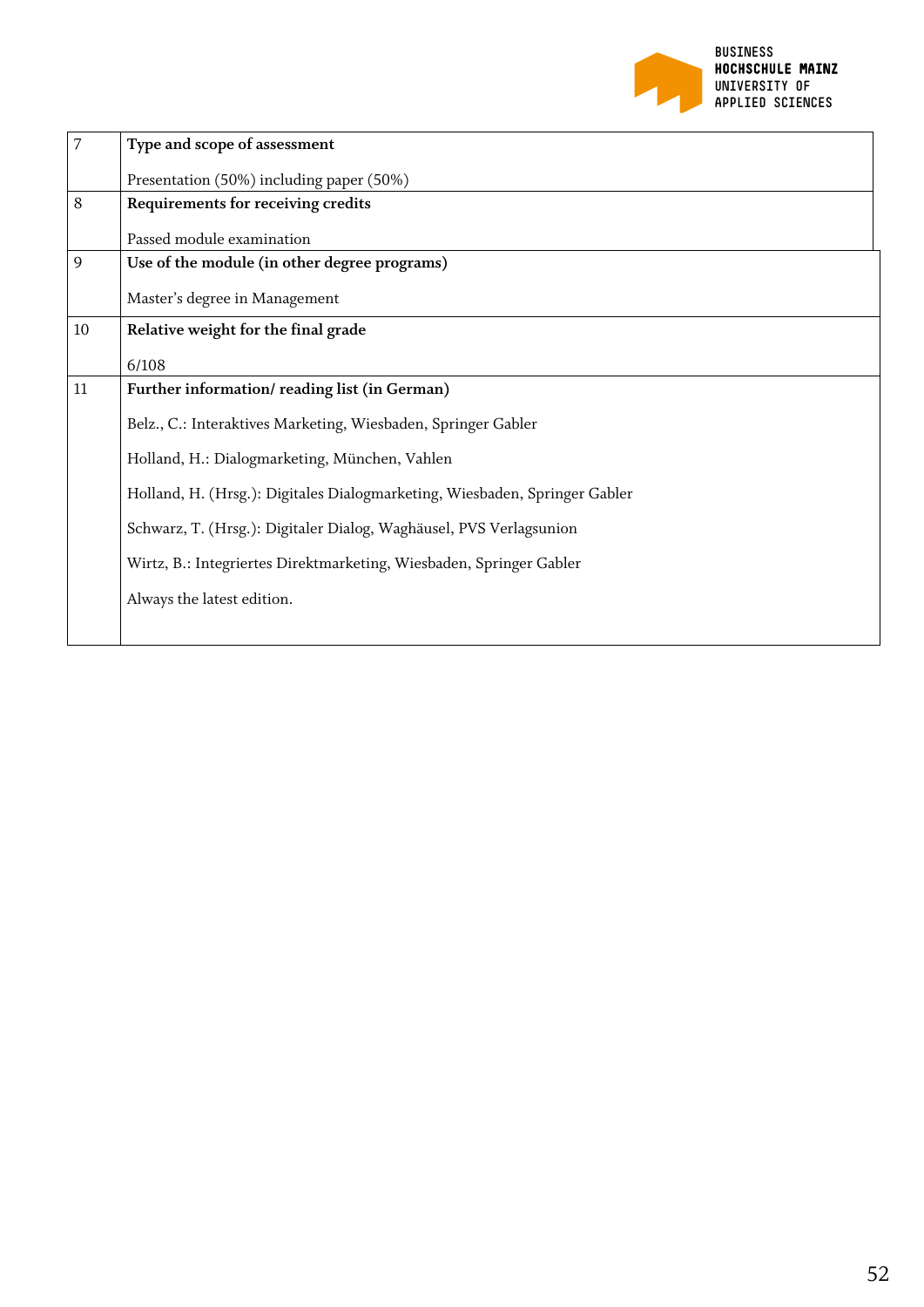

#### Master's Thesis **Module code Workload** 600 h **ECTS credits** 24 **Degree program semester** 5 **Frequency offered** Yearly **Duration** 5 months **Module coordinator** Prof. Dr. Herbert Paul 1 **Class** Master's Thesis **Class hours** 30 h **Out-of-class study** 570 h **Planned group size** 2 **Learning outcomes** The topic of the thesis usually deals with a complex issue from a company. Students are able to define a problem and relevant research questions. They are able to explain and critically evaluate relevant and new literature contributions and research results. They are also able to implement the methodology developed in the project proposal. They are capable of generating different approaches to solutions, critically evaluating them and developing recommendations for action. Depending on the topic, they are also able to plan the implementation. In doing so, they can be supported by a mentor from the company. **Skills** Students are able to work independently on a complex issue from the field of business administration using scientific methods and procedures within a given period of time. The objective is to apply theoretical concepts to a practical situation. The communication and discussion, which is usually cross-departmental, contributes to the further development of social skills. The master's thesis is intended to significantly further the student's own development and career path. 3 **Content** Depends on the topic 4 **Form(s) of teaching** Individual support 5 **Prerequisites** Passed module examination: Scientific Work in Practice 6 **Attendance requirements —** 7 **Type and scope of assessment** Master's thesis 8 **Requirements for receiving credits** Passed master's exam